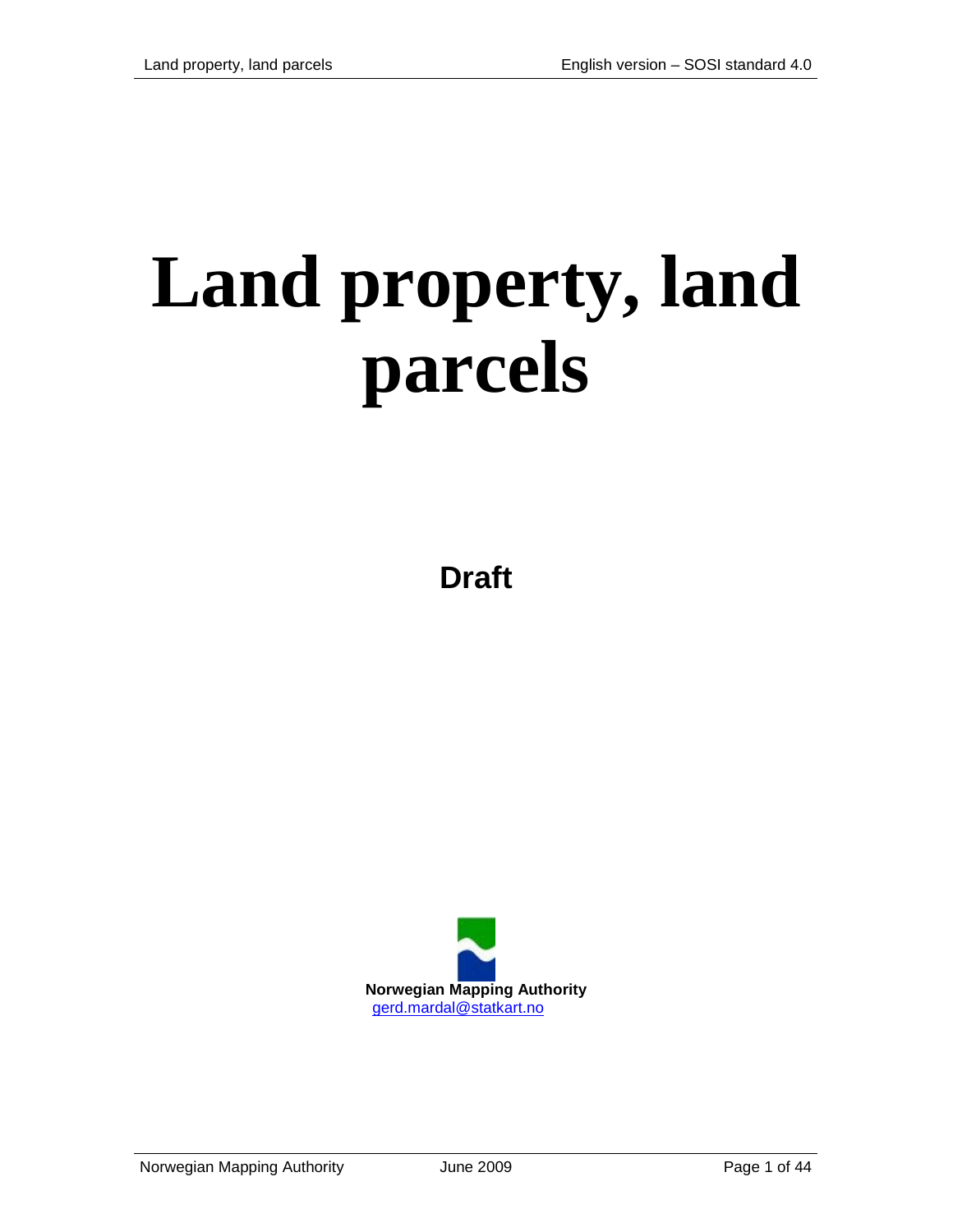## **Table of contents**

| 1.2      |                                                                |  |
|----------|----------------------------------------------------------------|--|
| 1.3      |                                                                |  |
| 1.3.1    |                                                                |  |
| 1.3.2    |                                                                |  |
| 1.3.3    |                                                                |  |
| 1.3.4    |                                                                |  |
| 1.3.5    |                                                                |  |
| 1.3.6    |                                                                |  |
| 1.3.7    |                                                                |  |
| 1.3.8    |                                                                |  |
| 1.3.9    |                                                                |  |
| 1.3.10   |                                                                |  |
| 1.3.11   |                                                                |  |
| 1.3.12   |                                                                |  |
| 1.3.13   |                                                                |  |
| 1.3.14   |                                                                |  |
| 1.3.15   |                                                                |  |
| 1.3.16   | Association << Network>> ParcelBoundary-ParcelBoundaryPoint 15 |  |
| 1.3.17   |                                                                |  |
| 1.3.18   |                                                                |  |
| 1.3.18.1 |                                                                |  |
|          | 1.3.18.1.1                                                     |  |
|          | 1.3.18.1.2                                                     |  |
|          | 1.3.18.1.3                                                     |  |
|          | 1.3.18.1.4                                                     |  |
|          | 1.3.18.1.5                                                     |  |
|          | 1.3.18.1.6                                                     |  |
|          | 1.3.18.1.7                                                     |  |
|          | 1.3.18.1.8                                                     |  |
|          | 1.3.18.1.9                                                     |  |
|          | 1.3.18.1.10                                                    |  |
|          | 1.3.18.1.11                                                    |  |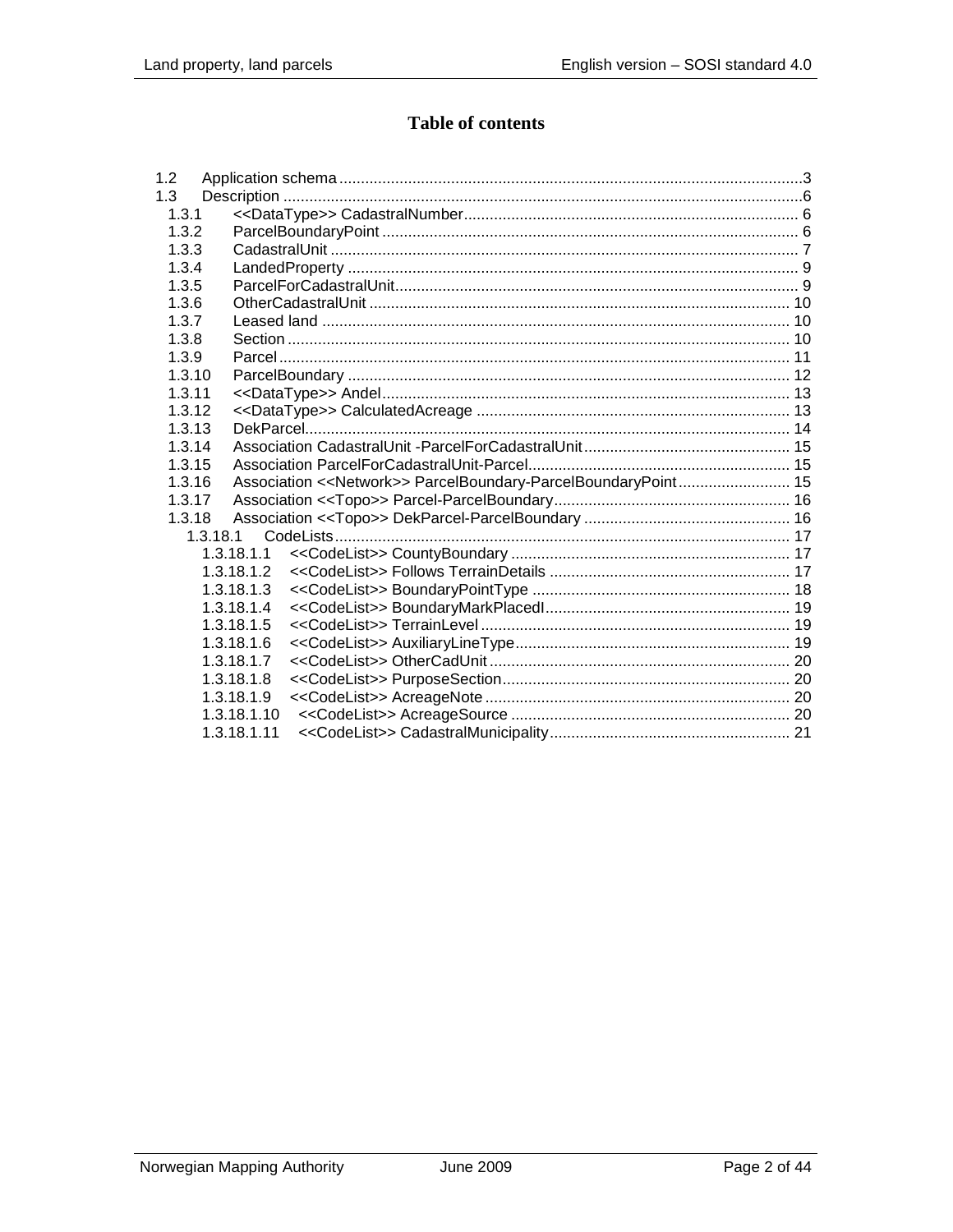#### **1.1 Application schema**

<span id="page-2-0"></span>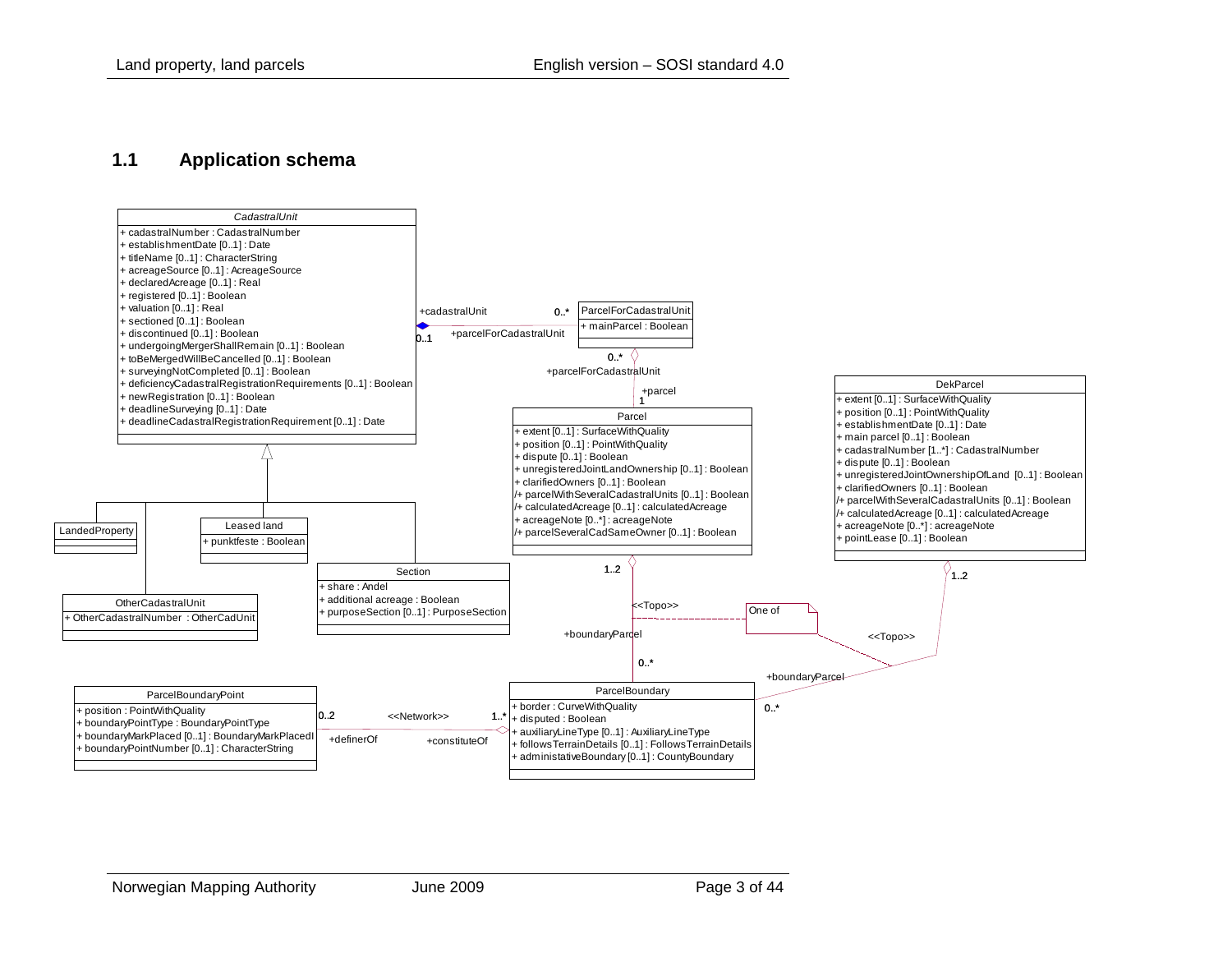| < <datatype>&gt;<br/>CadastralNumber</datatype>                                                                                                                      |                                                                                                             |                                                                                                         |
|----------------------------------------------------------------------------------------------------------------------------------------------------------------------|-------------------------------------------------------------------------------------------------------------|---------------------------------------------------------------------------------------------------------|
| + cadastralMunicipality: CadastralMunicipality<br>+ landNumber: Integer<br>+ titleNumber: Integer<br>+ leaseNumber [01] : Integer<br>$+$ unitNumber $[01]$ : Integer | < <datatype>&gt;<br/>CalculatedAcreage<br/>+ acreage : Real<br/>+ acreageNote [0*] : AcreageNote</datatype> | < <datatype>&gt;<br/>Andel<br/><math>+</math> numerator : Integer<br/>+ denominator: Integer</datatype> |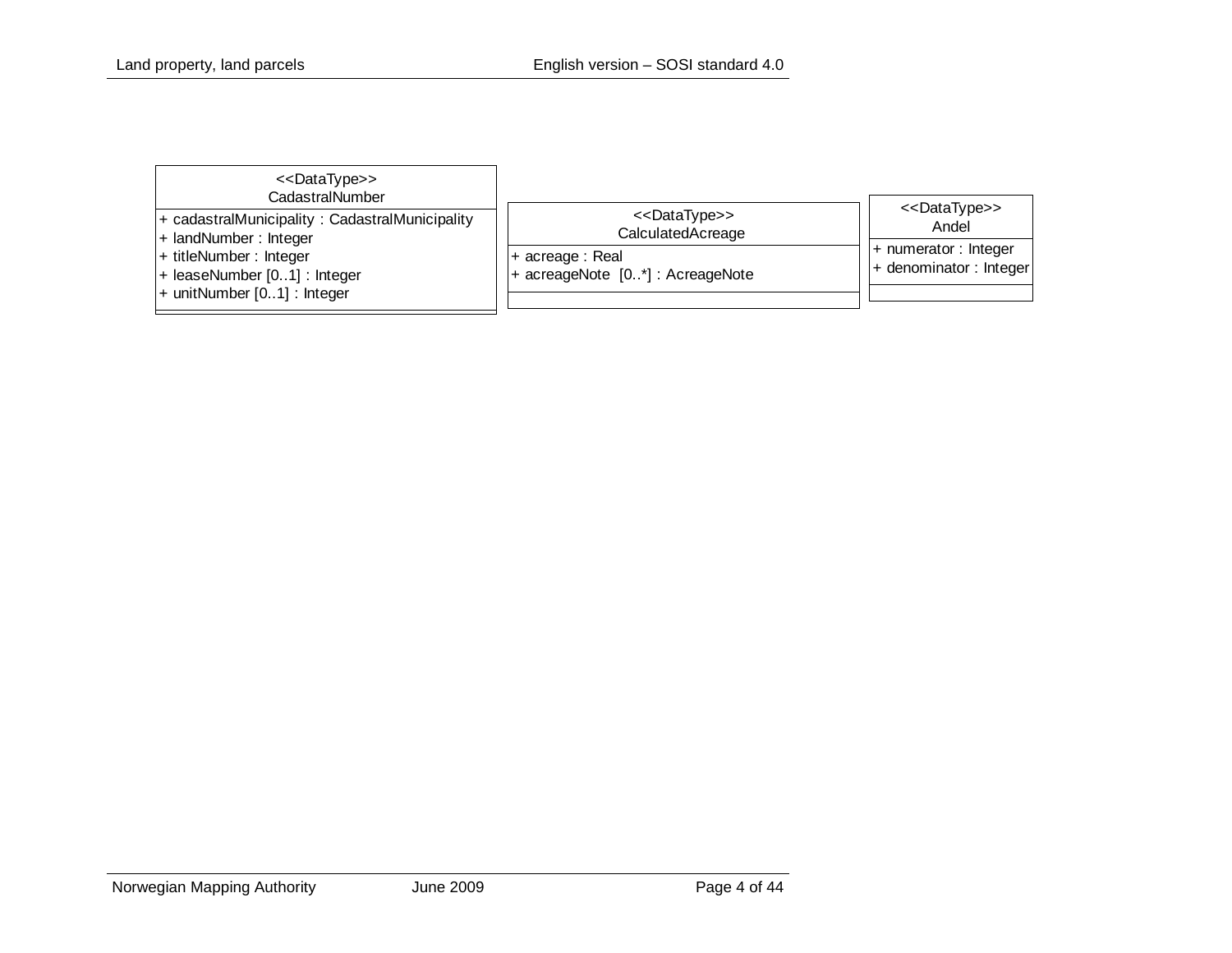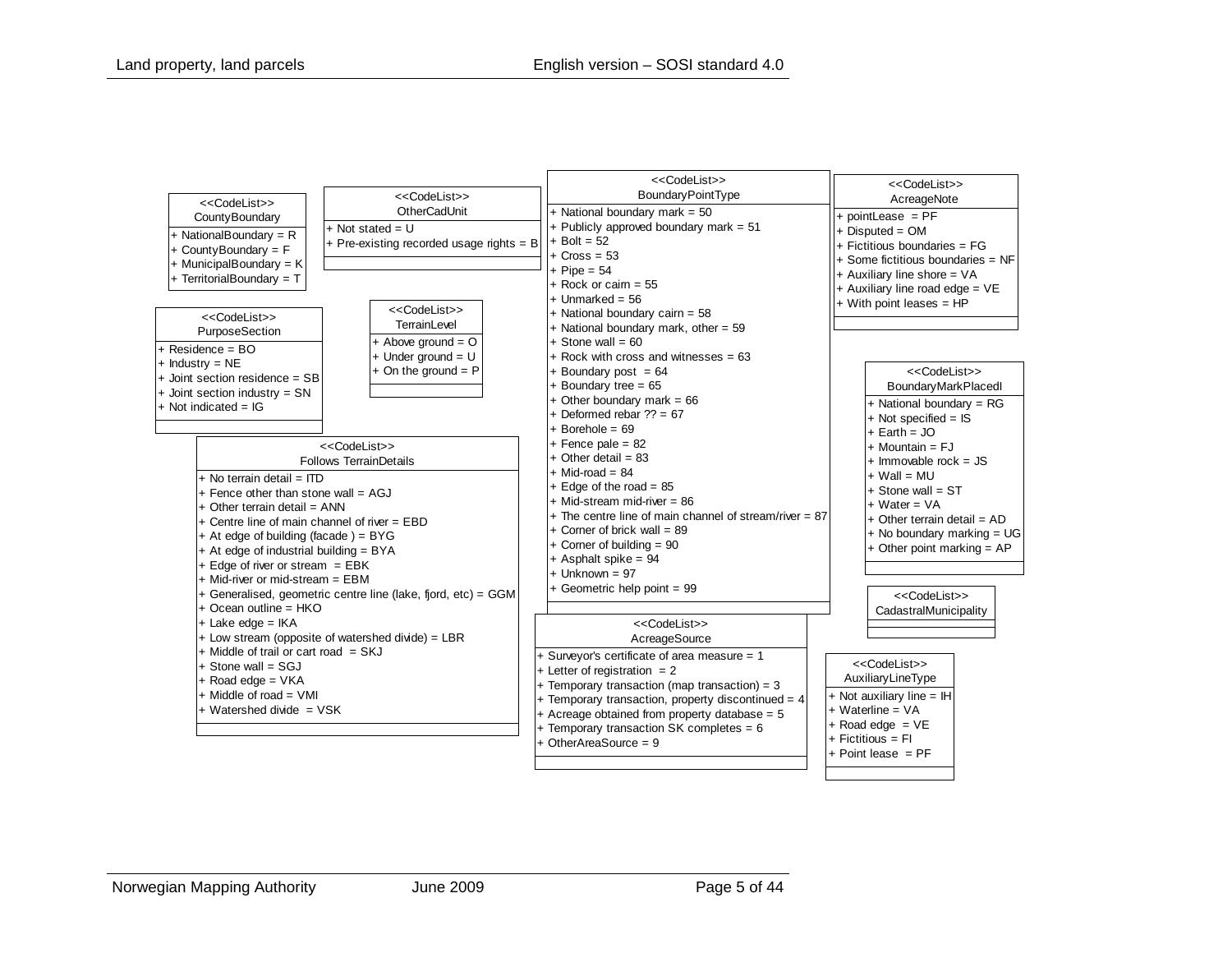# <span id="page-5-0"></span>**1.2 Description**

#### <span id="page-5-1"></span>**1.2.1 <<DataType>> CadastralNumber**

| No  | Name/<br>Role name         | Description                                                                                                                                          | Obligation/<br>Condition | Maximum<br>Occurrenc | Type                      | Constraint |
|-----|----------------------------|------------------------------------------------------------------------------------------------------------------------------------------------------|--------------------------|----------------------|---------------------------|------------|
|     |                            |                                                                                                                                                      |                          | е                    |                           |            |
|     | Datatype<br>CadastralNumbe | the official term for each<br>individual cadastral unit                                                                                              |                          |                      |                           |            |
| 1.1 | cadastralMunicip<br>ality  | indication of the<br>municipality which the<br>object has been or is<br>registered in Note:<br>Includes both existing and<br>obsolete municipalities |                          |                      | CadastralMuni<br>cipality |            |
| 1.2 | landNumber                 | land number                                                                                                                                          |                          |                      | Integer                   |            |
| 1.3 | titleNumber                | title number                                                                                                                                         |                          |                      | Integer                   |            |
| 1.4 | leaseNumber                | lease number                                                                                                                                         | 0                        |                      | Integer                   |            |
| 1.5 | unitNumber                 | unit number                                                                                                                                          | 0                        |                      | Integer                   |            |

#### <span id="page-5-2"></span>**1.2.2 ParcelBoundaryPoint**

| <b>No</b>      | Name/<br>Role name               | Description                                                                                                                                                                                                                                                                                                                           | Obligation/<br>Condition | Maximum<br>Occurrenc<br>е | <b>Type</b>                           | Constraint |
|----------------|----------------------------------|---------------------------------------------------------------------------------------------------------------------------------------------------------------------------------------------------------------------------------------------------------------------------------------------------------------------------------------|--------------------------|---------------------------|---------------------------------------|------------|
| $\overline{2}$ | Class<br>ParcelBoundaryP<br>oint | point established by<br>coordinates, which is<br>proven, described and/or<br>marked specifically in the<br>geographical demarcation<br>of the parcel Note: Can<br>also be am auxiliary point<br>for technical registration<br>purposes Note: A<br>boundary point is placed<br>either at the beginning or<br>end of a parcel boundary. |                          |                           |                                       |            |
| 2.1            | position                         | location where the object<br>exists                                                                                                                                                                                                                                                                                                   | 1                        | 1                         | PointWithQuali<br>ty                  |            |
| 2.2            | boundaryPointTy<br>pe            | statement of what kind of<br>grensemerke which is<br>used in the terrain.<br>Indicates also whether the<br>boundary point is marked<br>in the terrain, or whether it<br>is merely a point for<br>technical registration<br>purposes                                                                                                   | $\mathbf{1}$             | 1                         | BoundaryPoint<br>Type                 |            |
| 2.3            | boundaryMarkPl<br>aced           |                                                                                                                                                                                                                                                                                                                                       | 0                        | 1                         | BoundaryMark<br>Placedl               |            |
| 2.4            | boundaryPointNu<br>mber          |                                                                                                                                                                                                                                                                                                                                       | 0                        | 1                         | CharacterStrin<br>g                   |            |
| 2.5            | Role<br>(unnamed)                |                                                                                                                                                                                                                                                                                                                                       | 0                        | N                         | <b>NatureConserv</b><br>ationBoundary |            |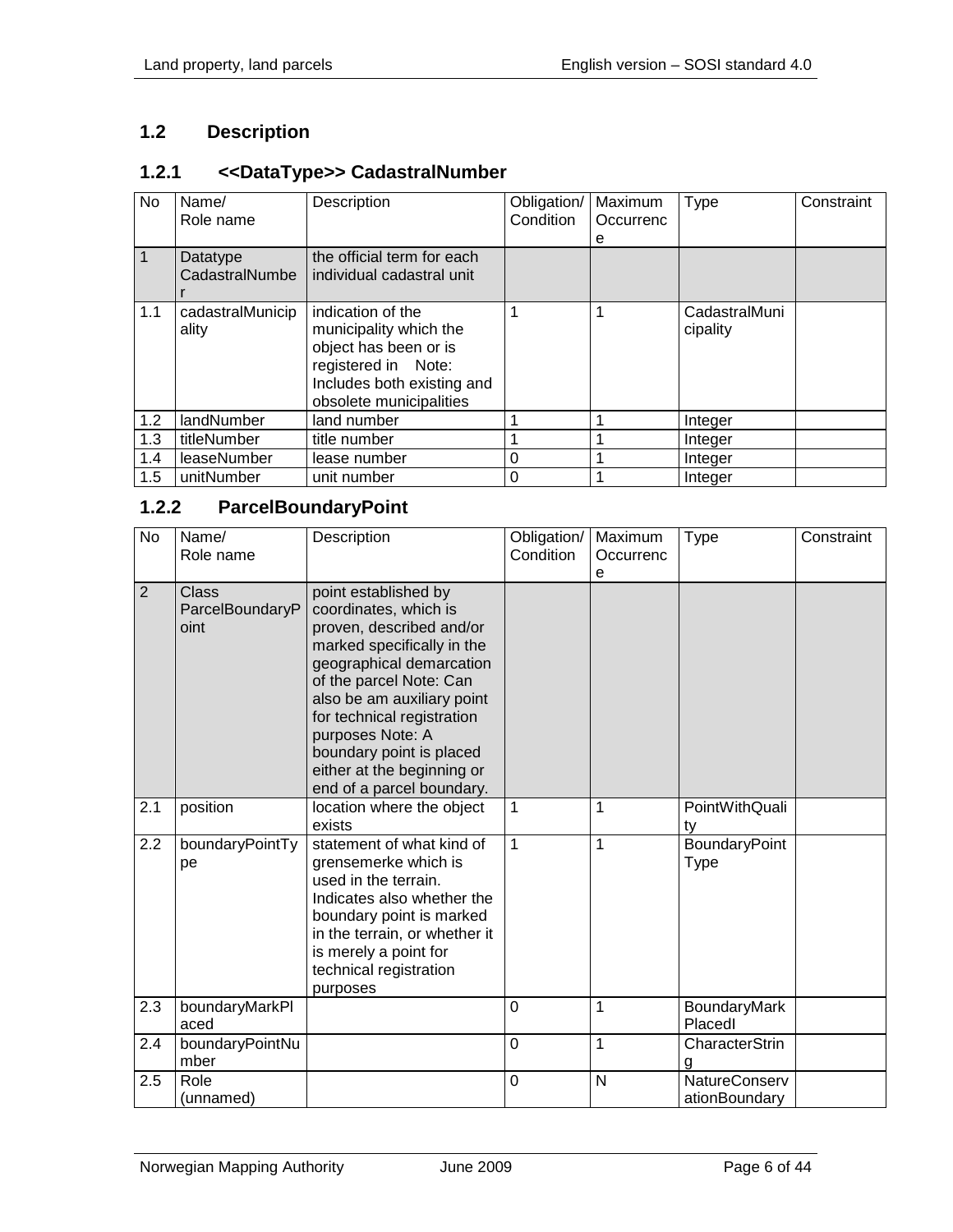|     | NatureConservati<br>onBoundary |  |   |               |  |
|-----|--------------------------------|--|---|---------------|--|
| 2.6 | Role                           |  | N | ParcelBoundar |  |
|     | constituteOf                   |  |   |               |  |

#### <span id="page-6-0"></span>**1.2.3 CadastralUnit**

| No  | Name/<br>Role name    | Description                                                                                                                                                                                                                                                                                                                                                                                              | Obligation/<br>Condition | Maximum<br>Occurrenc | <b>Type</b>         | Constraint |
|-----|-----------------------|----------------------------------------------------------------------------------------------------------------------------------------------------------------------------------------------------------------------------------------------------------------------------------------------------------------------------------------------------------------------------------------------------------|--------------------------|----------------------|---------------------|------------|
| 3   | Class                 | form for data concerning                                                                                                                                                                                                                                                                                                                                                                                 |                          | е                    |                     | Abstract   |
|     | CadastralUnit         | cadastral units in the land<br>register/cadaster??<br>Contains cadastral unit<br>and other related classes<br><b>DESCRIPTION Section 5</b><br>of the Act relating to Land<br>Registers states that<br>The cadaster must contain<br>information regarding the<br>individual cadaster unit<br>MISCELLANEOUS There<br>are also data concerning<br>cadastral units in the<br>municipal supplementary<br>data |                          |                      |                     |            |
| 3.1 | cadastralNumber       | unique identification of<br>cadastral unit within<br>municipality<br>Note:<br>Consists of municipality<br>no., land no., title no, lease<br>no. and section no.                                                                                                                                                                                                                                          | 1                        | 1                    | CadastralNum<br>ber |            |
| 3.2 | establishmentDat<br>e | date when the cadastral<br>unit was established, i.e.<br>date of cadastral<br>registration                                                                                                                                                                                                                                                                                                               | $\mathbf 0$              | 1                    | Date                |            |
| 3.3 | titleName             | title name of the cadastral<br>unit<br>Note:<br>Is also in SSR. Is also in<br><b>SSR</b>                                                                                                                                                                                                                                                                                                                 | $\Omega$                 | 1                    | CharacterStrin<br>g |            |
| 3.4 | acreageSource         | the acreage source type<br>that best describes the<br>claimed acreage<br><b>Note</b><br>This will be a subjective<br>assessment on the part of<br>the cadastral registrar                                                                                                                                                                                                                                | 0                        | 1                    | AcreageSourc<br>е   |            |
| 3.5 | declaredAcreage       | acreage as transpires from $ 0\rangle$<br>the official documents<br>Note:<br>In new transactions, the<br>declared acreage is<br>calculated from the                                                                                                                                                                                                                                                      |                          | 1                    | Real                |            |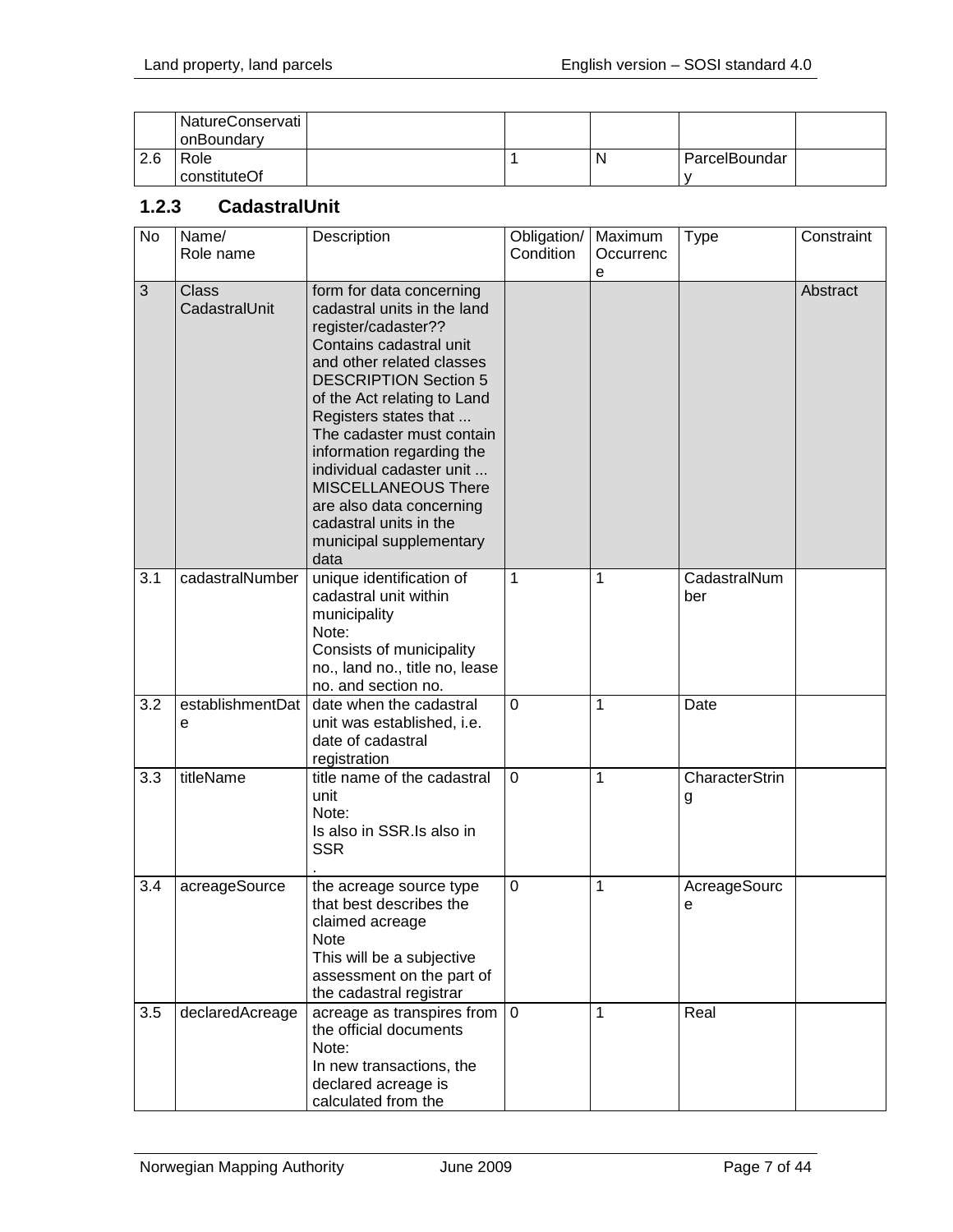|                |                 | registered coordinates and       |                |   |                |  |
|----------------|-----------------|----------------------------------|----------------|---|----------------|--|
|                |                 | lines in the cadastral           |                |   |                |  |
|                |                 | system.                          |                |   |                |  |
|                |                 | Declared acreage is              |                |   |                |  |
|                |                 | updated through Acreage          |                |   |                |  |
|                |                 | in transaction $(\pm$ -acreage). |                |   |                |  |
| 3.6            | registered      | whether the cadastral unit       | $\mathbf 0$    | 1 | <b>Boolean</b> |  |
|                |                 | has been entered into the        |                |   |                |  |
|                |                 | land register or not             |                |   |                |  |
|                |                 | Note:                            |                |   |                |  |
|                |                 | Information on registration      |                |   |                |  |
|                |                 | comes from the                   |                |   |                |  |
|                |                 | Registration authorities         |                |   |                |  |
| 3.7            | valuation       | valuation (historical) is the    | $\overline{0}$ | 1 | Real           |  |
|                |                 |                                  |                |   |                |  |
|                |                 | taxability of a property         |                |   |                |  |
|                |                 | (earning capacity) and tells     |                |   |                |  |
|                |                 | something about the size         |                |   |                |  |
|                |                 | of the property                  |                |   |                |  |
| 3.8            | sectioned       | indicates whether the            | $\mathbf 0$    | 1 | Boolean        |  |
|                |                 | cadastral unit has been          |                |   |                |  |
|                |                 | sectioned                        |                |   |                |  |
| 3.9            | discontinued    | indicates whether                | $\mathbf 0$    | 1 | <b>Boolean</b> |  |
|                |                 | cadastral unit has been          |                |   |                |  |
|                |                 | discontinued, e.g. upon          |                |   |                |  |
|                |                 | merging                          |                |   |                |  |
|                |                 | Note.                            |                |   |                |  |
|                |                 | The reason why the               |                |   |                |  |
|                |                 | cadastral unit has been          |                |   |                |  |
|                |                 | discontinued may be found        |                |   |                |  |
|                |                 | in the transaction               |                |   |                |  |
| 3.1            |                 |                                  | $\overline{0}$ | 1 |                |  |
|                | undergoingMerg  | indicates whether the            |                |   | <b>Boolean</b> |  |
| 0              | erShallRemain   | cadastral unit is being          |                |   |                |  |
|                |                 | merged and will continue         |                |   |                |  |
|                |                 | to exist                         |                |   |                |  |
|                |                 | Note:                            |                |   |                |  |
|                |                 | The municipality has             |                |   |                |  |
|                |                 | registered the cadastral         |                |   |                |  |
|                |                 | units to be merged, and          |                |   |                |  |
|                |                 | awaits the transaction from      |                |   |                |  |
|                |                 | the registry office              |                |   |                |  |
|                |                 | conducting the merger.           |                |   |                |  |
| 3.1            | toBeMergedWillB | indicates whether the            | $\overline{0}$ | 1 | Boolean        |  |
| $\mathbf{1}$   | eCancelled      | cadastral unit is being          |                |   |                |  |
|                |                 | merged and will be               |                |   |                |  |
|                |                 | cancelled                        |                |   |                |  |
|                |                 | Note:                            |                |   |                |  |
|                |                 | The municipality has             |                |   |                |  |
|                |                 | registered the cadastral         |                |   |                |  |
|                |                 | units to be merged, and          |                |   |                |  |
|                |                 | awaits the transaction from      |                |   |                |  |
|                |                 |                                  |                |   |                |  |
|                |                 | the registry office              |                |   |                |  |
|                |                 | conducting the merger.           |                |   |                |  |
| 3.1            | surveyingNotCo  | indicates that surveying is      | 0              | 1 | Boolean        |  |
| $\overline{2}$ | mpleted         | not completed for this           |                |   |                |  |
|                |                 | cadastral unit                   |                |   |                |  |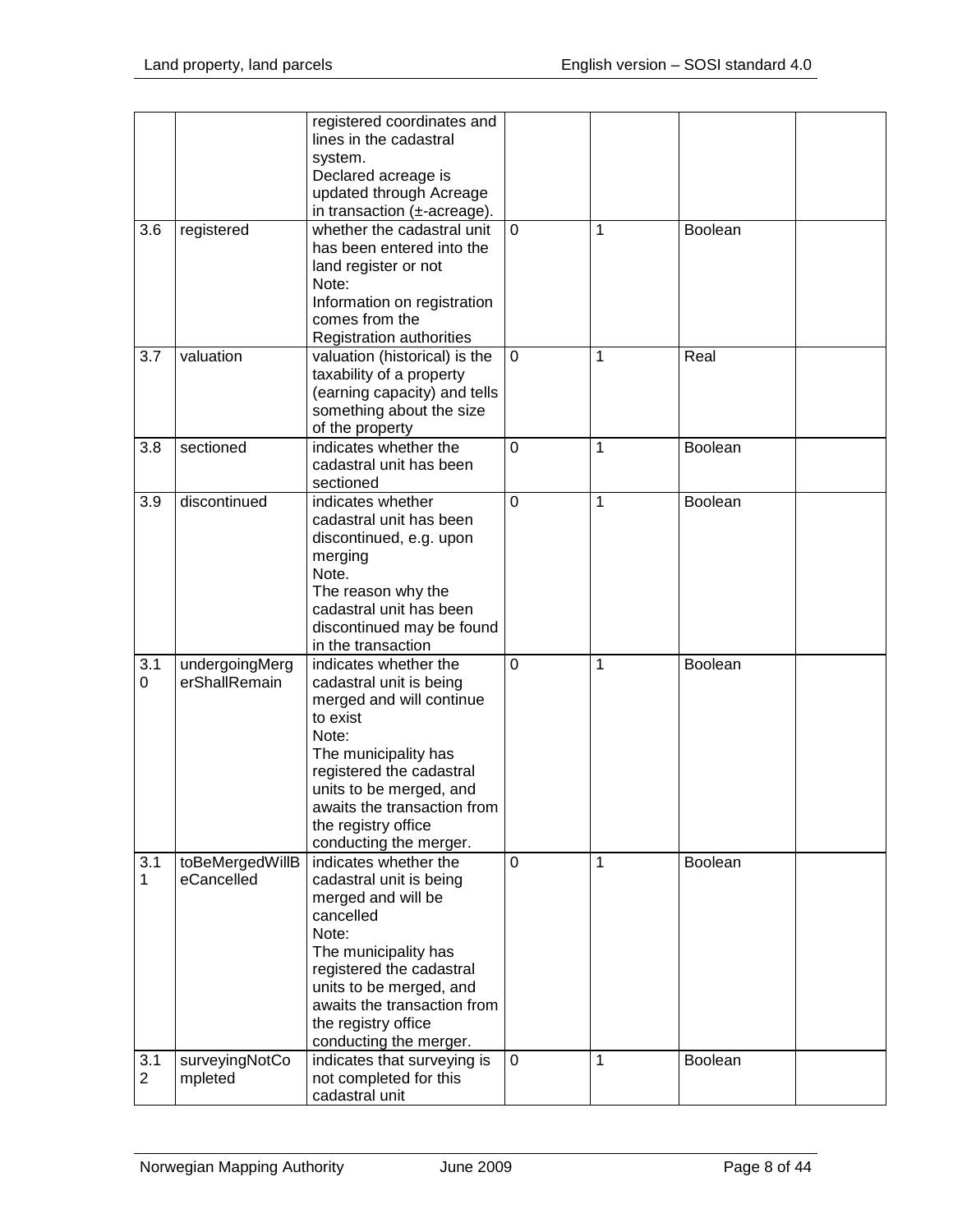| 3.1<br>3              | deficiencyCadast<br>ralRegistrationRe<br>quirements | indicates whether this<br>cadastral unit has<br>deficiencies at the time of<br>registration                                  | $\Omega$ |   | <b>Boolean</b>             |                  |
|-----------------------|-----------------------------------------------------|------------------------------------------------------------------------------------------------------------------------------|----------|---|----------------------------|------------------|
| 3.1<br>4              | newRegistration                                     | indicates whether the<br>cadastral unit is a new<br>registration, i.e. it does not<br>originate in another<br>cadastral unit | $\Omega$ |   | <b>Boolean</b>             |                  |
| 3.1<br>5              | deadlineSurveyin<br>g                               | deadline for completion of<br>the surveying of the<br>cadastral unit                                                         | $\Omega$ |   | Date                       |                  |
| 3.1<br>6              | deadlineCadastr<br>alRegistrationRe<br>quirement    | deadline for correcting the<br>deficiencies in relation to<br>the cadastral registration<br>requirement                      | $\Omega$ |   | Date                       |                  |
| 3.1<br>$\overline{7}$ | Role<br>parcelForCadastr<br>alUnit                  |                                                                                                                              | 0        | N | ParcelForCada<br>stralUnit | Aggregrati<br>on |

# <span id="page-8-0"></span>**1.2.4 LandedProperty**

| No             | Name/                          | Description                                                                                                                                                                                                                                                                                | Obligation/ | Maximum   | Type | Constraint                      |
|----------------|--------------------------------|--------------------------------------------------------------------------------------------------------------------------------------------------------------------------------------------------------------------------------------------------------------------------------------------|-------------|-----------|------|---------------------------------|
|                | Role name                      |                                                                                                                                                                                                                                                                                            | Condition   | Occurrenc |      |                                 |
|                |                                |                                                                                                                                                                                                                                                                                            |             | е         |      |                                 |
| $\overline{4}$ | <b>Class</b><br>LandedProperty | property which is defined<br>by property boundaries on<br>the surface of the earth<br>and which extend vertically<br>down into the ground and<br>up into the air according to<br>the general rules of private<br>property. Landed property<br>is the most common type<br>of cadastral unit |             |           |      | Subtype of<br>CadastralU<br>nit |

#### <span id="page-8-1"></span>**1.2.5 ParcelForCadastralUnit**

| No  | Name/<br>Role name                         | Description                                                                                                                                                          | Obligation/<br>Condition | Maximum<br>Occurrenc<br>е | Type           | Constraint       |
|-----|--------------------------------------------|----------------------------------------------------------------------------------------------------------------------------------------------------------------------|--------------------------|---------------------------|----------------|------------------|
| 5   | Class<br><b>ParcelForCadast</b><br>ralUnit | contains information<br>concerning the relation<br>between cadastral unit and<br>parcel. the representation<br>point is fetched from main<br>parcel and in viewings. |                          |                           |                |                  |
| 5.1 | mainParcel                                 | indicates whether or not<br>the parcel is the main<br>parcel for the relevant<br>cadastral unit                                                                      | 1                        |                           | <b>Boolean</b> |                  |
| 5.2 | Role<br>cadastralUnit                      |                                                                                                                                                                      | 0                        |                           | CadastralUnit  |                  |
| 5.3 | Role<br>parcel                             |                                                                                                                                                                      |                          |                           | Parcel         | Aggregrati<br>on |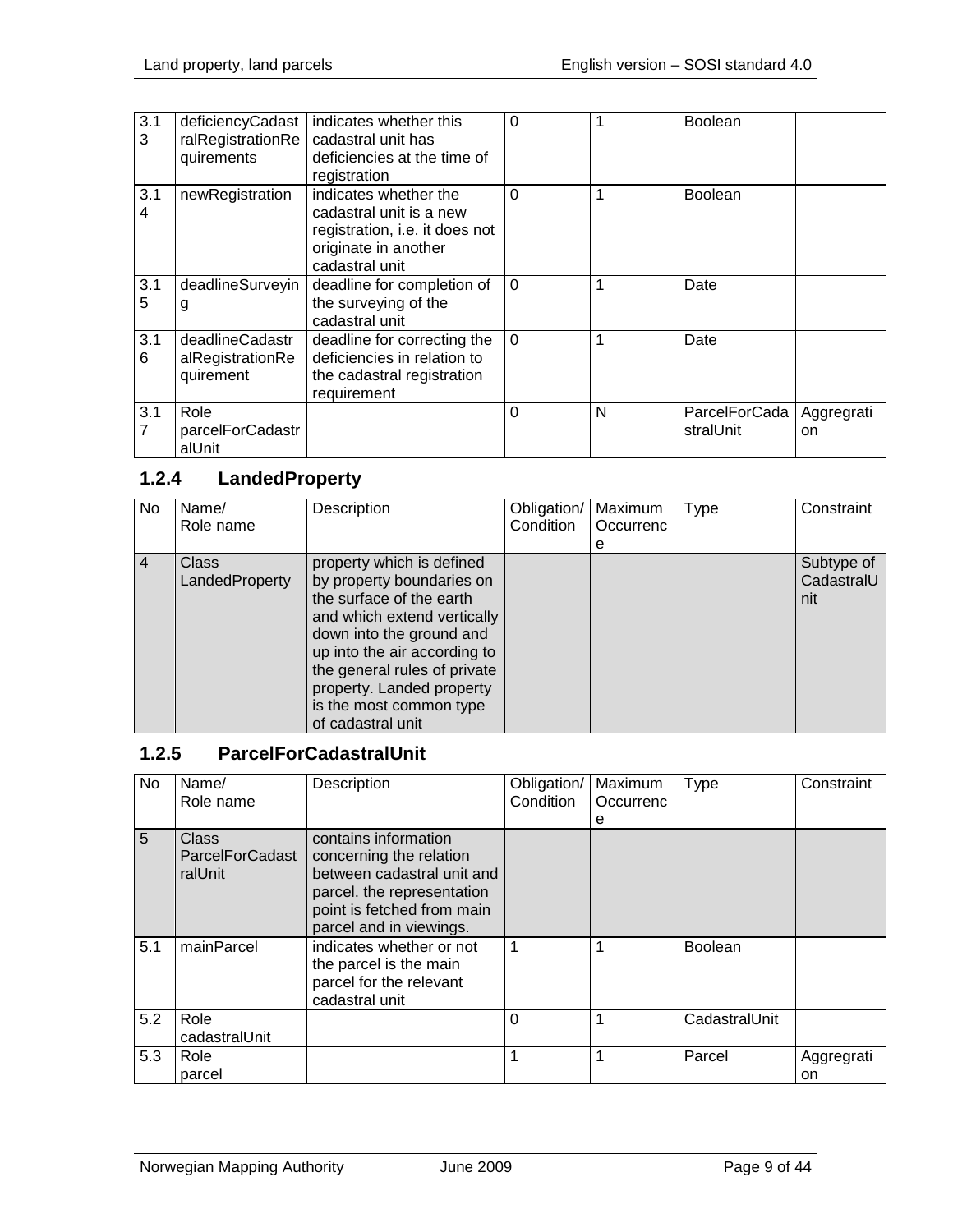## <span id="page-9-0"></span>**1.2.6 OtherCadastralUnit**

| No  | Name/<br>Role name                     | Description                                                                                                                                                                                        | Obligation/<br>Condition | Maximum<br>Occurrenc<br>е | <b>Type</b>         | Constraint                      |
|-----|----------------------------------------|----------------------------------------------------------------------------------------------------------------------------------------------------------------------------------------------------|--------------------------|---------------------------|---------------------|---------------------------------|
| 6   | <b>Class</b><br>OtherCadastralU<br>nit | other types of cadastral<br>units than landed property,<br>leased property,<br>condominium units,<br>investment property and<br>joint ownership of land<br>Note: This is a misc, item<br>from GAB. |                          |                           |                     | Subtype of<br>CadastralU<br>nit |
| 6.1 | OtherCadastralN<br>umber               | other type of cadastral<br>units than those that are<br>specifically mentioned. Is<br>one of the given, valid<br>types.                                                                            |                          | 1                         | <b>OtherCadUnit</b> |                                 |

### <span id="page-9-1"></span>**1.2.7 Leased land**

| No             | Name/<br>Role name   | Description                                                                                                                                                                                                                                                                                  | Obligation/<br>Condition | Maximum<br>Occurrenc<br>e | <b>Type</b>    | Constraint                      |
|----------------|----------------------|----------------------------------------------------------------------------------------------------------------------------------------------------------------------------------------------------------------------------------------------------------------------------------------------|--------------------------|---------------------------|----------------|---------------------------------|
| $\overline{7}$ | Class<br>Leased land | part of landed property to<br>which somebody has<br>leasing rights, or which<br>may be leased out, or to<br>which somebody has<br>corresponding exclusive,<br>or long-term rights of use.<br>Includes also point lease.<br>Note: Cadastral number<br>must include a lease<br>number. Normall |                          |                           |                | Subtype of<br>CadastralU<br>nit |
| 7.1            | punktfeste           | er feste der det i<br>festeavtalen ikke er sagt<br>noe om størrelsen på<br>tomta<br>Merknad:<br>(lov om tomtefeste §16,<br>første ledd, tredje<br>punktum).<br>Hensikten med arealet<br>som avgrensingen danner<br>er ikke å angi eksakt areal<br>som punktfestet<br>disponerer,             | 1                        | 1                         | <b>Boolean</b> |                                 |

## <span id="page-9-2"></span>**1.2.8 Section**

| <b>No</b> | Name/<br>Role name | Description                                                                  | Obligation/   Maximum<br>Condition   Occurrenc | e | Type | Constraint                      |
|-----------|--------------------|------------------------------------------------------------------------------|------------------------------------------------|---|------|---------------------------------|
| 8         | Class<br>Section   | a part of sectioned land.<br>Cadastral no. must<br>comprise section no., and |                                                |   |      | Subtype of<br>CadastralU<br>nit |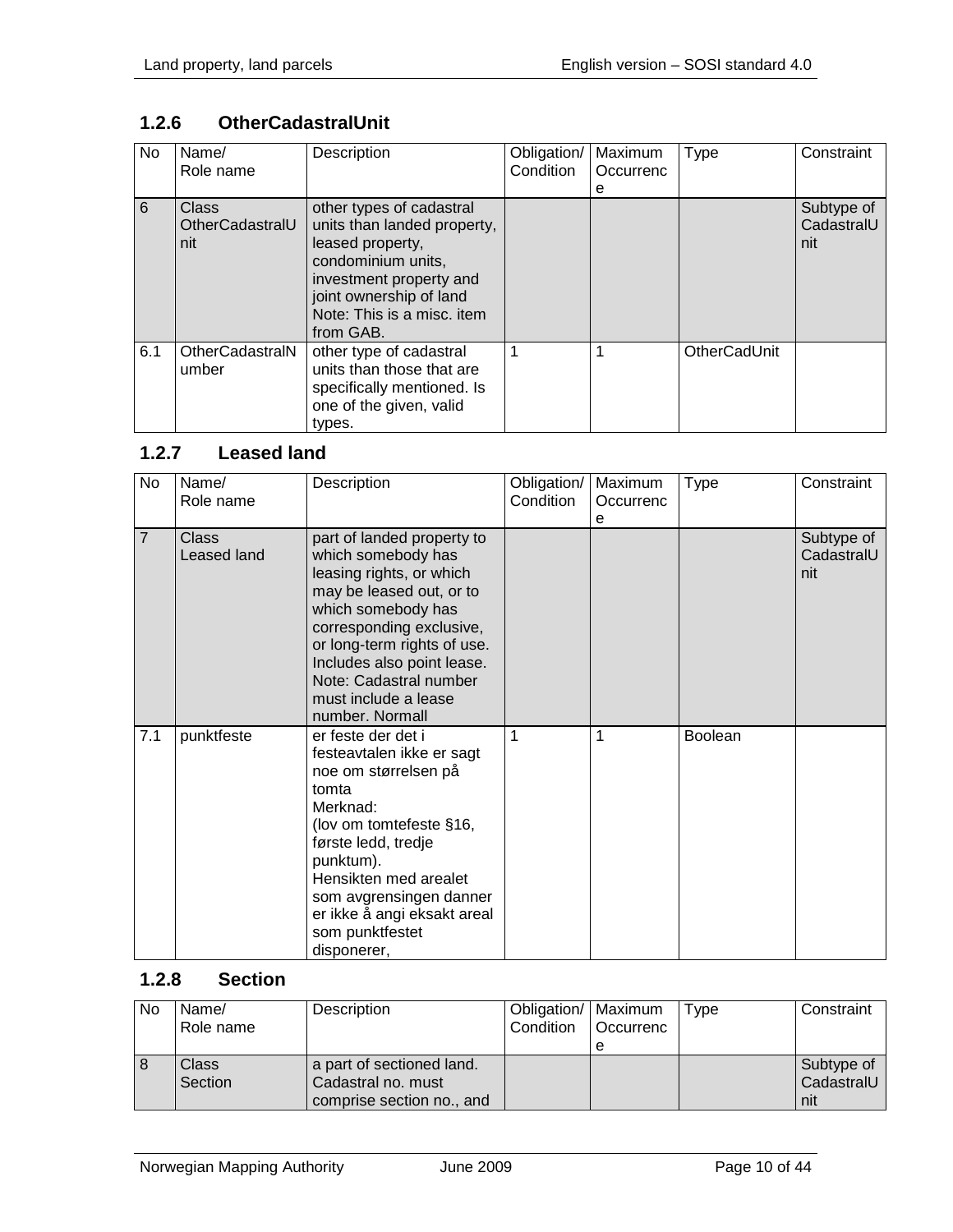|     |                       | may have a lease no                                                                                    |   |                    |  |
|-----|-----------------------|--------------------------------------------------------------------------------------------------------|---|--------------------|--|
| 8.1 | share                 | eierseksjonens andel av<br>grunn på den<br>matrikkelenheten den er<br>seksjonert fra                   |   | Andel              |  |
| 8.2 | additionalacreag<br>е |                                                                                                        |   | <b>Boolean</b>     |  |
| 8.3 | purposeSection        | legal codes for the<br>purpose of section.<br>Regulated by the law<br>relating to condominium<br>units | 0 | PurposeSectio<br>n |  |

#### <span id="page-10-0"></span>**1.2.9 Parcel**

| $\overline{N}$ | Name/<br>Role name                  | Description                                                                                                                                                                                                                                                                                  | Obligation/<br>Condition | Maximum<br>Occurrenc<br>e | <b>Type</b>            | Constraint |
|----------------|-------------------------------------|----------------------------------------------------------------------------------------------------------------------------------------------------------------------------------------------------------------------------------------------------------------------------------------------|--------------------------|---------------------------|------------------------|------------|
| 9              | <b>Class</b><br>Parcel              | continuous area defined<br>by parcel boundary Note:<br>Parcels must not overlap.<br>Neighbouring parcels must<br>have shared geometry<br>Note: Cadastral units<br>which consist of several<br>areas joined in just one<br>point are divided into<br>parcels according to this<br>definition. |                          |                           |                        |            |
| 9.1            | extent                              | area over which an object<br>extends                                                                                                                                                                                                                                                         | 0                        | 1                         | SurfaceWithQu<br>ality |            |
| 9.2            | position                            |                                                                                                                                                                                                                                                                                              | 0                        | $\mathbf{1}$              | PointWithQuali<br>ty   |            |
| 9.3            | dispute                             | indicates whether there is<br>a dispute                                                                                                                                                                                                                                                      | 0                        | $\mathbf{1}$              | <b>Boolean</b>         |            |
| 9.4            | unregisteredJoint<br>LandOwnership  | indicates whether the<br>parcel is part of a title co-<br>ownership between<br>cadastral units, where the<br>joint ownership does not<br>have a separate cadastral<br>number. (i.e. not a<br>cadastral unit of the type                                                                      | $\overline{0}$           | $\overline{1}$            | Boolean                |            |
| 9.5            | clarifiedOwners                     | indicates that it has been<br>clarified which cadastral<br>units are part of the joint<br>property. The shares have<br>not been registered for title<br>co-ownership (neither are<br>the shares registered in<br>today's DEK or GAB)                                                         | $\overline{0}$           | 1                         | <b>Boolean</b>         |            |
| 9.6            | parcelWithSever<br>alCadastralUnits | derived from the<br>relationship between<br>parcel and Cadastral unit<br>via parcelForCadastralUnit                                                                                                                                                                                          | 0                        | 1                         | Boolean                |            |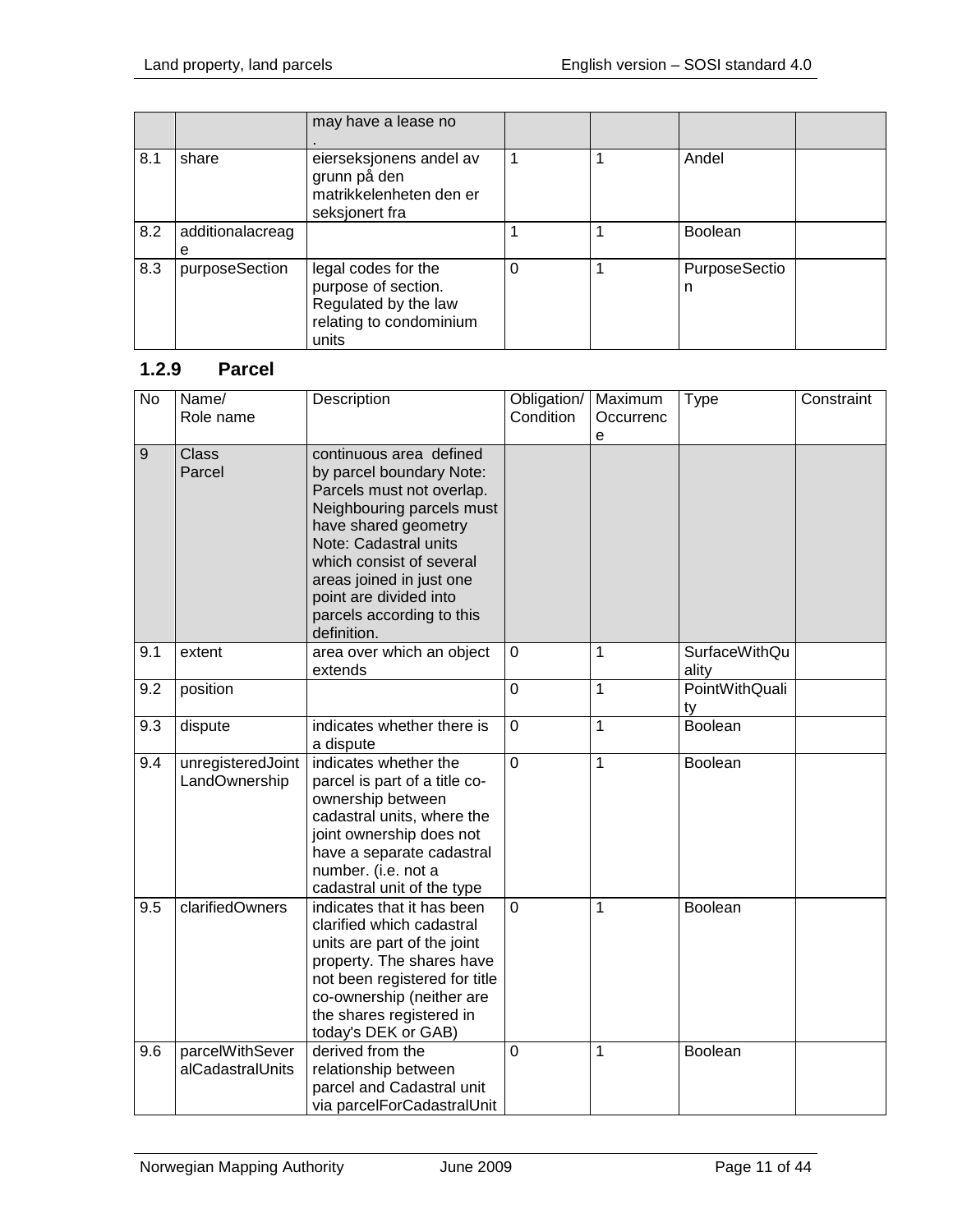| 9.7      | calculatedAcreag<br>е               | filed to be used in<br>connection with reports.<br>Calculated and stored<br>again in connection with all<br>changes of geometry.<br>??Server calculates the<br>acreage                                                                                                                                      | $\Omega$ | 1 | calculatedAcre<br>age      |                  |
|----------|-------------------------------------|-------------------------------------------------------------------------------------------------------------------------------------------------------------------------------------------------------------------------------------------------------------------------------------------------------------|----------|---|----------------------------|------------------|
| 9.8      | acreageNote                         |                                                                                                                                                                                                                                                                                                             | $\Omega$ | N | acreageNote                |                  |
| 9.9      | parcelSeveralCa<br>dSameOwner       | states whether the<br>cadastral units which own<br>the parcel have the same<br>title holders<br>Note:<br>Applies only to parcels<br>which are part of an<br>unregistered joint land<br>ownership or parcels with<br>several cadastral units<br>Note:<br>Can be used for acreage<br>subsidies in agriculture | $\Omega$ | 1 | Boolean                    |                  |
| 9.1<br>0 | Role<br>parcelForCadastr<br>alUnit  |                                                                                                                                                                                                                                                                                                             | $\Omega$ | N | ParcelForCada<br>stralUnit |                  |
| 9.1<br>1 | Role<br>(unnamed)<br>ParcelBoundary |                                                                                                                                                                                                                                                                                                             | $\Omega$ | N | ParcelBoundar<br>у         | Aggregrati<br>on |

## <span id="page-11-0"></span>**1.2.10 ParcelBoundary**

| <b>No</b>             | Name/<br>Role name             | Description                                                                                                                                                                                                                                                                                         | Obligation/<br>Condition | Maximum<br>Occurrenc<br>е | <b>Type</b>                 | Constraint |
|-----------------------|--------------------------------|-----------------------------------------------------------------------------------------------------------------------------------------------------------------------------------------------------------------------------------------------------------------------------------------------------|--------------------------|---------------------------|-----------------------------|------------|
| 10                    | <b>Class</b><br>ParcelBoundary | geometric connection<br>between two boundary<br>points, or the geometric<br>description of the parcel<br>where there is no<br>boundary point (e.g. an<br>island which is described<br>without boundary points)<br>Note: The same parcel<br>boundary must only be<br>stated once in the<br>cadaster. |                          |                           |                             |            |
| 10.                   | border                         | course following the<br>transition between<br>different real world<br>phenomena                                                                                                                                                                                                                     | 1                        | 1                         | <b>CurveWithQual</b><br>ity |            |
| 10.<br>$\overline{2}$ | disputed                       | indicates whether a parcel<br>boundary is disputed                                                                                                                                                                                                                                                  | 1                        | 1                         | Boolean                     |            |
| 10.<br>3              | auxiliaryLineType              | indicates whether the<br>parcel boundaries are<br>undefined, generated or<br>fictitious                                                                                                                                                                                                             | $\overline{0}$           | 1                         | AuxiliaryLineTy<br>рe       |            |
| 10.                   |                                | followsTerrainDet   information about natural                                                                                                                                                                                                                                                       | 0                        | 1                         | FollowsTerrain              |            |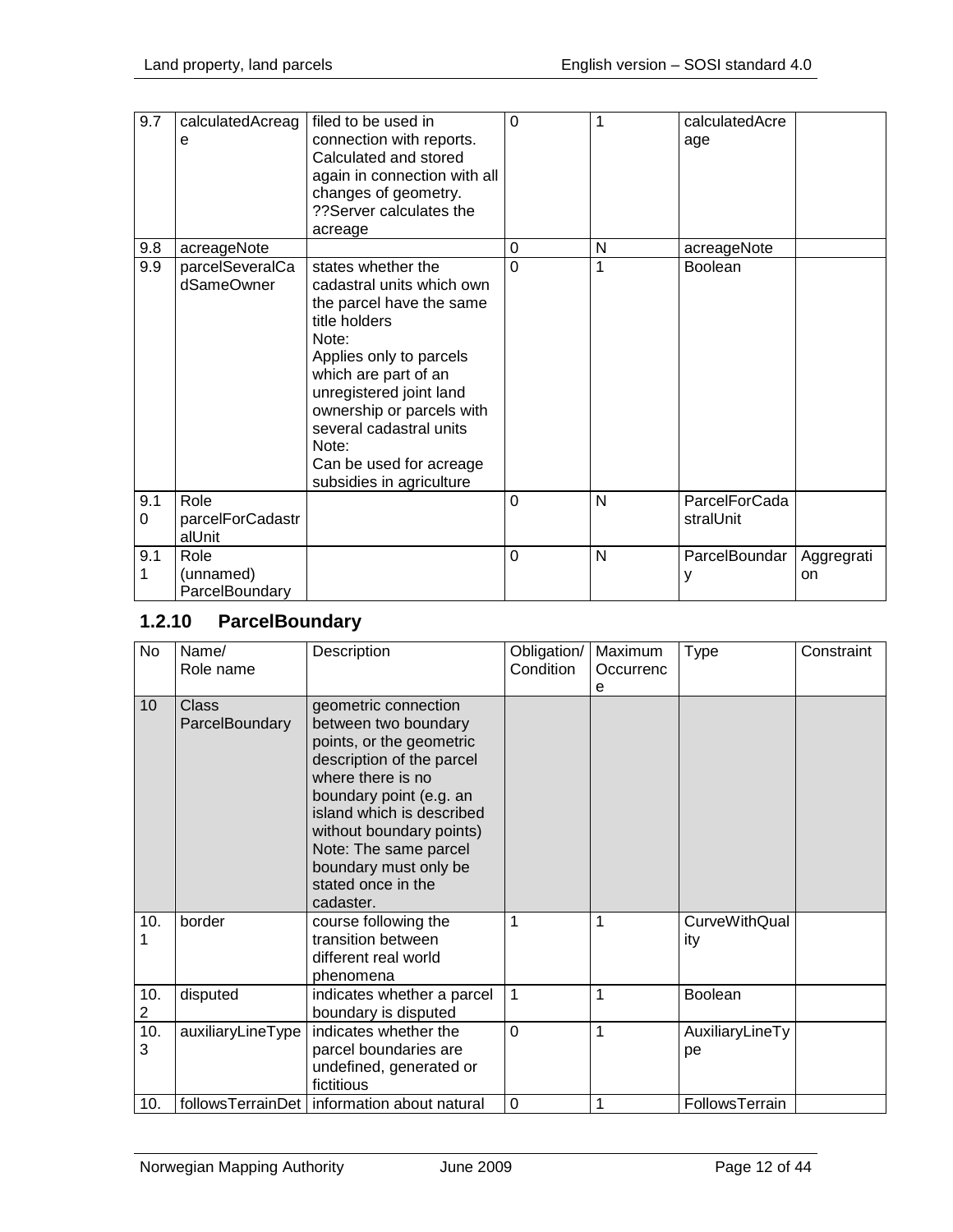| $\overline{4}$        | ails                                  | dividing lines that the<br>parcel boundary follows in<br>the terrain<br>Note:<br>used as attribute of the<br>object types:<br>PropertyBoundary and<br>PropertyBoundaryDispute<br>d when these are<br>described as following<br>terrain details |   |                | <b>Details</b>          |                  |
|-----------------------|---------------------------------------|------------------------------------------------------------------------------------------------------------------------------------------------------------------------------------------------------------------------------------------------|---|----------------|-------------------------|------------------|
| 10.<br>5              | administativeBou<br>ndary             | indicates any<br>administrative boundary<br>with which the parcel<br>boundary coincides                                                                                                                                                        | 0 | 1              | CountyBounda<br>ry      |                  |
| 10.<br>6              | Role<br>(unnamed)<br>SubArea          |                                                                                                                                                                                                                                                | 1 | 2              | SubArea                 |                  |
| 10.<br>$\overline{7}$ | Role<br>definerOf                     |                                                                                                                                                                                                                                                | 0 | 2              | ParcelBoundar<br>yPoint | Aggregrati<br>on |
| 10.<br>8              | Role<br>boundaryParcel                |                                                                                                                                                                                                                                                | 1 | $\overline{2}$ | Parcel                  |                  |
| 10.<br>9              | Role<br>(unnamed)<br><b>DekParcel</b> |                                                                                                                                                                                                                                                | 1 | $\overline{2}$ | <b>DekParcel</b>        |                  |

## <span id="page-12-0"></span>**1.2.11 <<DataType>> Andel**

| <b>No</b> | Name/<br>Role name | Description | Obligation/   Maximum<br>Condition | Occurrenc | <b>Type</b> | Constraint |
|-----------|--------------------|-------------|------------------------------------|-----------|-------------|------------|
|           |                    |             |                                    | e         |             |            |
| 11        | Datatype<br>Andel  |             |                                    |           |             |            |
| 11.       | numerator          |             |                                    |           | Integer     |            |
| 11.<br>2  | denominator        |             |                                    |           | Integer     |            |

## <span id="page-12-1"></span>**1.2.12 <<DataType>> CalculatedAcreage**

| No.             | Name/<br>Role name                | Description                                                                                                              | Obligation/<br>Condition | Maximum<br>Occurrenc<br>е | Type        | Constraint |
|-----------------|-----------------------------------|--------------------------------------------------------------------------------------------------------------------------|--------------------------|---------------------------|-------------|------------|
| 12 <sup>2</sup> | Datatype<br>CalculatedAcrea<br>ge | Information about a<br>parcel's calculated<br>acreage, and an indication<br>of uncertainty related to<br>the calculation |                          |                           |             |            |
| 12.             | acreage                           | calculated acreage for the<br>area given in square<br>metres                                                             | $\overline{1}$           |                           | Real        |            |
| 12.<br>2        | acreageNote                       | indication of uncertainty<br>related to the acreage<br>calculation                                                       | $\Omega$                 | N                         | AcreageNote |            |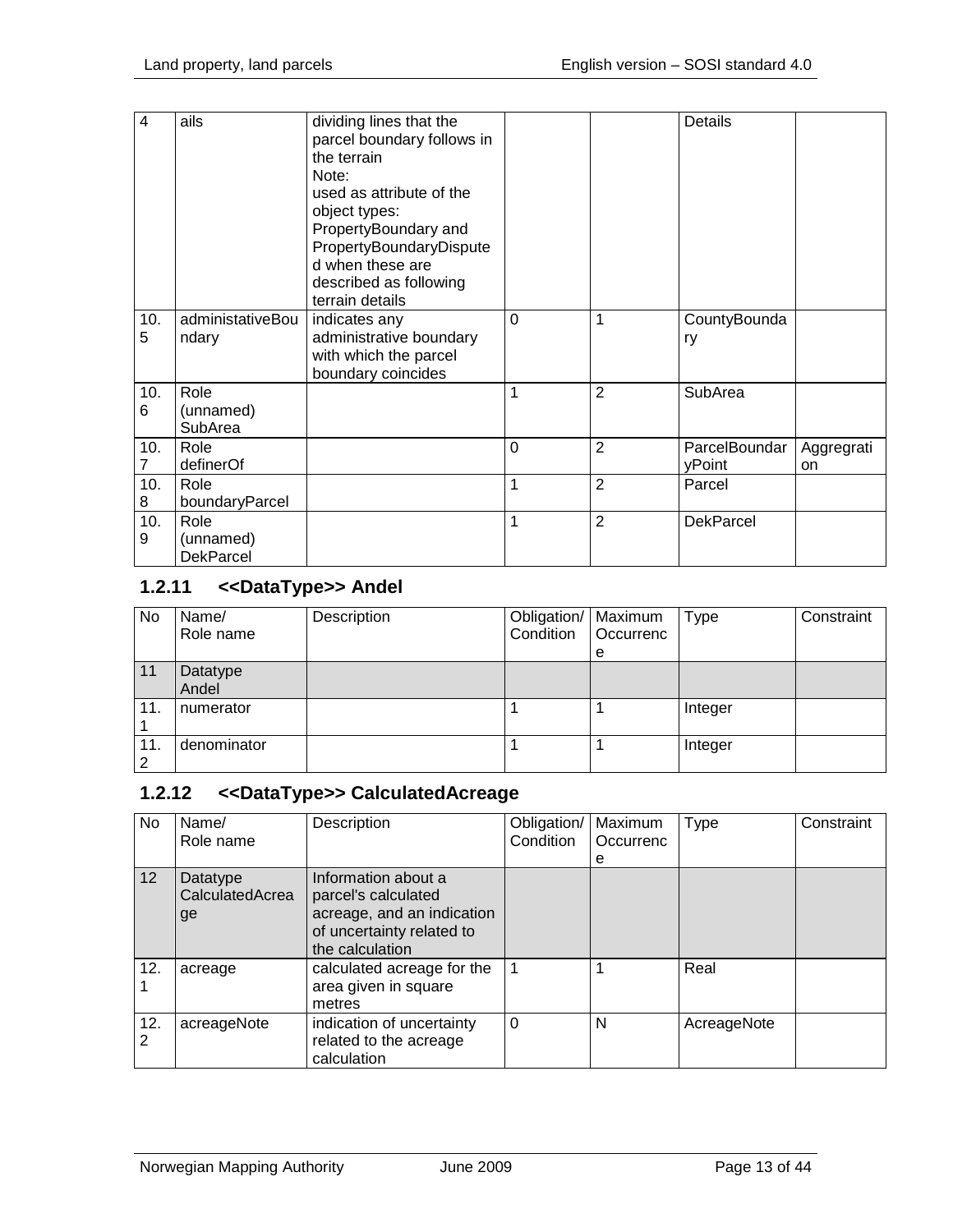# <span id="page-13-0"></span>**1.2.13 DekParcel**

| No                                  | Name/<br>Role name                       | Description                                                                                                                                                                                                                          | Obligation/<br>Condition | Maximum<br>Occurrenc<br>e | <b>Type</b>                   | Constraint |
|-------------------------------------|------------------------------------------|--------------------------------------------------------------------------------------------------------------------------------------------------------------------------------------------------------------------------------------|--------------------------|---------------------------|-------------------------------|------------|
| 13                                  | Class<br><b>DekParcel</b>                | an area or parcel of landed<br>properties and leased<br>properties and outdoor<br>areas belonging to a<br>condominium unit Used to<br>simplify the presentation of<br>the cadastral map                                              |                          |                           |                               |            |
| 13.<br>1                            | extent                                   | area over which an object<br>extends                                                                                                                                                                                                 | 0                        | 1                         | <b>SurfaceWithQu</b><br>ality |            |
| $\overline{13}$ .<br>$\overline{2}$ | position                                 |                                                                                                                                                                                                                                      | 0                        | 1                         | PointWithQuali<br>ty          |            |
| 13.<br>3                            | establishmentDat<br>е                    |                                                                                                                                                                                                                                      | 0                        | 1                         | Date                          |            |
| 13.<br>4                            | mainparcel                               |                                                                                                                                                                                                                                      | 0                        | 1                         | <b>Boolean</b>                |            |
| 13.<br>5                            | cadastralNumber                          | compound attribute<br>containing municipality<br>number and land_number,<br>may also contain title<br>number, lease number,<br>and section number                                                                                    | 1                        | $\mathsf{N}$              | CadastralNum<br>ber           |            |
| 13.<br>6                            | dispute                                  | indicates whether there is<br>a dispute                                                                                                                                                                                              | 0                        | 1                         | Boolean                       |            |
| 13.<br>$\overline{7}$               | unregisteredJoint<br>OwnershipOfLan<br>d | indicates whether the<br>parcel is part of a title co-<br>ownership between<br>cadastral units, where the<br>joint ownership dos not<br>have a separate cadastral<br>number. (i.e. not a<br>cadastral unit of the type               | 0                        | 1                         | <b>Boolean</b>                |            |
| 13.<br>8                            | clarifiedOwners                          | indicates that it has been<br>clarified which cadastral<br>units are part of the joint<br>property. The shares have<br>not been registered for title<br>co-ownership (neither are<br>the shares registered in<br>today's DEK or GAB) | 0                        | 1                         | Boolean                       |            |
| 13.<br>9                            | parcelWithSever<br>alCadastralUnits      | derived from the<br>association between<br>Parcel and Cadastral unit<br>via parcelForCadastralUnit                                                                                                                                   | 0                        | 1                         | Boolean                       |            |
| 13.<br>10                           | calculatedAcreag<br>e                    | filed to be used in<br>connection with reports.<br>Calculated and stored<br>again in connection with all<br>changes of geometry.<br>??Server calculates the<br>acreage?? [original                                                   | $\mathbf 0$              | 1                         | calculatedAcre<br>age         |            |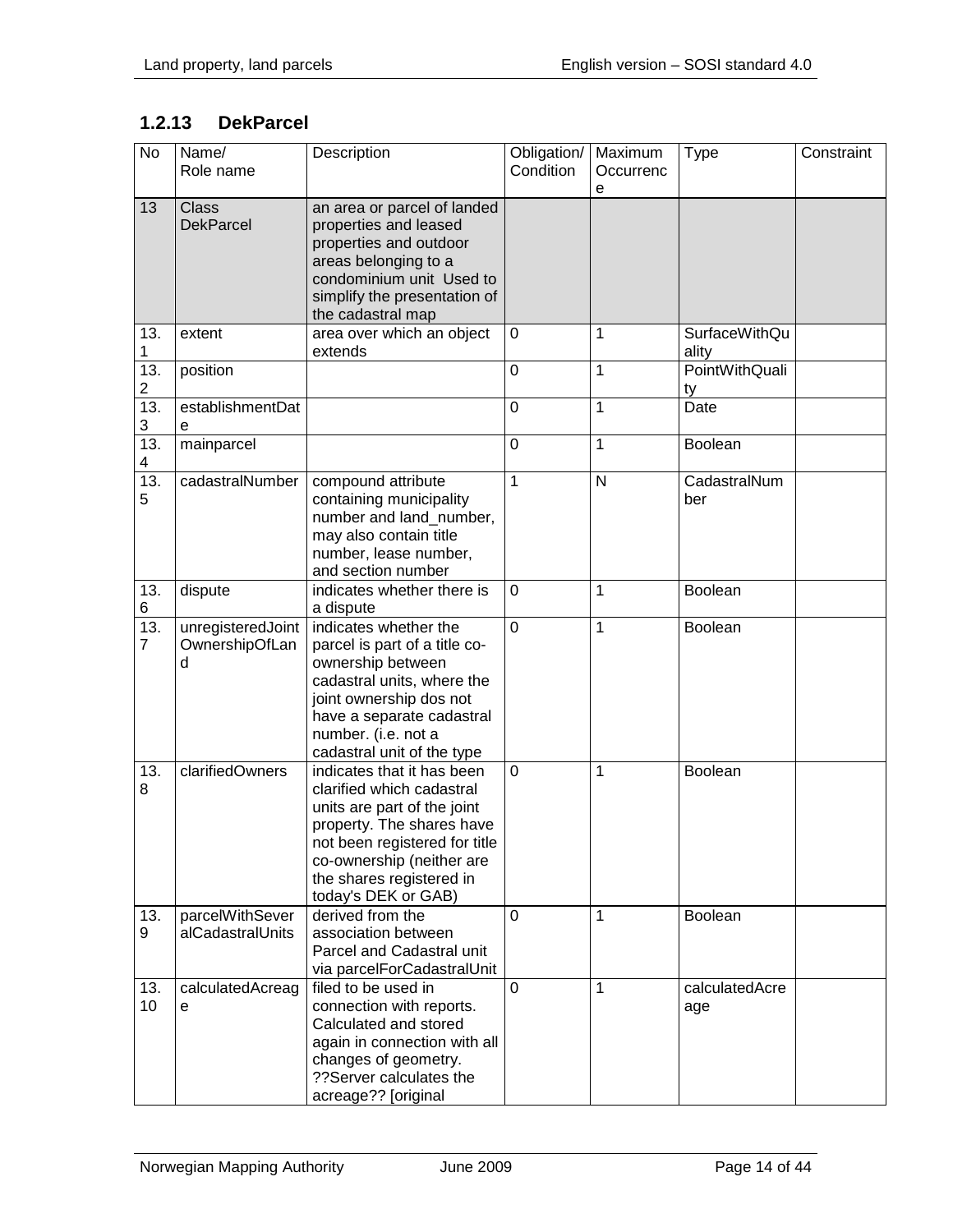|                        |                 | unclear]                                                                                                                                                                     |          |   |                |            |
|------------------------|-----------------|------------------------------------------------------------------------------------------------------------------------------------------------------------------------------|----------|---|----------------|------------|
| 13.<br>11              | acreageNote     |                                                                                                                                                                              |          | N | acreageNote    |            |
| 13.<br>12 <sup>2</sup> | pointLease      | lease agreement in which<br>nothing is indicated<br>concerning the size of the<br>plot (Section 16, first<br>subsection, third item of<br>the Act relating to land<br>lease) | $\Omega$ |   | <b>Boolean</b> |            |
| 13.                    | Role            |                                                                                                                                                                              |          | N | ParcelBoundar  | Aggregrati |
| 13                     | boundaryParcel  |                                                                                                                                                                              |          |   |                | on         |
| 13.                    | Role            |                                                                                                                                                                              |          | N | Stand          |            |
| 14                     | (unnamed) Stand |                                                                                                                                                                              |          |   |                |            |

#### <span id="page-14-0"></span>**1.2.14 Association CadastralUnit -ParcelForCadastralUnit**

| No       | Name/<br>Role name                                           | Description | Obligation/<br>Condition | Maximum<br>Occurrenc<br>е | <b>Type</b>                | Constraint      |
|----------|--------------------------------------------------------------|-------------|--------------------------|---------------------------|----------------------------|-----------------|
| 14       | Association<br>CadastralUnit -<br>ParcelForCadast<br>ralUnit |             |                          |                           |                            |                 |
| 14.      | Role<br>parcelForCadastr<br>alUnit                           |             | 0                        | N                         | ParcelForCada<br>stralUnit | Aggregatio<br>n |
| 14.<br>2 | Role<br>cadastralUnit                                        |             | $\mathbf{0}$             |                           | CadastralUnit              |                 |

#### <span id="page-14-1"></span>**1.2.15 Association ParcelForCadastralUnit-Parcel**

| No       | Name/<br>Role name                                      | Description | Obligation/   Maximum<br>Condition | Occurrenc<br>е | <b>Type</b>                | Constraint      |
|----------|---------------------------------------------------------|-------------|------------------------------------|----------------|----------------------------|-----------------|
| 15       | Association<br><b>ParcelForCadast</b><br>ralUnit-Parcel |             |                                    |                |                            |                 |
| 15.      | Role<br>parcel                                          |             |                                    |                | Parcel                     | Aggregatio<br>n |
| 15.<br>2 | Role<br>parcelForCadastr<br>alUnit                      |             | $\Omega$                           | N              | ParcelForCada<br>stralUnit |                 |

### <span id="page-14-2"></span>**1.2.16 Association <<Network>> ParcelBoundary-ParcelBoundaryPoint**

| No       | Name/<br>Role name                                        | Description | Obligation/   Maximum<br>Condition | Occurrenc<br>е | Type                    | Constraint      |
|----------|-----------------------------------------------------------|-------------|------------------------------------|----------------|-------------------------|-----------------|
| 16       | Association<br>ParcelBoundary-<br>ParcelBoundaryP<br>oint |             |                                    |                |                         |                 |
| 16.      | Role<br>definerOf                                         |             | $\Omega$                           | 2              | ParcelBoundar<br>yPoint | Aggregatio<br>n |
| 16.<br>2 | Role<br>constituteOf                                      |             |                                    | N              | ParcelBoundar           |                 |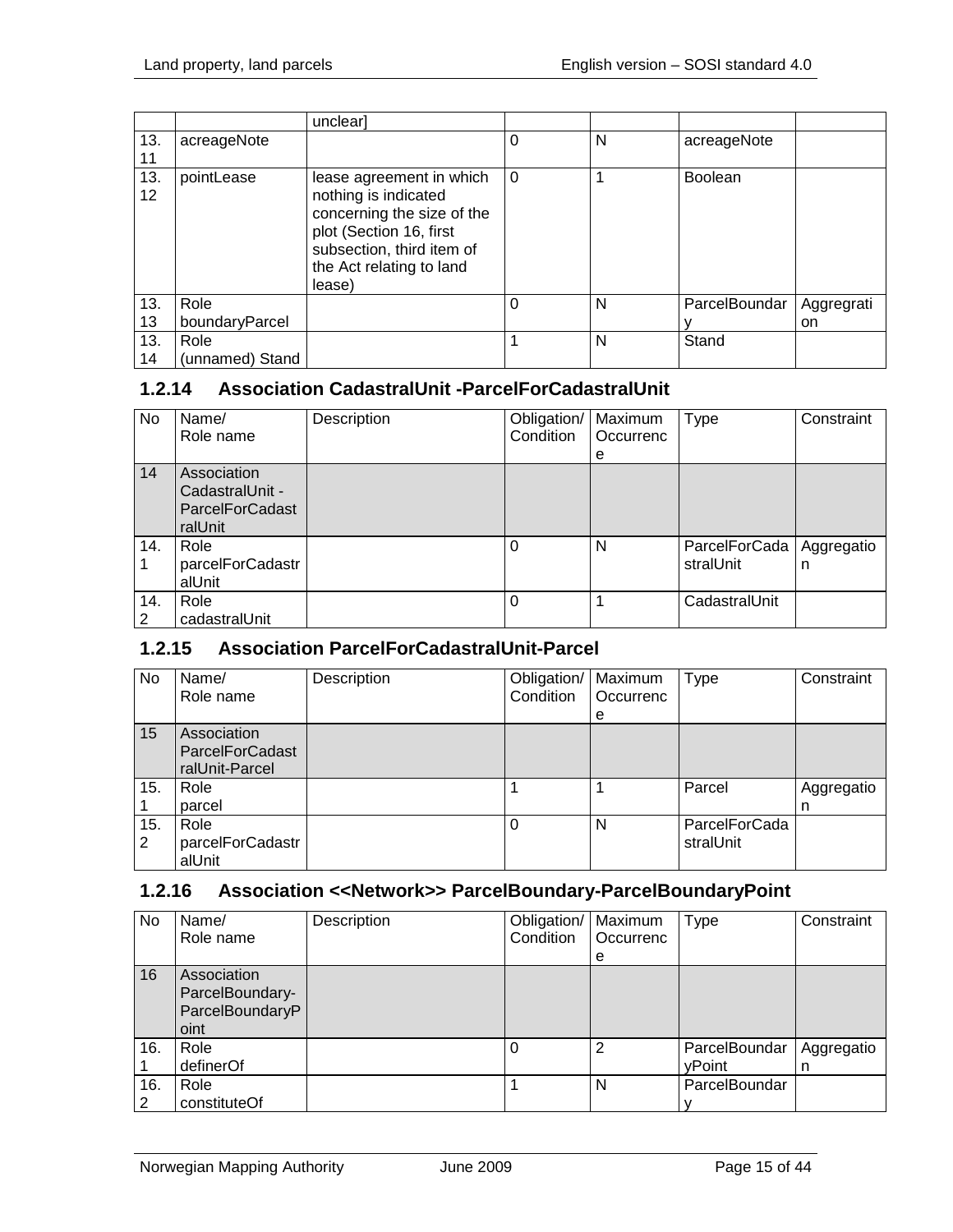| No  | Name/<br>Role name | Description | Obligation/<br>Condition | Maximum<br>Occurrenc | Type          | Constraint |
|-----|--------------------|-------------|--------------------------|----------------------|---------------|------------|
|     |                    |             |                          |                      |               |            |
|     |                    |             |                          | е                    |               |            |
| 17  | Association        |             |                          |                      |               |            |
|     | Parcel-            |             |                          |                      |               |            |
|     | ParcelBoundary     |             |                          |                      |               |            |
| 17. | Role               |             | $\Omega$                 | N                    | ParcelBoundar | Aggregatio |
|     | (unnamed)          |             |                          |                      |               | n          |
|     | ParcelBoundary     |             |                          |                      |               |            |
| 17. | Role               |             |                          | 2                    | Parcel        |            |
| 2   | boundaryParcel     |             |                          |                      |               |            |

## <span id="page-15-0"></span>**1.2.17 Association <<Topo>> Parcel-ParcelBoundary**

## <span id="page-15-1"></span>**1.2.18 Association <<Topo>> DekParcel-ParcelBoundary**

| No.      | Name/<br>Role name                          | Description | Obligation/<br>Condition | Maximum<br>Occurrenc<br>е | Type             | Constraint      |
|----------|---------------------------------------------|-------------|--------------------------|---------------------------|------------------|-----------------|
| 18       | Association<br>DekParcel-<br>ParcelBoundary |             |                          |                           |                  |                 |
| 18.      | Role<br>boundaryParcel                      |             |                          | N                         | ParcelBoundar    | Aggregatio<br>n |
| 18.<br>2 | Role<br>(unnamed)<br><b>DekParcel</b>       |             |                          | っ                         | <b>DekParcel</b> |                 |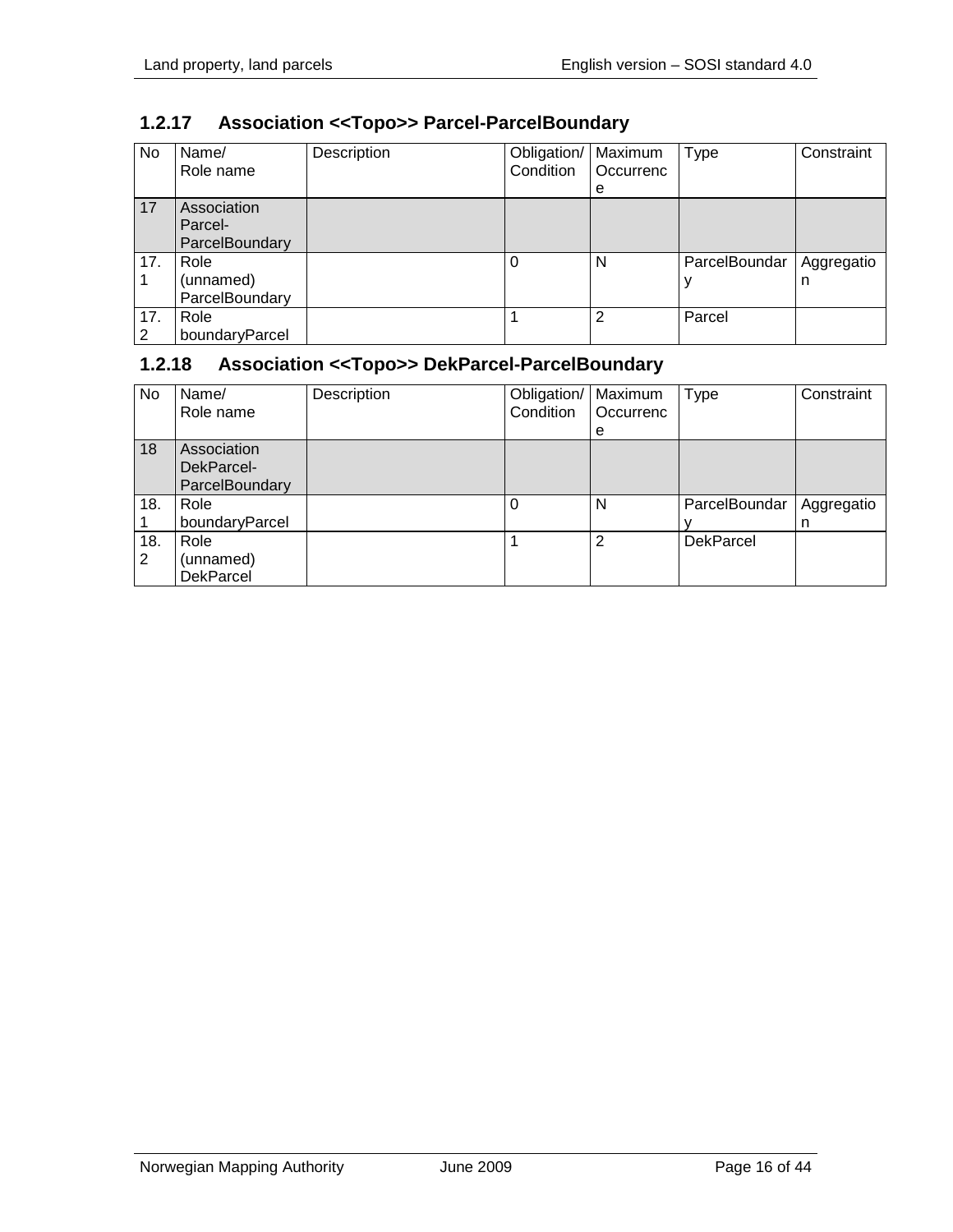#### **1.2.18.1 CodeLists**

#### **1.2.18.1.1 <<CodeList>> CountyBoundary**

| <b>Nr</b> | Code name                | Definition/Description                                           | Code |
|-----------|--------------------------|------------------------------------------------------------------|------|
|           | CodeList                 |                                                                  |      |
|           | CountyBoundary           |                                                                  |      |
| 1.1       | NationalBoundary         | FF-The border is also a national boundary (and county boundary)  |      |
|           | CountyBoundary           | FF-The border is also a county boundary (and municipal boundary) |      |
| 1.3       | <b>MunicipalBoundary</b> | FF-The border is also a municipal boundary                       |      |
|           | TerritorialBoundary      |                                                                  |      |

#### **1.2.18.1.2 <<CodeList>> Follows TerrainDetails**

<span id="page-16-2"></span><span id="page-16-1"></span><span id="page-16-0"></span>

| Nr      | Code name                            | Definition/Description                                                                        | Code       |
|---------|--------------------------------------|-----------------------------------------------------------------------------------------------|------------|
| 2       | CodeList                             | information that a boundary follows natural lines of demarcation in the terrain Note: used as |            |
|         | <b>Follows TerrainDetails</b>        | characteristic of the object types: PropertyBoundary and PropertyBoundaryDisputed when        |            |
|         |                                      | these are described as following terrain detail                                               |            |
| 2.1     | No terrain detail                    |                                                                                               | <b>ITD</b> |
| 2.2     | Fence other than stone wall          | FF-Boundary line follows other fence.                                                         | <b>AGJ</b> |
| 2.3     | Other terrain detail                 | FF-Boundary line follows other terrain detail.                                                | <b>ANN</b> |
| 2.4     | Centre line of main channel of river | FF-Boundary line follows the centre line of the main channel of the river or stream           | EBD        |
| 2.5     | At edge of building (facade)         | FF-Boundary line follows the facade of the building                                           | <b>BYG</b> |
| 2.6     | At edge of industrial building       | FF-Boundary line follows the edge of building-related facility                                | <b>BYA</b> |
| $2.7\,$ | Edge of river or stream              | FF-Boundary line follows the edge of river or stream                                          | <b>EBK</b> |
| 2.8     | Mid-river or mid-stream              | FF-Boundary line follows the center line of a river or stream.                                | <b>EBM</b> |
| 2.9     | Generalised, geometric centre line   | FF-Boundary line follows generalised geometric centre line (lake, fjord)                      | <b>GGM</b> |
|         | (lake, fjord, etc)                   |                                                                                               |            |
| 2.10    | Ocean outline                        | FF-Boundary line follows the ocean outline.                                                   | <b>HKO</b> |
| 2.11    | Lake edge                            | The boundary line follows edge of the lake.                                                   | <b>IKA</b> |
| 2.12    | Low stream (opposite of watershed    | FF-Boundary line follows low stream (opposite of watershed divide)                            | <b>LBR</b> |
|         | divide)                              |                                                                                               |            |
| 2.13    | Middle of trail or cart road         | FF-Boundary line follows trail or cart road.                                                  | <b>SKJ</b> |
| 2.14    | Stone wall                           | FF-Boundary line follows stone wall.                                                          | SGJ        |
| 2.15    | Road edge                            | FF-Boundary line follows the edge of the road                                                 | <b>VKA</b> |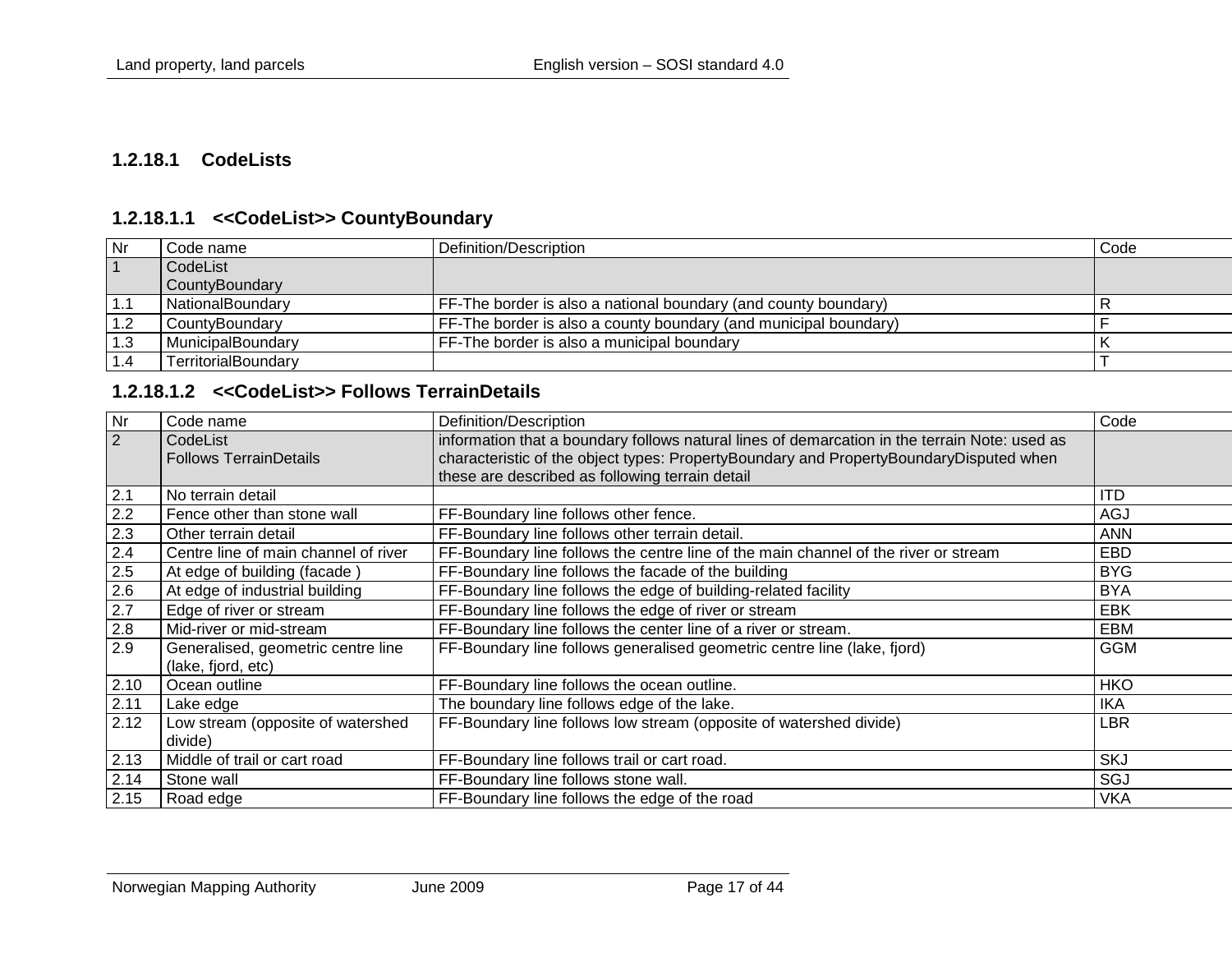| 2.16                        | of road<br>Middle    | .<br>of the road.<br>s the middle of<br>tollows<br>undarv.<br>7 line.<br>. .<br>-- - | VMI        |
|-----------------------------|----------------------|--------------------------------------------------------------------------------------|------------|
| $0.4 -$<br>$\mathsf{Z}$ . I | .<br>sher'<br>divide | divide.<br>watershed ،<br>tollows<br>∵oundarvس<br>∵ line.                            | <b>VSK</b> |

#### **1.2.18.1.3 <<CodeList>> BoundaryPointType**

<span id="page-17-0"></span>

| Nr   | Code name                          | Definition/Description                                                      | Code            |
|------|------------------------------------|-----------------------------------------------------------------------------|-----------------|
| 3    | CodeList                           |                                                                             |                 |
|      | BoundaryPointType                  |                                                                             |                 |
| 3.1  | National boundary mark             | FF-marking of type: national boundary mark                                  | 50              |
| 3.2  | Publicly approved boundary mark    | marking of type: publicly approved boundary mark                            | $\overline{51}$ |
| 3.3  | <b>Bolt</b>                        | FF-bolt marking without specification of bolt type                          | 52              |
| 3.4  | Cross                              | FF-marking of type: cross                                                   | 53              |
| 3.5  | Pipe                               | FF-marking of type: pipe                                                    | 54              |
| 3.6  | Rock or cairn                      | FF-marking of type: rock or cairn                                           | 55              |
| 3.7  | Unmarked                           | FF-boundary point is not marked                                             | 56              |
| 3.8  | National boundary cairn            | FF-marking of type: national boundary cairn                                 | 58              |
| 3.9  | National boundary mark, other      | marking of type: national boundary mark                                     | 59              |
| 3.10 | Stone wall                         | FF-marking of type: stone wall                                              | 60              |
| 3.11 | Rock with cross and witnesses      | FF-marking of type: rock with cross and witnesses                           | 63              |
| 3.12 | Boundary post                      | FF-marking of type: boundary post                                           | 64              |
| 3.13 | Boundary tree                      | FF-marking of type: boundary tree                                           | 65              |
| 3.14 | Other boundary mark                | FF-marking of the boundary mark is not among the defined ones               | 66              |
| 3.15 | Deformed rebar ??                  | FF-marking of type: deformed rebar                                          | 67              |
| 3.16 | Borehole                           | FF-marking is of type: borehole                                             | 69              |
| 3.17 | Fence pale                         | FF-marking of type: fence pole                                              | 82              |
| 3.18 | Other detail                       | FF-the boundary mark is at another detail                                   | 83              |
| 3.19 | Mid-road                           | FF-boundary follows the middle of the road                                  | 84              |
| 3.20 | Edge of the road                   | FF-boundary follows edge of the road                                        | 85              |
| 3.21 | Mid-stream mid-river               | FF-boundary follows the middle of the river or stream                       | 86              |
| 3.22 | The centre line of main channel of | FF-the boundary follows the centre line of the main channel of stream/river | 87              |
|      | stream/river                       |                                                                             |                 |
| 3.23 | Corner of brick wall               | FF-the boundary point is indicated by the corner of a brick wall            | 89              |
| 3.24 | Corner of building                 | FF-boundary point lies at the corner of a building                          | 90              |
| 3.25 | Asphalt spike                      | FF-marking of type: asphalt spike                                           | 94              |
| 3.26 | Unknown                            | FF-the boundary point is unknown or not registered                          | 97              |
| 3.27 | Geometric help point               |                                                                             | 99              |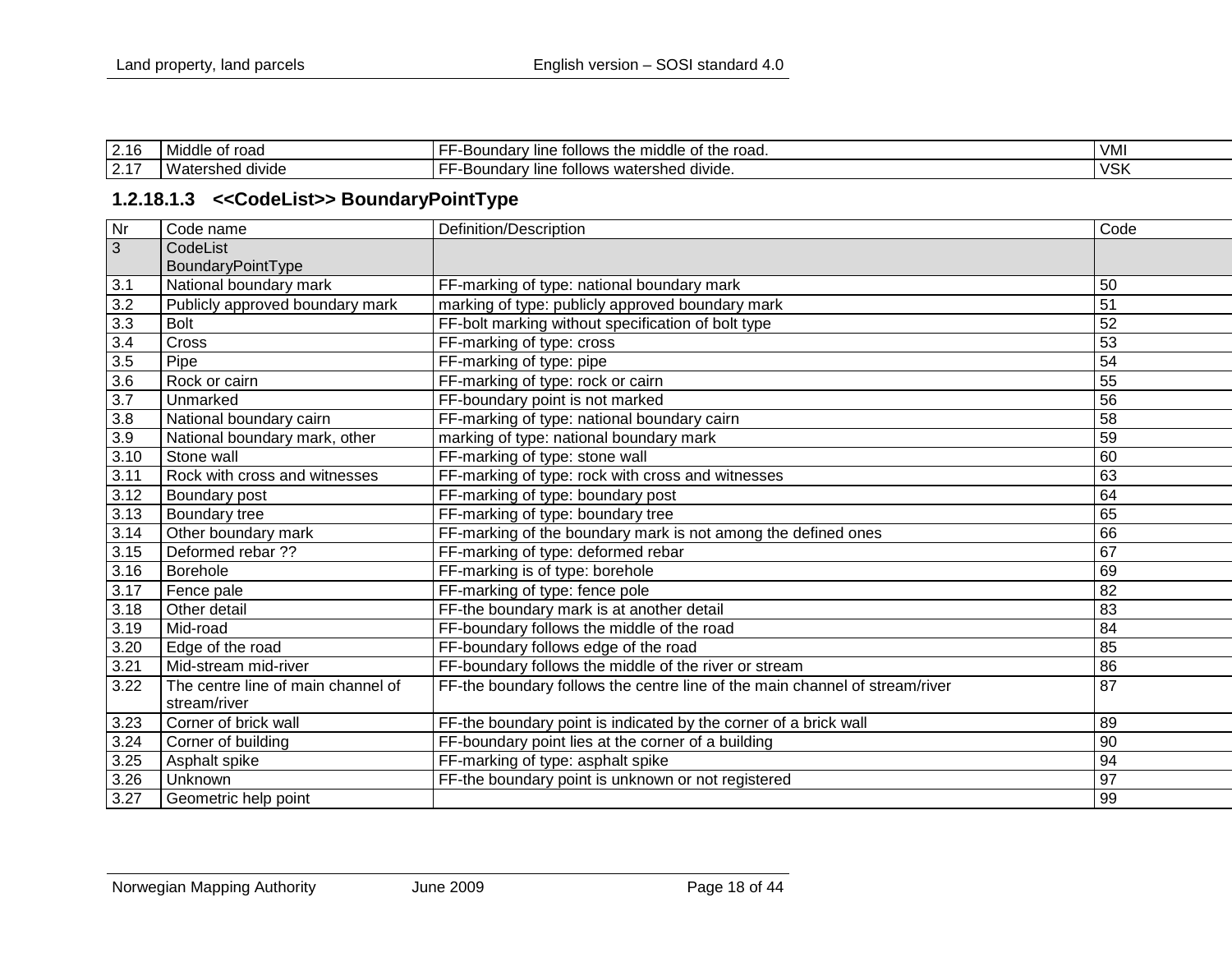#### **1.2.18.1.4 <<CodeList>> BoundaryMarkPlacedI**

| Nr             | Code name            | Definition/Description | Code      |
|----------------|----------------------|------------------------|-----------|
| $\overline{4}$ | CodeList             |                        |           |
|                | BoundaryMarkPlacedl  |                        |           |
| 4.1            | National boundary    |                        | <b>RG</b> |
| 4.2            | Not specified        |                        | IS        |
| 4.3            | Earth                |                        | JO        |
| 4.4            | Mountain             |                        | <b>FJ</b> |
| 4.5            | Immovable rock       |                        | <b>JS</b> |
| 4.6            | Wall                 |                        | <b>MU</b> |
| 4.7            | Stone wall           |                        | <b>ST</b> |
| 4.8            | Water                |                        | VA        |
| 4.9            | Other terrain detail |                        | <b>AD</b> |
| 4.10           | No boundary marking  |                        | <b>UG</b> |
| 4.11           | Other point marking  |                        | AP        |

#### <span id="page-18-0"></span>**1.2.18.1.5 <<CodeList>> TerrainLevel**

| <b>Nr</b>       | Code name :              | Definition/Description                                                                                                                                                                                                         | Code |
|-----------------|--------------------------|--------------------------------------------------------------------------------------------------------------------------------------------------------------------------------------------------------------------------------|------|
| $5\overline{5}$ | CodeList<br>TerrainLevel | which are above/below terrain level (part of the description for industrial property) Note:<br>Parcel boundaries above/under terrain level is not to be included in the line network which<br>forms surfaces at terrain level. |      |
| 5.1             | Above ground             |                                                                                                                                                                                                                                |      |
| 5.2             | Under ground             |                                                                                                                                                                                                                                |      |
| 5.3             | On the around            |                                                                                                                                                                                                                                |      |

#### **1.2.18.1.6 <<CodeList>> AuxiliaryLineType**

<span id="page-18-2"></span><span id="page-18-1"></span>

| Nr  | Code name          | Definition/Description | Code         |
|-----|--------------------|------------------------|--------------|
| 6   | CodeList           |                        |              |
|     | AuxiliaryLineType  |                        |              |
| 6.1 | Not auxiliary line |                        | $\mathbb{H}$ |
| 6.2 | Waterline          |                        | <b>VA</b>    |
| 6.3 | Road edge          |                        | <b>VE</b>    |
| 6.4 | <b>Fictitious</b>  |                        |              |
| 6.5 | Point lease        |                        | PF           |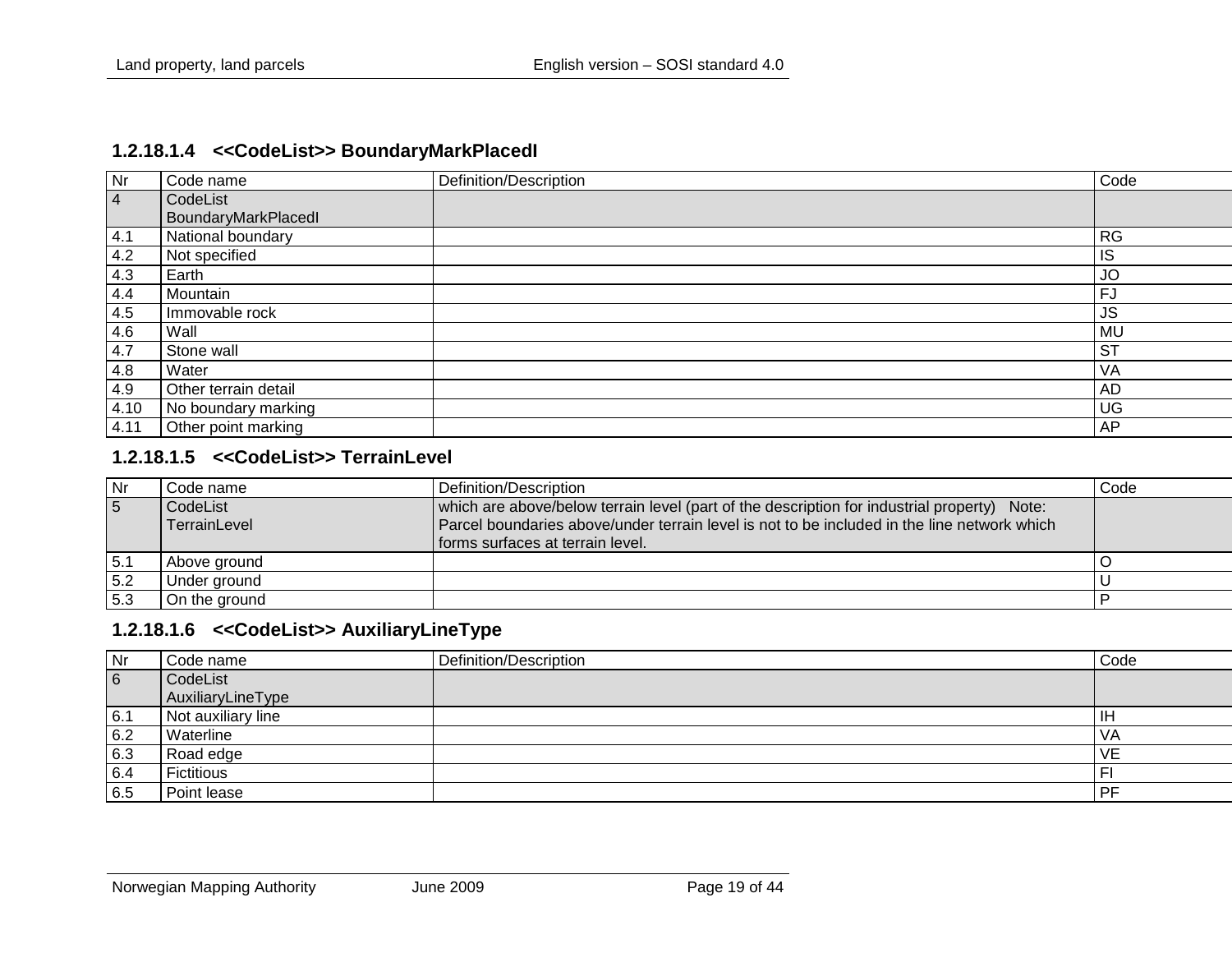#### **1.2.18.1.7 <<CodeList>> OtherCadUnit**

| Nr             | Code name                          | Definition/Description | Code |
|----------------|------------------------------------|------------------------|------|
| $\overline{ }$ | CodeList                           |                        |      |
|                | OtherCadUnit                       |                        |      |
| 7.1            | Not stated                         |                        |      |
| 7.2            | Pre-existing recorded usage rights |                        |      |

#### **1.2.18.1.8 <<CodeList>> PurposeSection**

| $\overline{\mathsf{N}}$ r | Code name               | Definition/Description                                                                      | Code      |
|---------------------------|-------------------------|---------------------------------------------------------------------------------------------|-----------|
| 8                         | CodeList                | legal codes for the purpose of section. Regulated by the law relating to condominium units. |           |
|                           | <b>PurposeSection</b>   |                                                                                             |           |
| 8.1                       | Residence               |                                                                                             | BO        |
| 8.2                       | Industry                |                                                                                             | <b>NE</b> |
| 8.3                       | Joint section residence |                                                                                             | <b>SB</b> |
| 8.4                       | Joint section industry  |                                                                                             | <b>SN</b> |
| 8.5                       | Not indicated           | ikke gitt                                                                                   | IG        |

#### <span id="page-19-0"></span>**1.2.18.1.9 <<CodeList>> AcreageNote**

<span id="page-19-1"></span>

| <b>Nr</b> | Code name                    | Definition/Description | Code      |
|-----------|------------------------------|------------------------|-----------|
| 9         | CodeList                     |                        |           |
|           | AcreageNote                  |                        |           |
| 9.1       | pointLease                   |                        | PF        |
| 9.2       | <b>Disputed</b>              |                        | <b>OM</b> |
| 9.3       | <b>Fictitious boundaries</b> |                        | FG        |
| 9.4       | Some fictitious boundaries   |                        | <b>NF</b> |
| 9.5       | Auxiliary line shore         |                        | <b>VA</b> |
| 9.6       | Auxiliary line road edge     |                        | VE        |
| 9.7       | With point leases            |                        | <b>HP</b> |

#### **1.2.18.1.10 <<CodeList>> AcreageSource**

<span id="page-19-3"></span><span id="page-19-2"></span>

| Nr   | Code name                      | Definition/Description                                                                   | Code |
|------|--------------------------------|------------------------------------------------------------------------------------------|------|
| 10   | CodeList                       | indication of the acreage to which the AcreageSource type is related Note: Shows how the |      |
|      | l AcreageSource                | Lacreage is calculated.                                                                  |      |
| 10.1 | Survevor's certificate of area | FF-the area is measured accurately in a map transaction                                  |      |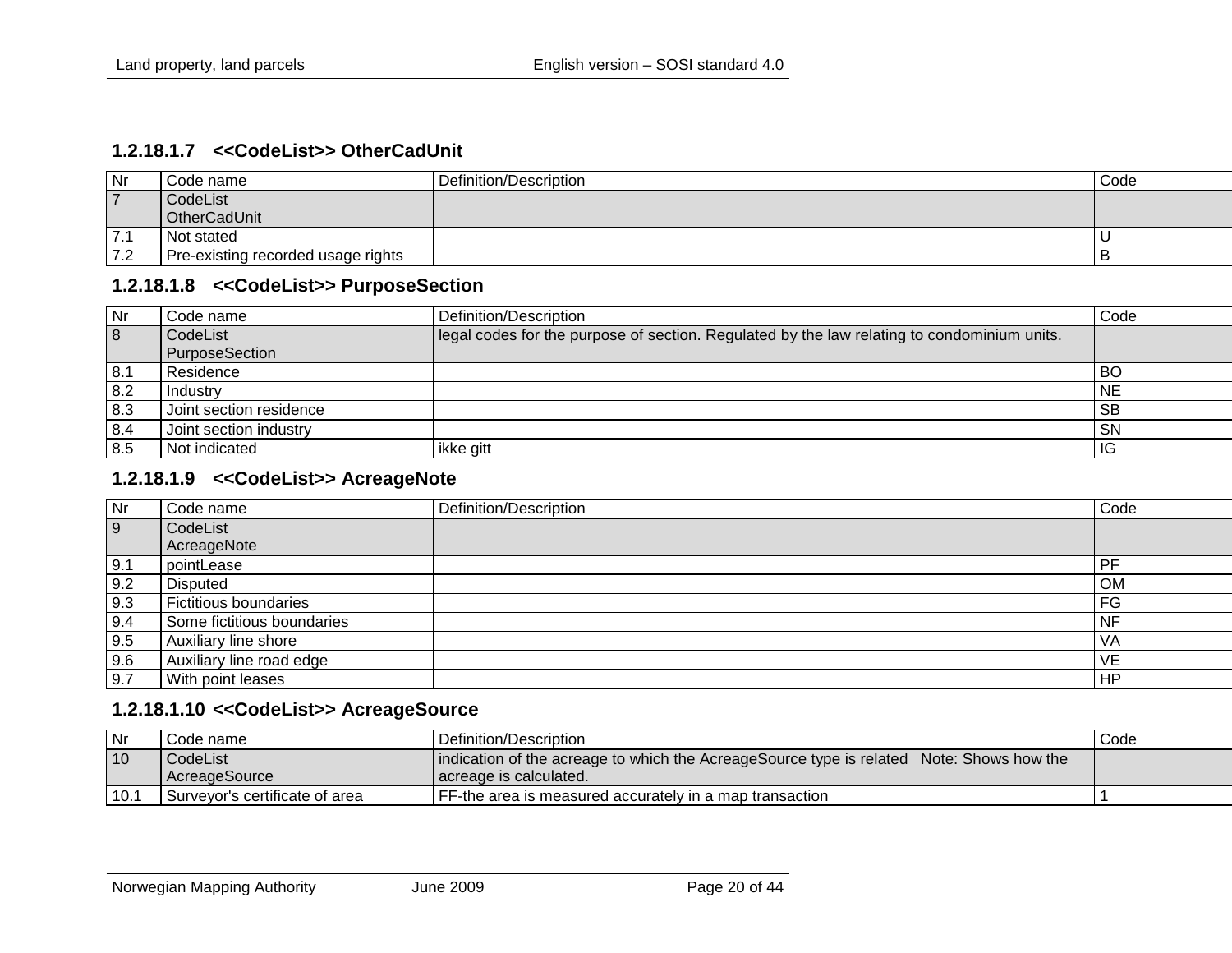|      | measure                                         |                                                                                                    |   |
|------|-------------------------------------------------|----------------------------------------------------------------------------------------------------|---|
| 10.2 | Letter of registration                          | FF-used in certain cases where map transaction is not required                                     |   |
| 10.3 | Temporary transaction (map<br>transaction)      | FF-the acreage has been estimated pending surveying (surveyorXzXs certificate of area<br>measure)  |   |
| 10.4 | Temporary transaction, property<br>discontinued | FF-Acreage has been estimated, and the cadastral unit has been discontinued                        |   |
| 10.5 | Acreage obtained from property<br>database      | FF-acreage has been obtained from property database (DEK)                                          |   |
| 10.6 | Temporary transaction SK completes              | FF-Temporary transaction to be completed by the Norwegian Mapping Authority                        |   |
| 10.7 | <b>OtherAreaSource</b>                          | FF-The source is another than those mentioned specifically. May also comprise partition of<br>land | 9 |

## **1.2.18.1.11 <<CodeList>> CadastralMunicipality**

<span id="page-20-0"></span>

| Nr    | Code name             | Definition/Description | Code |
|-------|-----------------------|------------------------|------|
| 11    | CodeList              |                        |      |
|       | CadastralMunicipality |                        |      |
| 11.1  | Halden                |                        | 0101 |
| 11.2  | Sarpsborg utgått      | now 0105 Sarpsbrg      | 0102 |
| 11.3  | Fredrikstad utgått    | now 0106 Fredrikstad   | 0103 |
| 11.4  | Moss                  |                        | 0104 |
| 11.5  | Sarpsborg             |                        | 0105 |
| 11.6  | Fredrikstad           |                        | 0106 |
| 11.7  | Hvaler                |                        | 0111 |
| 11.8  | Borge utgått          | now 0106 Fredrikstad   | 0113 |
| 11.9  | Varteig utgått        | now 0105 Sarpsborg     | 0114 |
| 11.10 | Skjeberg utgått       | now 0105 Sarpsborg     | 0115 |
| 11.11 | Aremark               |                        | 0118 |
| 11.12 | Marker                |                        | 0119 |
| 11.13 | Rømskog               |                        | 0121 |
| 11.14 | Trøgstad              |                        | 0122 |
| 11.15 | Spydeberg             |                        | 0123 |
| 11.16 | Askim                 |                        | 0124 |
| 11.17 | Eidsberg              |                        | 0125 |
| 11.18 | Skiptvet              |                        | 0127 |
| 11.19 | Rakkestad             |                        | 0128 |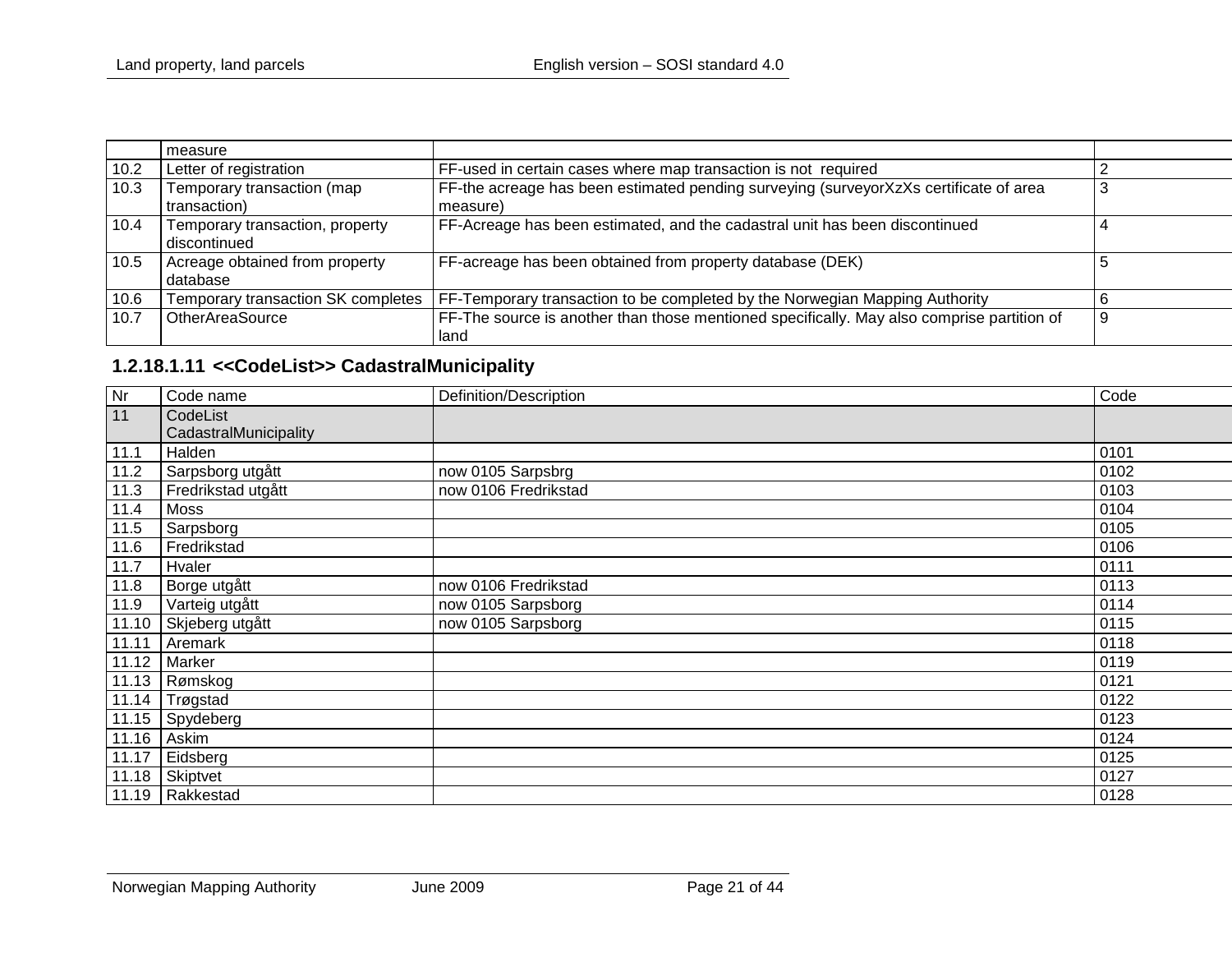|       | 11.20 Tune utgått  | now 0105 Sarpsborg   | 0130 |
|-------|--------------------|----------------------|------|
| 11.21 | Rolvsøy utgått     | now 0106 Fredrikstad | 0131 |
| 11.22 | Kråkerøy utgått    | now 0106 Fredrikstad | 0133 |
| 11.23 | Onsøy utgått       | now 0106 Fredrikstad | 0134 |
| 11.24 | Råde               |                      | 0135 |
| 11.25 | Rygge              |                      | 0136 |
| 11.26 | Våler i Østfold    |                      | 0137 |
| 11.27 | Hobøl              |                      | 0138 |
| 11.28 | Vestby             |                      | 0211 |
| 11.29 | Ski                |                      | 0213 |
| 11.30 | ∣Ås                |                      | 0214 |
| 11.31 | Frogn              |                      | 0215 |
| 11.32 | Nesodden           |                      | 0216 |
| 11.33 | Oppegård           |                      | 0217 |
| 11.34 | Bærum              |                      | 0219 |
| 11.35 | Asker              |                      | 0220 |
| 11.36 | Aurskog-Høland     |                      | 0221 |
| 11.37 | Sørum              |                      | 0226 |
| 11.38 | Fet                |                      | 0227 |
| 11.39 | Rælingen           |                      | 0228 |
| 11.40 | Enebakk            |                      | 0229 |
| 11.41 | Lørenskog          |                      | 0230 |
| 11.42 | Skedsmo            |                      | 0231 |
| 11.43 | Nittedal           |                      | 0233 |
| 11.44 | Gjerdrum           |                      | 0234 |
|       | 11.45   Ullensaker |                      | 0235 |
| 11.46 | Nes i Akershus     |                      | 0236 |
| 11.47 | Eidsvoll           |                      | 0237 |
| 11.48 | Nannestad          |                      | 0238 |
| 11.49 | Hurdal             |                      | 0239 |
| 11.50 | Oslo               |                      | 0301 |
| 11.51 | Hamar utgått       | now 0403 Hamar       | 0401 |
| 11.52 | Kongsvinger        |                      | 0402 |
| 11.53 | Hamar              |                      | 0403 |
|       | 11.54 Ringsaker    |                      | 0412 |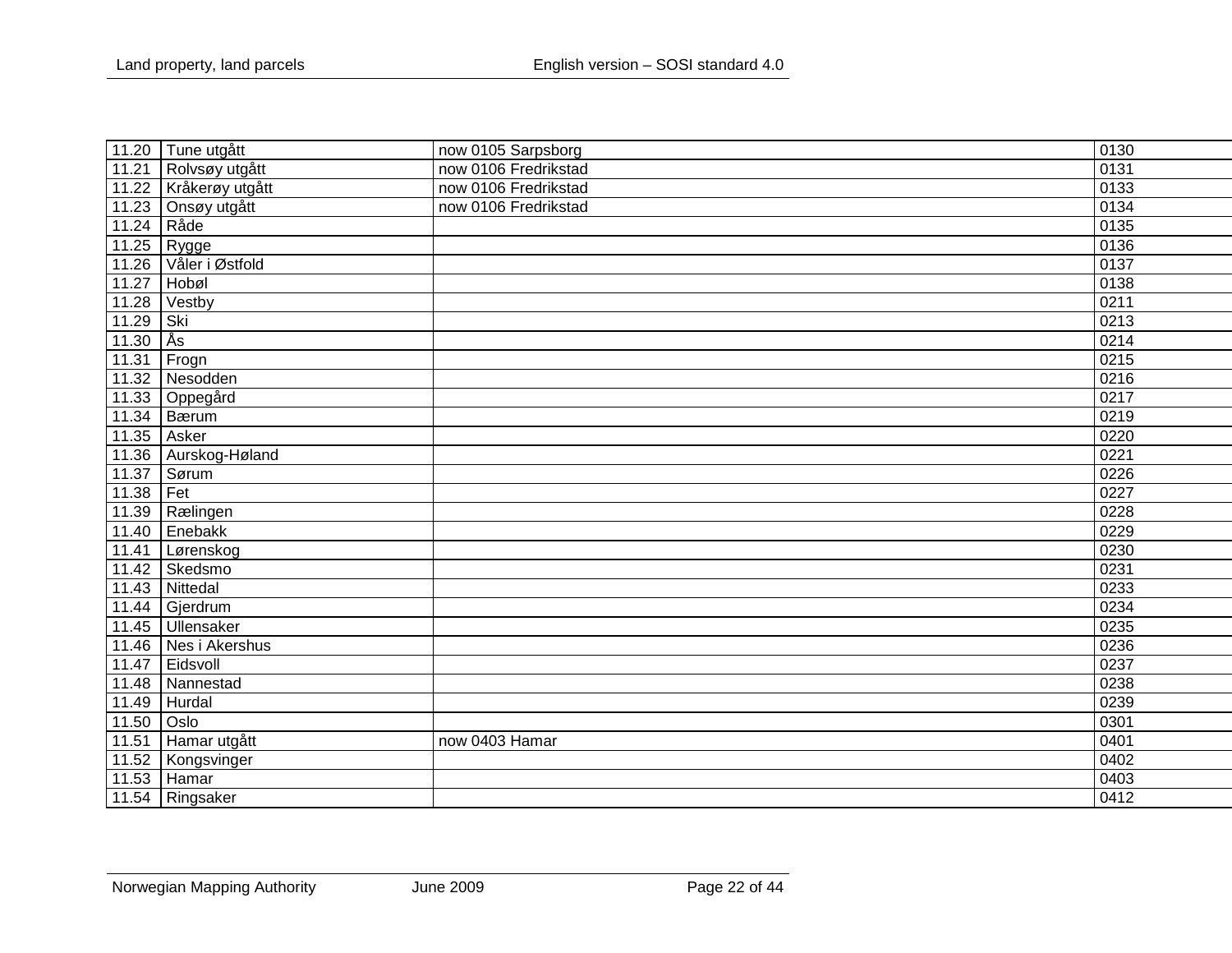|       | 11.55 Vang utgått   | now 0403 Hamar | 0414                |
|-------|---------------------|----------------|---------------------|
| 11.56 | Løten               |                | 0415                |
| 11.57 | Stange              |                | 0417                |
| 11.58 | Nord-Odal           |                | 0418                |
| 11.59 | Sør-Odal            |                | 0419                |
| 11.60 | Eidskog             |                | 0420                |
| 11.61 | Grue                |                | 0423                |
| 11.62 | Åsnes               |                | 0425                |
| 11.63 | Våler i Hedmark     |                | 0426                |
| 11.64 | Elverum             |                | 0427                |
| 11.65 | Trysil              |                | 0428                |
| 11.66 | Åmot                |                | 0429                |
| 11.67 | Stor-Elvdal         |                | 0430                |
| 11.68 | Rendalen            |                | 0432                |
| 11.69 | Engerdal            |                | 0434                |
| 11.70 | T <sub>olga</sub>   |                | 0436                |
| 11.71 | Tynset              |                | 0437                |
| 11.72 | Alvdal              |                | 0438                |
| 11.73 | Folldal             |                | 0439                |
| 11.74 | Os i Hedmark        |                | 0441                |
|       | 11.75   Lillehammer |                | 0501                |
|       | $11.76$ Gjøvik      |                | 0502                |
| 11.77 | Dovre               |                | 0511                |
| 11.78 | Lesja               |                | 0512                |
| 11.79 | Skjåk               |                | 0513                |
| 11.80 | Lom                 |                | 0514                |
| 11.81 | Vågå                |                | 0515                |
| 11.82 | Nord-Fron           |                | 0516                |
| 11.83 | $ $ Sel             |                | 0517                |
|       | 11.84   Sør-Fron    |                | $\frac{0519}{0520}$ |
| 11.85 | Ringebu             |                |                     |
| 11.86 | Øyer                |                | 0521                |
| 11.87 | Gausdal             |                | 0522                |
| 11.88 | Østre Toten         |                | 0528                |
|       | 11.89 Vestre Toten  |                | 0529                |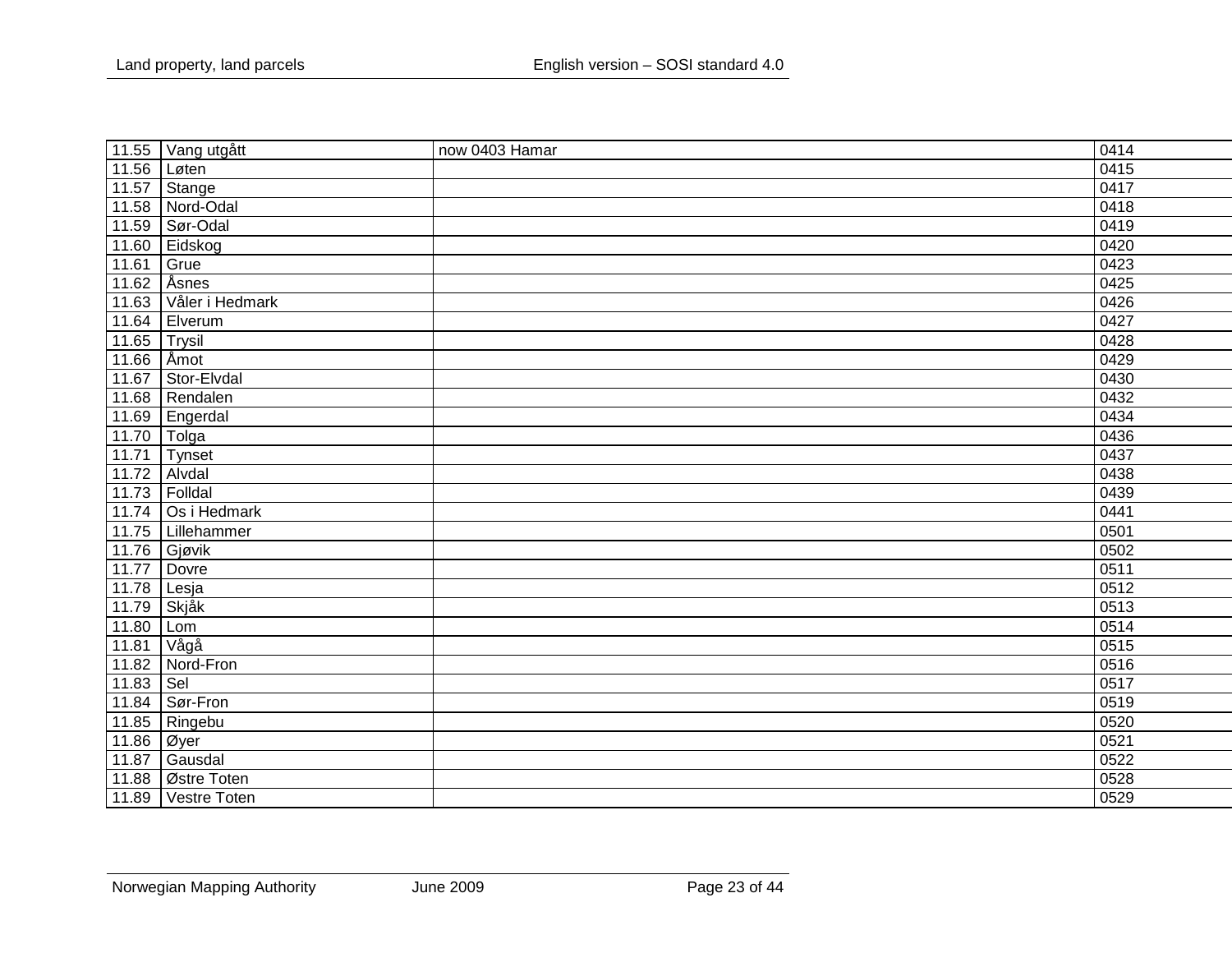| 11.90          | Jevnaker        | 0532 |
|----------------|-----------------|------|
| 11.91          | Lunner          | 0533 |
| 11.92          | Gran            | 0534 |
| 11.93          | Søndre Land     | 0536 |
| 11.94          | Nordre Land     | 0538 |
| 11.95          | Sør-Aurdal      | 0540 |
| 11.96          | Etnedal         | 0541 |
| 11.97          | Nord-Aurdal     | 0542 |
| 11.98          | Vestre Slidre   | 0543 |
| 11.99          | Øystre Slidre   | 0544 |
| 11.10          | Vang            | 0545 |
| 0              |                 |      |
| 11.10          | Drammen         | 0602 |
| $\mathbf{1}$   |                 |      |
|                | 11.10 Kongsberg | 0604 |
| $\overline{2}$ |                 |      |
| 11.10          | Ringerike       | 0605 |
| $\mathbf{3}$   |                 |      |
| 11.10          | Hole            | 0612 |
| $\overline{4}$ |                 |      |
| 11.10          | $F_{\text{la}}$ | 0615 |
| 5              |                 |      |
| 11.10          | Nes i Buskerud  | 0616 |
| $\,6\,$        |                 |      |
| 11.10          | Gol             | 0617 |
| $\overline{7}$ |                 |      |
| 11.10          | Hemsedal        | 0618 |
| 8              |                 |      |
| 11.10          | -ÅI             | 0619 |
| 9              |                 |      |
| 11.11          | Hol             | 0620 |
| 0              |                 |      |
| 11.11          | Sigdal          | 0621 |
| 1              |                 |      |
| 11.11          | Krødsherad      | 0622 |
| $\overline{2}$ |                 |      |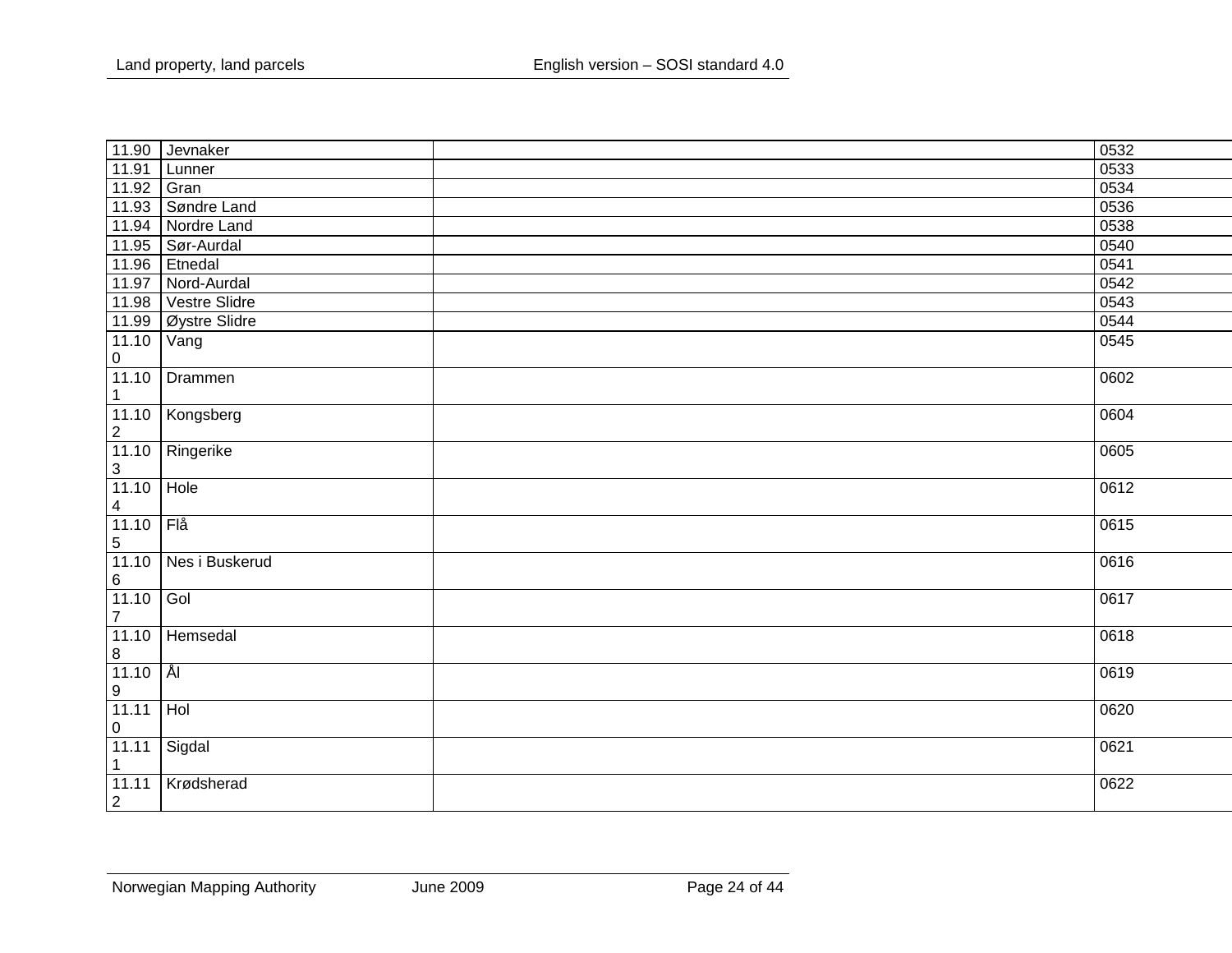| 11.11<br>$\overline{3}$          | Modum          |                   | 0623 |
|----------------------------------|----------------|-------------------|------|
| 11.11<br>$\overline{\mathbf{4}}$ | Øvre Eiker     |                   | 0624 |
| 11.11<br>$\sqrt{5}$              | Nedre Eiker    |                   | 0625 |
| 11.11<br>$\,6\,$                 | Lier           |                   | 0626 |
| 11.11<br>$\overline{7}$          | Røyken         |                   | 0627 |
| 11.11<br>$\bf 8$                 | Hurum          |                   | 0628 |
| 11.11<br>$\boldsymbol{9}$        | Flesberg       |                   | 0631 |
| 11.12<br>$\pmb{0}$               | Rollag         |                   | 0632 |
| 11.12                            | Nore og Uvdal  |                   | 0633 |
| 11.12<br>$\overline{2}$          | Horten         |                   | 0701 |
| 11.12                            | Holmestrand    |                   | 0702 |
| $\frac{3}{11.12}$                | Horten utgått  | now 0701 Horten   | 0703 |
| $\frac{4}{11.12}$<br>$\sqrt{5}$  | Tønsberg       |                   | 0704 |
| 11.12<br>$6\phantom{a}$          | Tønsber utgått | now 0704 Tønsberg | 0705 |
| 11.12<br>$\boldsymbol{7}$        | Sandefjord     |                   | 0706 |
| 11.12<br>$\overline{8}$          | Larvik utgått  | now 0709 Larvik   | 0707 |
| 11.12<br>$\boldsymbol{9}$        | Stavern utgått | now 0709 Larvik   | 0708 |
| 11.13<br>$\overline{0}$          | Larvik         |                   | 0709 |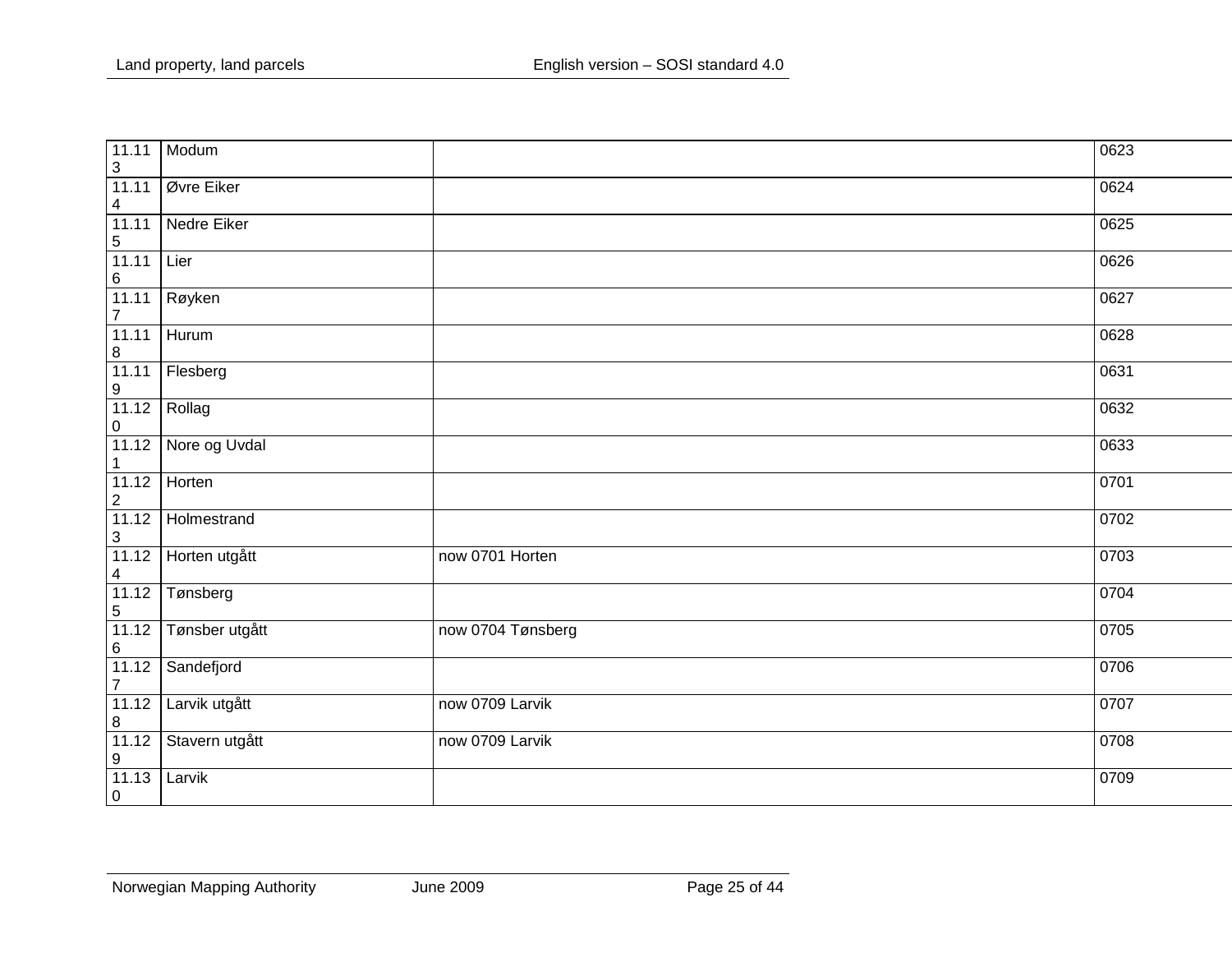| 11.13<br>$\mathbf 1$               | Svelvik          |                   | 0711 |
|------------------------------------|------------------|-------------------|------|
| 11.13<br>$\sqrt{2}$                | Sande i Vestfold |                   | 0713 |
| 11.13<br>$\ensuremath{\mathsf{3}}$ | Hof              |                   | 0714 |
| 11.13<br>$\overline{\mathbf{4}}$   | Re               |                   | 0716 |
| 11.13<br>$\sqrt{5}$                | Borre utgått     | now 0701 Horten   | 0717 |
| 11.13<br>$\,6\,$                   | Ramnes utgått    | now 0716 Re       | 0718 |
| 11.13<br>$\overline{7}$            | Andebu           |                   | 0719 |
| 11.13<br>$\,8\,$                   | Stokke           |                   | 0720 |
| 11.13<br>$\boldsymbol{9}$          | Sem utgått       | now 0704 Tønsberg | 0721 |
| 11.14<br>$\pmb{0}$                 | Nøtterøy         |                   | 0722 |
| 11.14<br>$\mathbf{1}$              | Tjøme            |                   | 0723 |
| 11.14<br>$\overline{c}$            | Tjølling utgått  | now 0709 Larvik   | 0725 |
| 11.14<br>$\mathfrak{S}$            | Brunlanes utgått | now 0709 Larvik   | 0726 |
| 11.14<br>$\overline{\mathbf{4}}$   | Hedrum utgått    | now 0709 Larvik   | 0727 |
| 11.14<br>$\mathbf 5$               | Lardal           |                   | 0728 |
| 11.14<br>$\,6$                     | Porsgrunn        |                   | 0805 |
| 11.14<br>$\overline{7}$            | Skien            |                   | 0806 |
| 11.14<br>$\, 8$                    | Notodden         |                   | 0807 |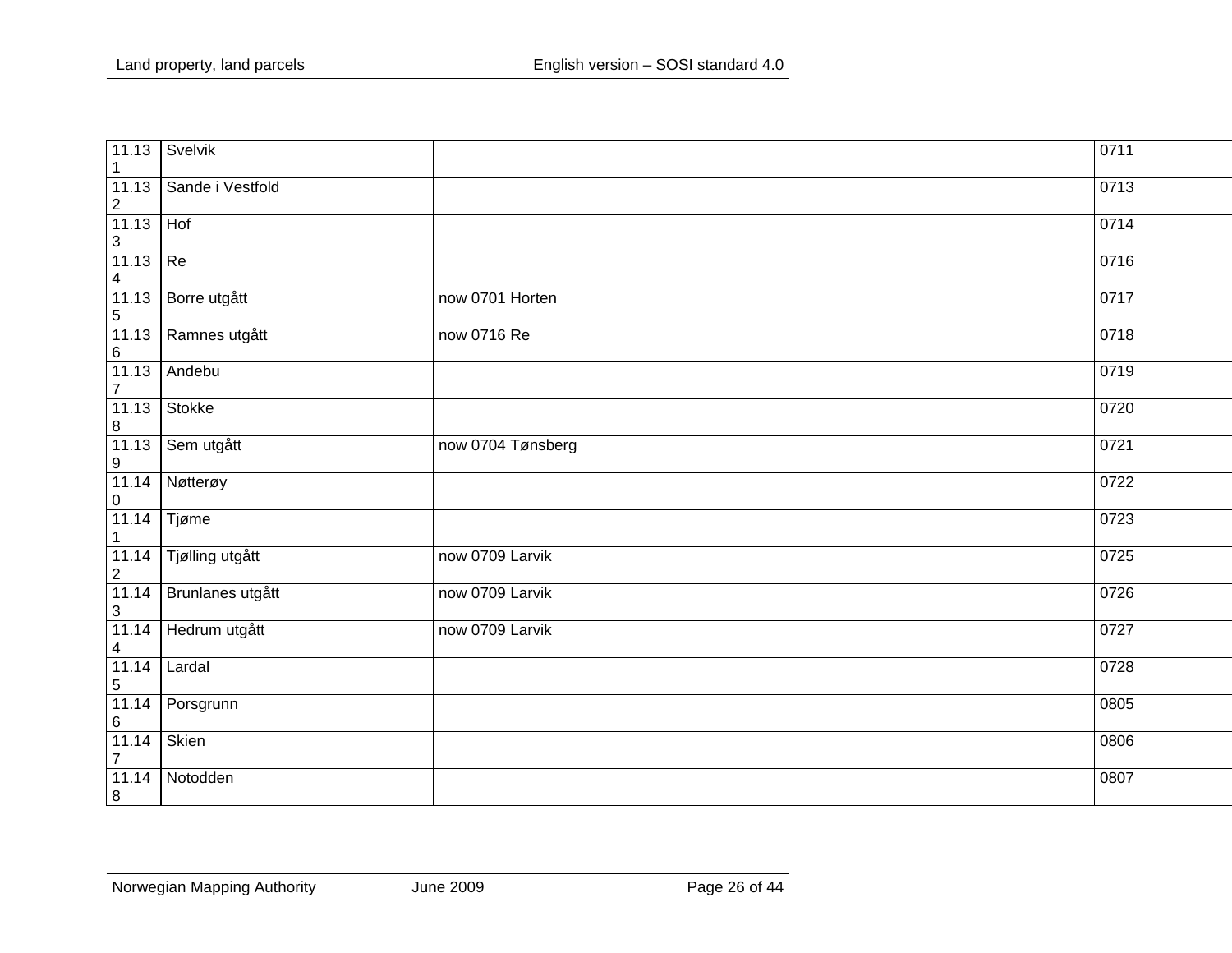| 11.14<br>$\boldsymbol{9}$          | Siljan         |                  | 0811 |
|------------------------------------|----------------|------------------|------|
| 11.15<br>$\pmb{0}$                 | Bamble         |                  | 0814 |
| 11.15<br>$\mathbf{1}$              | Kragerø        |                  | 0815 |
| 11.15<br>$\sqrt{2}$                | Drangedal      |                  | 0817 |
| 11.15<br>$\sqrt{3}$                | Nome           |                  | 0819 |
| 11.15<br>$\overline{\mathbf{4}}$   | Bø i Telemark  |                  | 0821 |
| 11.15<br>$\,$ 5 $\,$               | Sauherad       |                  | 0822 |
| 11.15<br>$\,6\,$                   | Tinn           |                  | 0826 |
| 11.15<br>$\overline{7}$            | Hjartdal       |                  | 0827 |
| 11.15<br>$\,8\,$                   | Seljord        |                  | 0828 |
| 11.15<br>$\boldsymbol{9}$          | Kviteseid      |                  | 0829 |
| 11.16<br>$\pmb{0}$                 | Nissedal       |                  | 0830 |
| 11.16<br>$\mathbf{1}$              | Fyresdal       |                  | 0831 |
| 11.16<br>$\sqrt{2}$                | <b>Tokke</b>   |                  | 0833 |
| 11.16<br>$\ensuremath{\mathsf{3}}$ | Vinje          |                  | 0834 |
| 11.16<br>$\overline{\mathbf{4}}$   | Risør          |                  | 0901 |
| 11.16<br>$\mathbf 5$               | Arendal utgått | now 0906 Arendal | 0903 |
| 11.16<br>$\,6\,$                   | Grimstad       |                  | 0904 |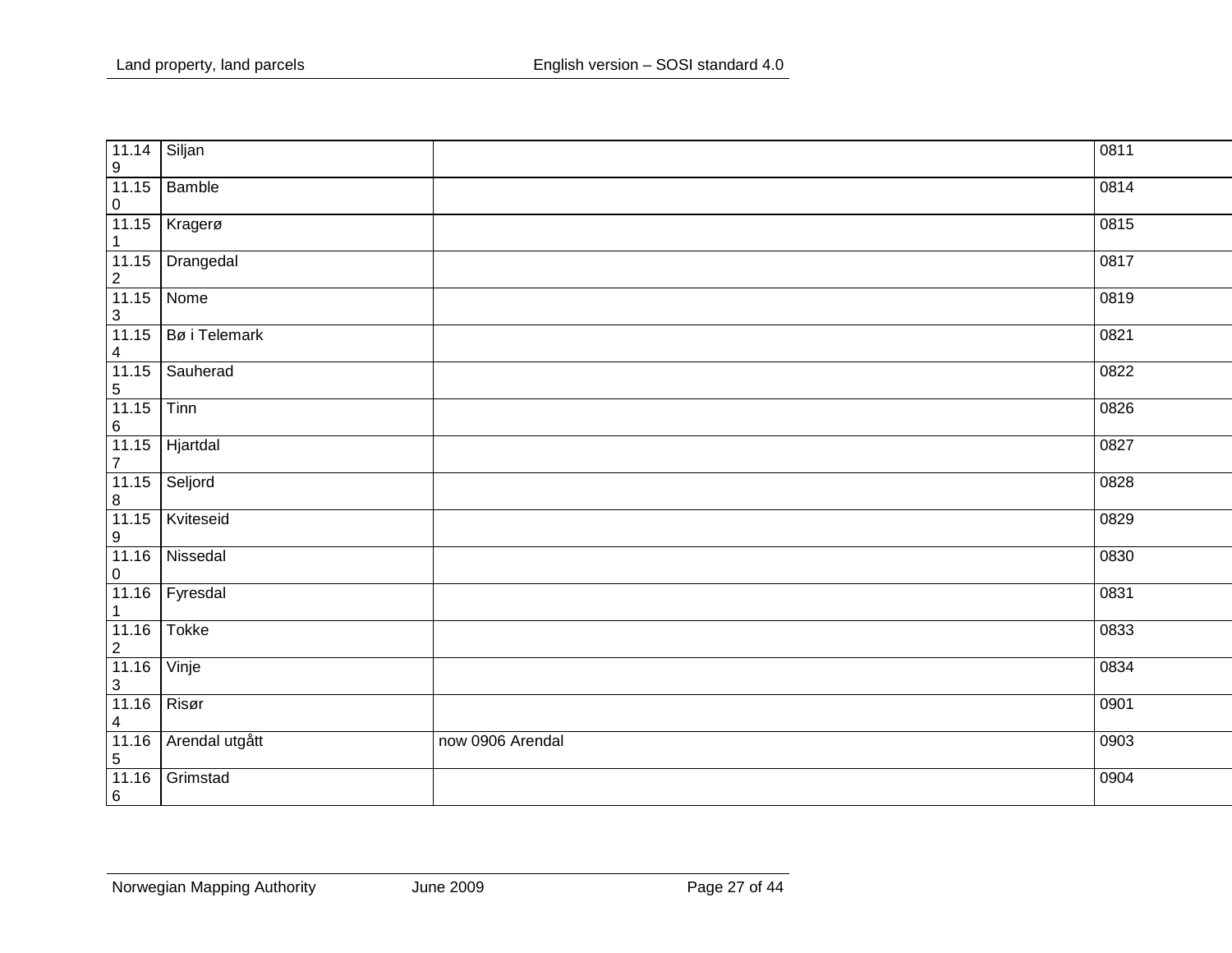| 11.16<br>$\overline{7}$                                                        | Arendal         |                  | 0906 |
|--------------------------------------------------------------------------------|-----------------|------------------|------|
| 11.16                                                                          | Gjerstad        |                  | 0911 |
| $\frac{8}{11.16}$<br>$\boldsymbol{9}$                                          | Vegårshei       |                  | 0912 |
| 11.17<br>$\mathbf 0$                                                           | Tvedestrand     |                  | 0914 |
| 11.17<br>$\mathbf{1}$                                                          | Moland utgått   | now 0906 Arendal | 0918 |
| 11.17<br>$\overline{2}$                                                        | Froland         |                  | 0919 |
| 11.17<br>$\sqrt{3}$                                                            | Øyestad utgått  | now 0906 Arendal | 0920 |
| 11.17<br>$\overline{4}$                                                        | Tromøy utgått   | now 0906 Arendal | 0921 |
| 11.17<br>$\sqrt{5}$                                                            | Hisøy utgått    | now 0906 Arendal | 0922 |
| 11.17<br>6                                                                     | Lillesand       |                  | 0926 |
| 11.17<br>$\overline{7}$                                                        | Birkenes        |                  | 0928 |
| 11.17<br>$\boldsymbol{8}$                                                      | Åmli            |                  | 0929 |
| 11.17<br>$\boldsymbol{9}$                                                      | Iveland         |                  | 0935 |
| 11.18<br>$\mathbf 0$                                                           | Evje og Hornnes |                  | 0937 |
| 11.18<br>$\mathbf{1}$                                                          | Bygland         |                  | 0938 |
| 11.18                                                                          | Valle           |                  | 0940 |
| $\begin{array}{ c c }\n\hline\n2 & 11.18 \\ \hline\n\end{array}$<br>$\sqrt{3}$ | <b>Bykle</b>    |                  | 0941 |
| 11.18<br>$\overline{4}$                                                        | Kristiansand    |                  | 1001 |
|                                                                                |                 |                  |      |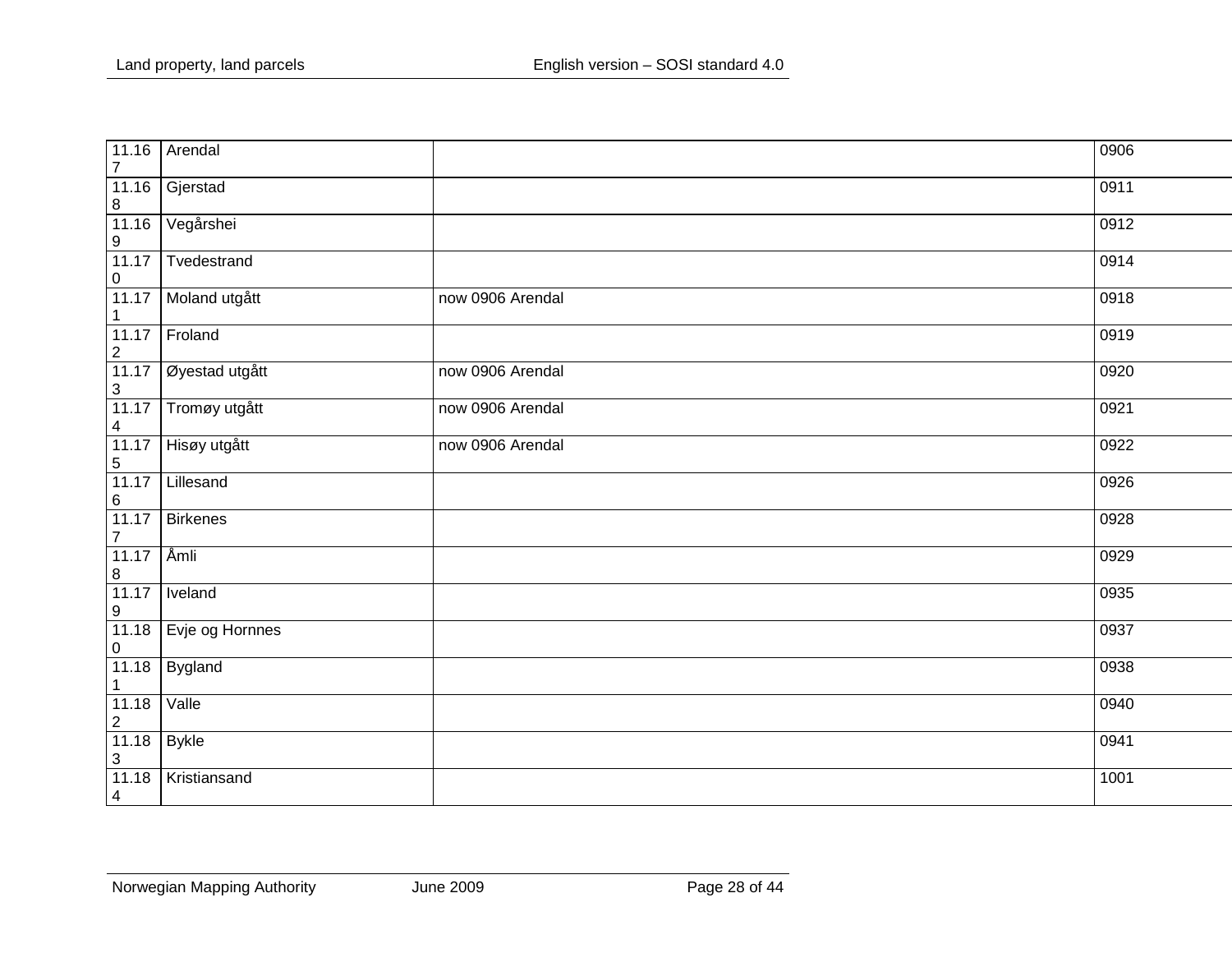| 11.18<br>$\overline{5}$    | Mandal      | $\frac{1002}{ }$ |  |
|----------------------------|-------------|------------------|--|
| 11.18<br>$\,6\,$           | Farsund     | 1003             |  |
| 11.18<br>$\boldsymbol{7}$  | Flekkefjord | 1004             |  |
| 11.18<br>$\boldsymbol{8}$  | Vennesla    | 1014             |  |
| 11.18<br>$\frac{9}{11.19}$ | Songdalen   | 1017             |  |
| $\pmb{0}$                  | Søgne       | 1018             |  |
| 11.19<br>$\mathbf{1}$      | Marnardal   | 1021             |  |
| 11.19<br>$\sqrt{2}$        | Åseral      | 1026             |  |
| 11.19<br>$\overline{3}$    | Audnedal    | 1027             |  |
| 11.19<br>$\overline{4}$    | Lindesnes   | 1029             |  |
| 11.19<br>$\frac{5}{11.19}$ | Lyngdal     | 1032             |  |
| 6                          | Hægebostad  | 1034             |  |
| 11.19<br>$\overline{7}$    | Kvinesdal   | 1037             |  |
| 11.19<br>$\bf 8$           | Sirdal      | 1046             |  |
| 11.19<br>$\boldsymbol{9}$  | Eigersund   | 1101             |  |
| 11.20<br>$\pmb{0}$         | Sandnes     | 1102             |  |
| 11.20<br>1                 | Stavanger   | 1103             |  |
| 11.20<br>$\overline{2}$    | Haugesund   | 1106             |  |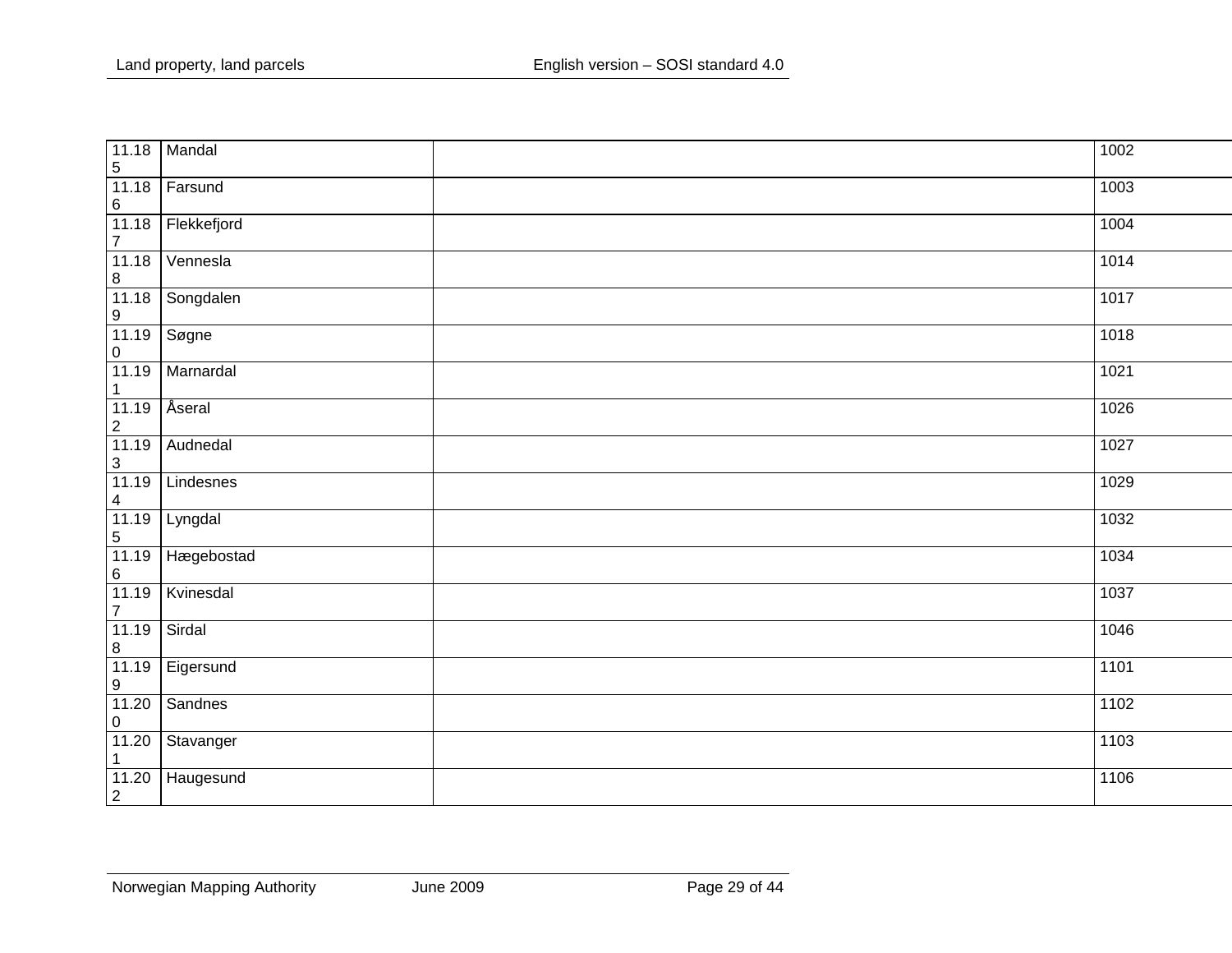| 11.20<br>$\mathfrak{S}$                                     | Sokndal     | 1111 |
|-------------------------------------------------------------|-------------|------|
| 11.20<br>$\overline{\mathbf{4}}$                            | Lund        | 1112 |
| 11.20<br>$\overline{5}$                                     | Bjerkreim   | 1114 |
| 11.20<br>$6\phantom{a}$                                     | Hå          | 1119 |
| 11.20<br>$\overline{7}$                                     | Klepp       | 1120 |
| 11.20<br>$\bf 8$                                            | Time        | 1121 |
| 11.20<br>$\boldsymbol{9}$                                   | Gjesdal     | 1122 |
| 11.21<br>$\mathbf 0$                                        | Sola        | 1124 |
| 11.21<br>$\mathbf{1}$                                       | Randaberg   | 1127 |
| 11.21                                                       | Forsand     | 1129 |
| $\frac{2}{11.21}$<br>$\frac{3}{11.21}$<br>$\frac{4}{11.21}$ | Strand      | 1130 |
|                                                             | Hjelmeland  | 1133 |
| $\frac{11.21}{5}$                                           | Suldal      | 1134 |
| 11.21<br>$\,6\,$                                            | Sauda       | 1135 |
| $\frac{11.21}{7}$                                           | Finnøy      | 1141 |
| 11.21<br>$\bf 8$                                            | Rennesøy    | 1142 |
| 11.21<br>$\boldsymbol{9}$                                   | Kvitsøy     | 1144 |
| 11.22<br>$\overline{0}$                                     | <b>Bokn</b> | 1145 |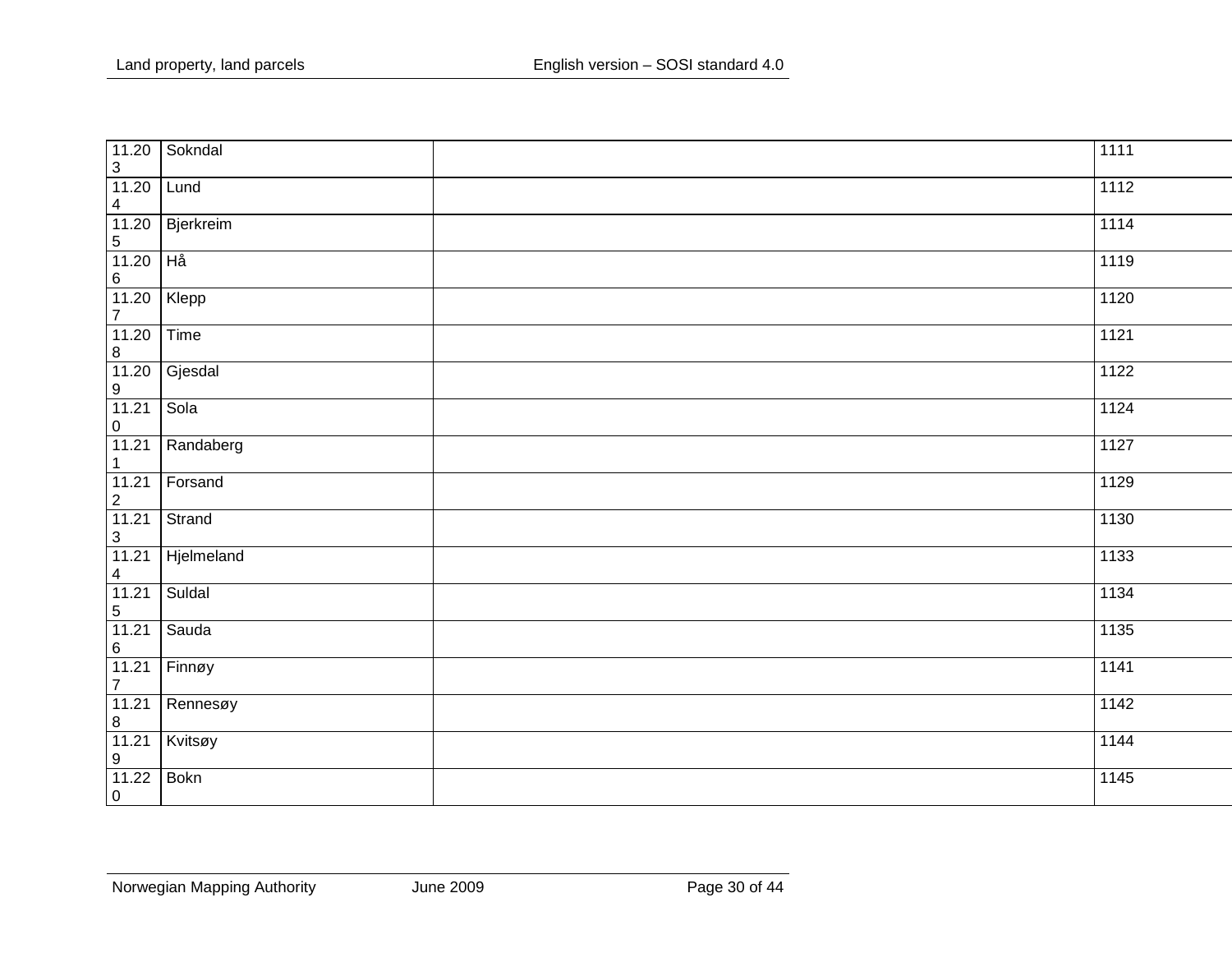| 11.22<br>$\mathbf{1}$                                                                                     | Tysvær            |                     | 1146              |
|-----------------------------------------------------------------------------------------------------------|-------------------|---------------------|-------------------|
| 11.22<br>$\overline{c}$                                                                                   | Karmøy            |                     | 1149              |
| 11.22                                                                                                     | Utsira            |                     | 1151              |
| $\begin{array}{ c c }\n 3 & \text{11.22} \\  \hline\n 11.22 & \text{1} \\  \end{array}$<br>$\overline{4}$ | Vindafjord utgått | now 1160 Vindafjord | 1154              |
| 11.22<br>$\sqrt{5}$                                                                                       | Ølen utgått       | now 1160 Vindafjord | 1159              |
| 11.22<br>$\,6\,$                                                                                          | Vindafjord        |                     | 1160              |
| 11.22<br>$\overline{7}$                                                                                   | Bergen            |                     | 1201              |
| 11.22<br>$\, 8$                                                                                           | Etne              |                     | 1211              |
| 11.22<br>$\boldsymbol{9}$                                                                                 | Sveio             |                     | 1216              |
| 11.23<br>$\pmb{0}$                                                                                        | Bømlo             |                     | 1219              |
| 11.23<br>$\mathbf{1}$                                                                                     | Stord             |                     | 1221              |
| 11.23<br>$\begin{array}{ c c }\n\hline\n2 & 11.23 \\ \hline\n\end{array}$                                 | Fitjar            |                     | 1222              |
| $\sqrt{3}$                                                                                                | <b>Tysnes</b>     |                     | 1223              |
| 11.23<br>$\overline{4}$                                                                                   | Kvinnherad        |                     | 1224              |
| 11.23<br>$\overline{5}$                                                                                   | Jondal            |                     | $\overline{1227}$ |
| 11.23<br>$\,6\,$                                                                                          | Odda              |                     | 1228              |
| 11.23<br>$\overline{7}$                                                                                   | Ullensvang        |                     | 1231              |
| 11.23<br>$\boxed{8}$                                                                                      | Eidfjord          |                     | 1232              |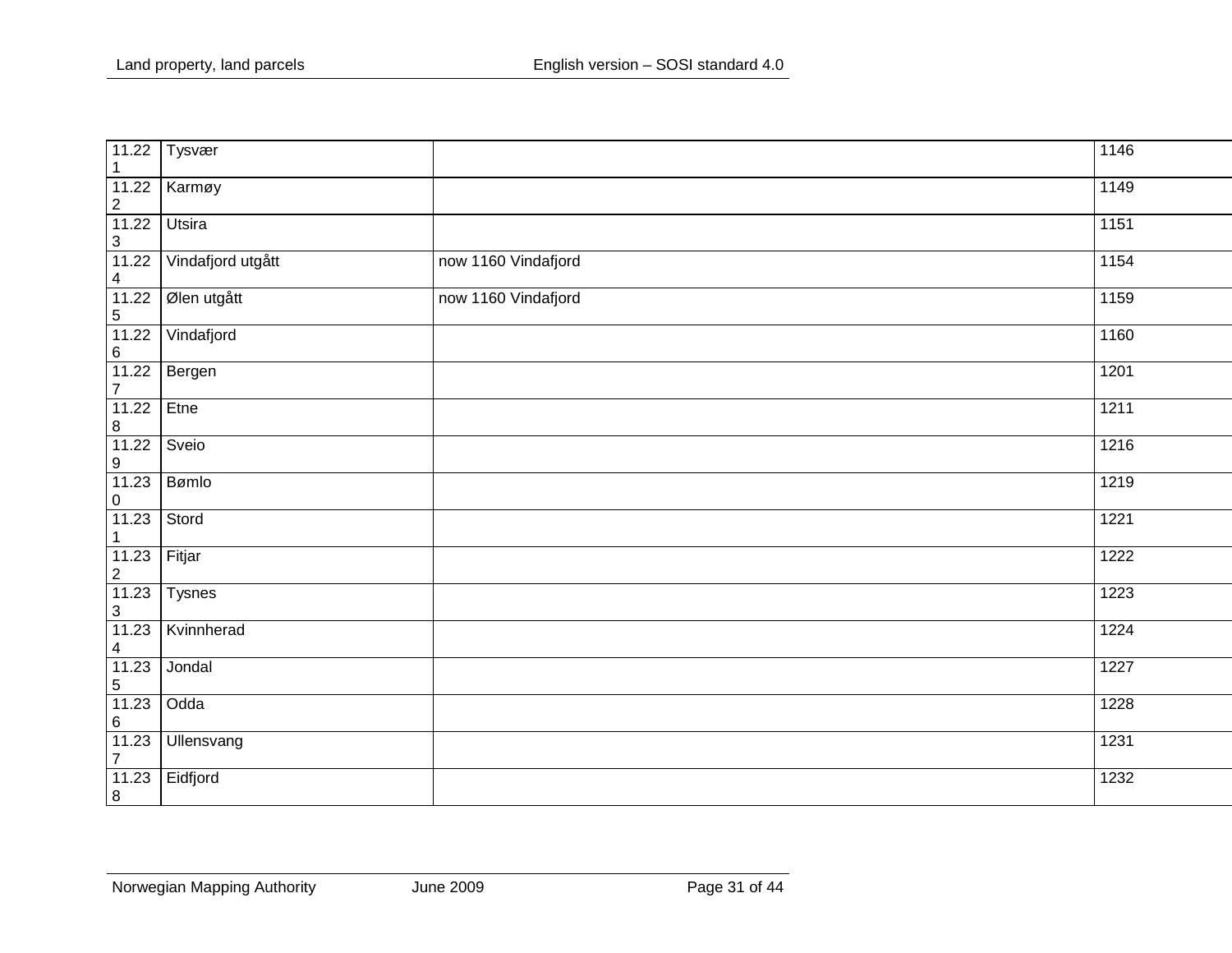| 11.23<br>$\boldsymbol{9}$                                                            | Ulvik          | 1233              |
|--------------------------------------------------------------------------------------|----------------|-------------------|
| 11.24<br>$\mathbf 0$                                                                 | Granvin        | 1234              |
| 11.24<br>$\mathbf{1}$                                                                | Voss           | 1235              |
| 11.24                                                                                | Kvam           | 1238              |
| $\frac{2}{11.24}$                                                                    | Fusa           | 1241              |
| $\begin{array}{ c c }\n 3 & \text{11.24} \\  \hline\n \end{array}$<br>$\overline{4}$ | Samnanger      | 1242              |
| $\frac{1}{11.24}$<br>$\frac{5}{11.24}$                                               | Os i Hordaland | 1243              |
| $\,6\,$                                                                              | Austevoll      | 1244              |
| 11.24<br>$\overline{7}$                                                              | Sund           | 1245              |
| 11.24                                                                                | Fjell          | $\overline{1246}$ |
| $\frac{8}{11.24}$                                                                    | Askøy          | 1247              |
| 11.25<br>$\mathbf 0$                                                                 | Vaksdal        | 1251              |
| 11.25<br>$\overline{1}$                                                              | Modalen        | 1252              |
| $\frac{11.25}{2}$<br>$\frac{11.25}{3}$                                               | Osterøy        | 1253              |
|                                                                                      | Meland         | 1256              |
| 11.25<br>$\overline{4}$                                                              | Øygarden       | 1259              |
| 11.25<br>$\overline{5}$                                                              | Radøy          | 1260              |
| 11.25<br>6                                                                           | Lindås         | 1263              |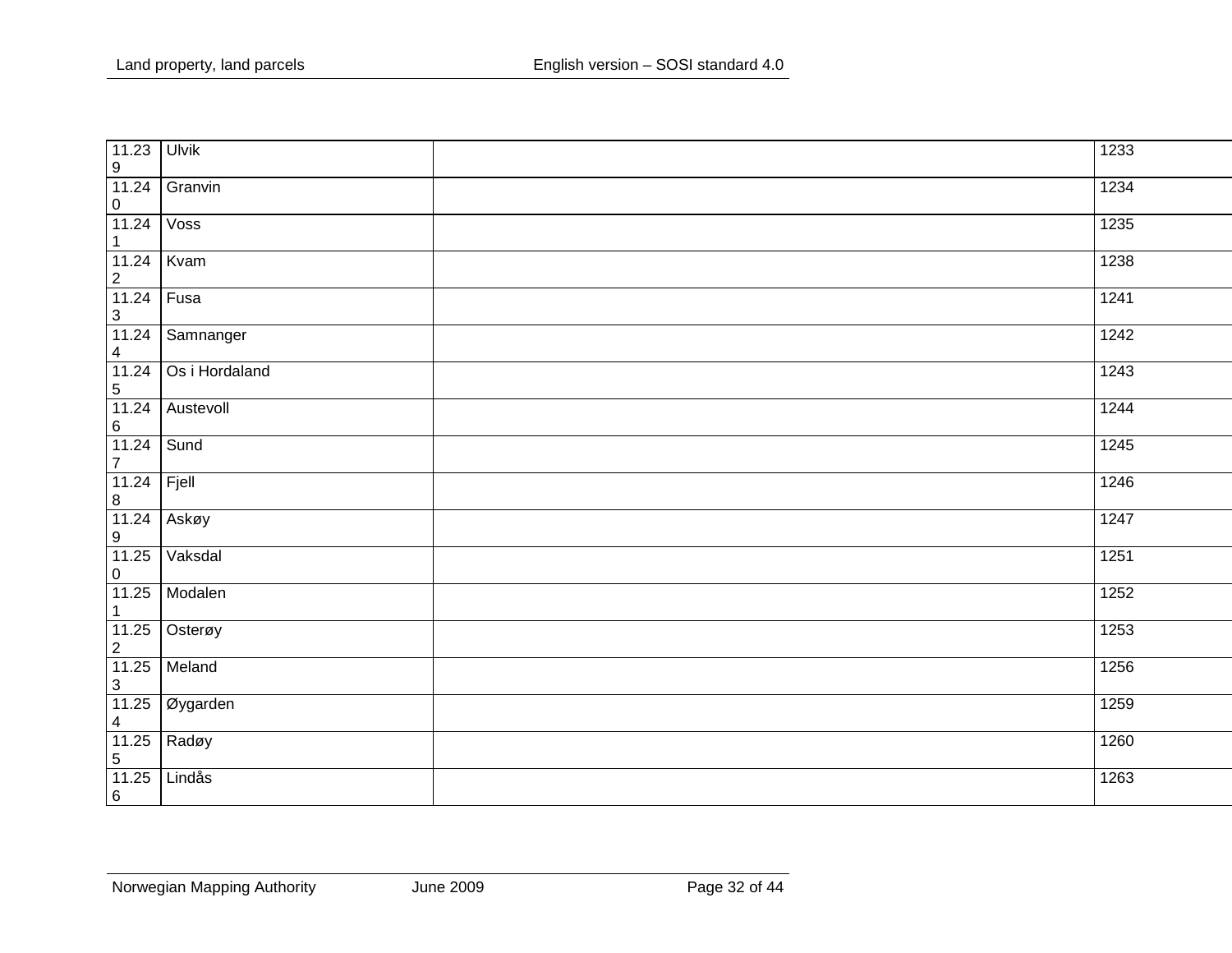| 11.25<br>$\overline{7}$                                                                                                                                                                                                                                                                                                                      | Austrheim  |      | 1264 |
|----------------------------------------------------------------------------------------------------------------------------------------------------------------------------------------------------------------------------------------------------------------------------------------------------------------------------------------------|------------|------|------|
| 11.25<br>$\bf 8$                                                                                                                                                                                                                                                                                                                             | Fedje      | 1265 |      |
| 11.25                                                                                                                                                                                                                                                                                                                                        | Masfjorden | 1266 |      |
| $\frac{9}{11.26}$<br>$\pmb{0}$                                                                                                                                                                                                                                                                                                               | Flora      | 1401 |      |
| 11.26<br>$\mathbf{1}$                                                                                                                                                                                                                                                                                                                        | Gulen      | 1411 |      |
| 11.26<br>$\overline{2}$                                                                                                                                                                                                                                                                                                                      | Solund     | 1412 |      |
| 11.26                                                                                                                                                                                                                                                                                                                                        | Hyllestad  | 1413 |      |
| $\begin{array}{ c c }\n 3 & \text{11.26} \\  \hline\n 11.26 & \text{12.36} \\  \hline\n 0.000 & 0.000 & 0.000 \\  \hline\n 0.000 & 0.000 & 0.000 \\  \hline\n 0.000 & 0.000 & 0.000 & 0.000 \\  \hline\n 0.000 & 0.000 & 0.000 & 0.000 & 0.000 \\  \hline\n 0.000 & 0.000 & 0.000 & 0.000 & 0.000 & 0.000 \\  \hline\n 0.$<br>$\overline{4}$ | Høyanger   | 1416 |      |
| 11.26<br>$\overline{5}$                                                                                                                                                                                                                                                                                                                      | Vik        | 1417 |      |
| 11.26<br>$6 \overline{}$                                                                                                                                                                                                                                                                                                                     | Balestrand | 1418 |      |
| 11.26<br>$\boldsymbol{7}$                                                                                                                                                                                                                                                                                                                    | Leikanger  | 1419 |      |
| 11.26                                                                                                                                                                                                                                                                                                                                        | Sogndal    | 1420 |      |
| $\frac{8}{11.26}$<br>$\overline{9}$                                                                                                                                                                                                                                                                                                          | Aurland    | 1421 |      |
| 11.27<br>$\pmb{0}$                                                                                                                                                                                                                                                                                                                           | Lærdal     | 1422 |      |
| 11.27<br>$\mathbf{1}$                                                                                                                                                                                                                                                                                                                        | Årdal      | 1424 |      |
| 11.27                                                                                                                                                                                                                                                                                                                                        | Luster     | 1426 |      |
| $\begin{array}{ c c }\n\hline\n2 & 11.27 \\ \hline\n\end{array}$<br>$\overline{3}$                                                                                                                                                                                                                                                           | Askvoll    | 1428 |      |
| 11.27<br>$\overline{4}$                                                                                                                                                                                                                                                                                                                      | Fjaler     | 1429 |      |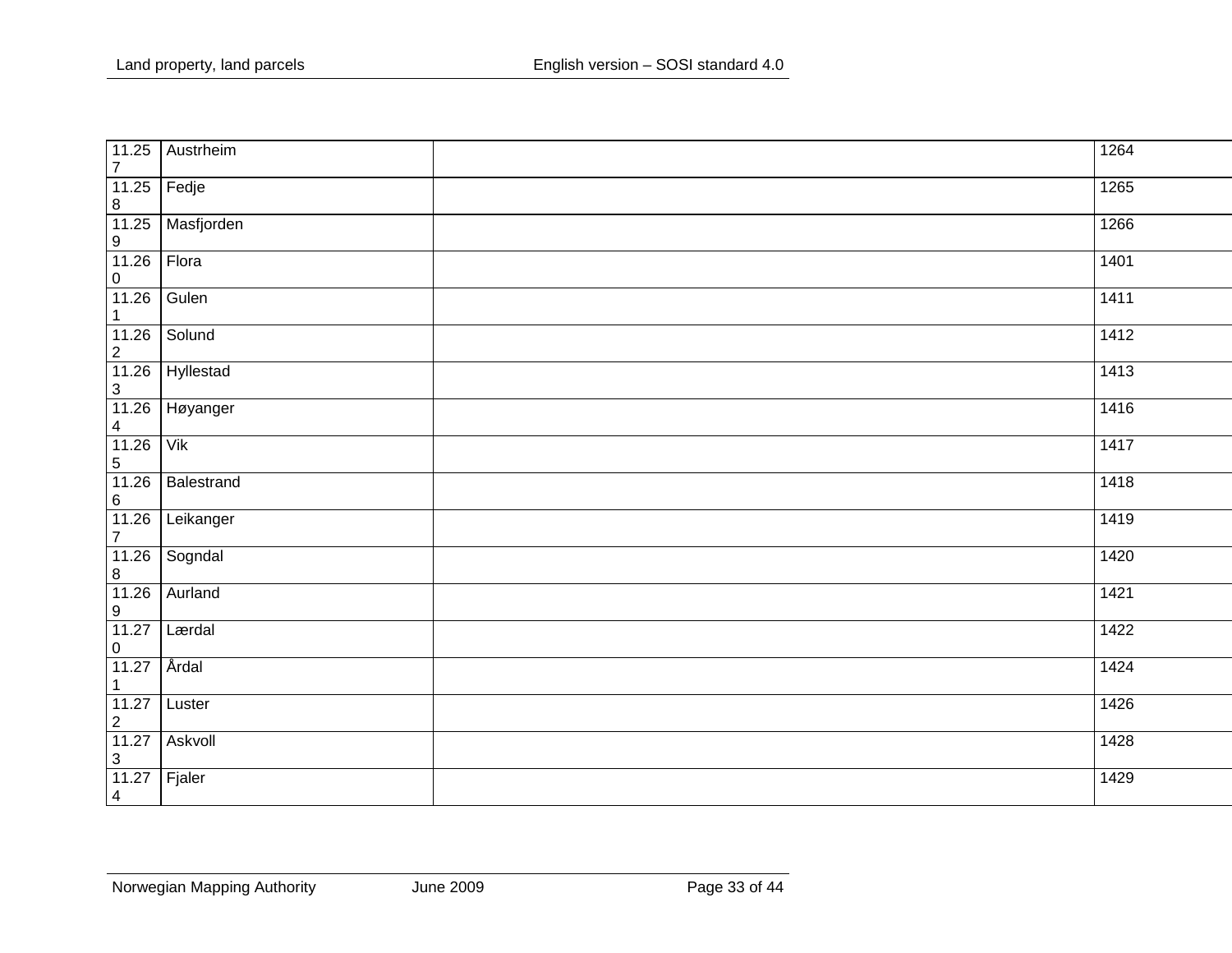| 11.27<br>$\overline{5}$             | Gaular                  | 1430              |
|-------------------------------------|-------------------------|-------------------|
| 11.27<br>$\,6\,$                    | Jølster                 | 1431              |
| 11.27<br>$\overline{7}$             | Førde                   | 1432              |
| 11.27<br>$\, 8$                     | Naustdal                | 1433              |
| 11.27<br>$\boldsymbol{9}$           | Bremanger               | 1438              |
| 11.28<br>$\pmb{0}$                  | Vågsøy                  | 1439              |
| 11.28<br>$\overline{1}$             | Selje                   | 1441              |
| 11.28<br>$\sqrt{2}$                 | Eid                     | 1443              |
| 11.28<br>$\sqrt{3}$                 | Hornindal               | 1444              |
| 11.28                               | Gloppen                 | 1445              |
| $\frac{4}{11.28}$<br>$\overline{5}$ | Stryn                   | 1449              |
| 11.28<br>$\,6\,$                    | Molde                   | 1502              |
| 11.28<br>$\overline{7}$             | Kristiansund            | 1503              |
| 11.28<br>$\frac{8}{11.28}$          | Ålesund                 | 1504              |
| $\boldsymbol{9}$                    | Vanylven                | $\frac{1511}{15}$ |
| 11.29<br>$\mathbf 0$                | Sande i Møre og Romsdal | 1514              |
| 11.29<br>$\mathbf{1}$               | Herøy i Møre og Romsdal | 1515              |
| 11.29<br>$\sqrt{2}$                 | <b>Ulstein</b>          | 1516              |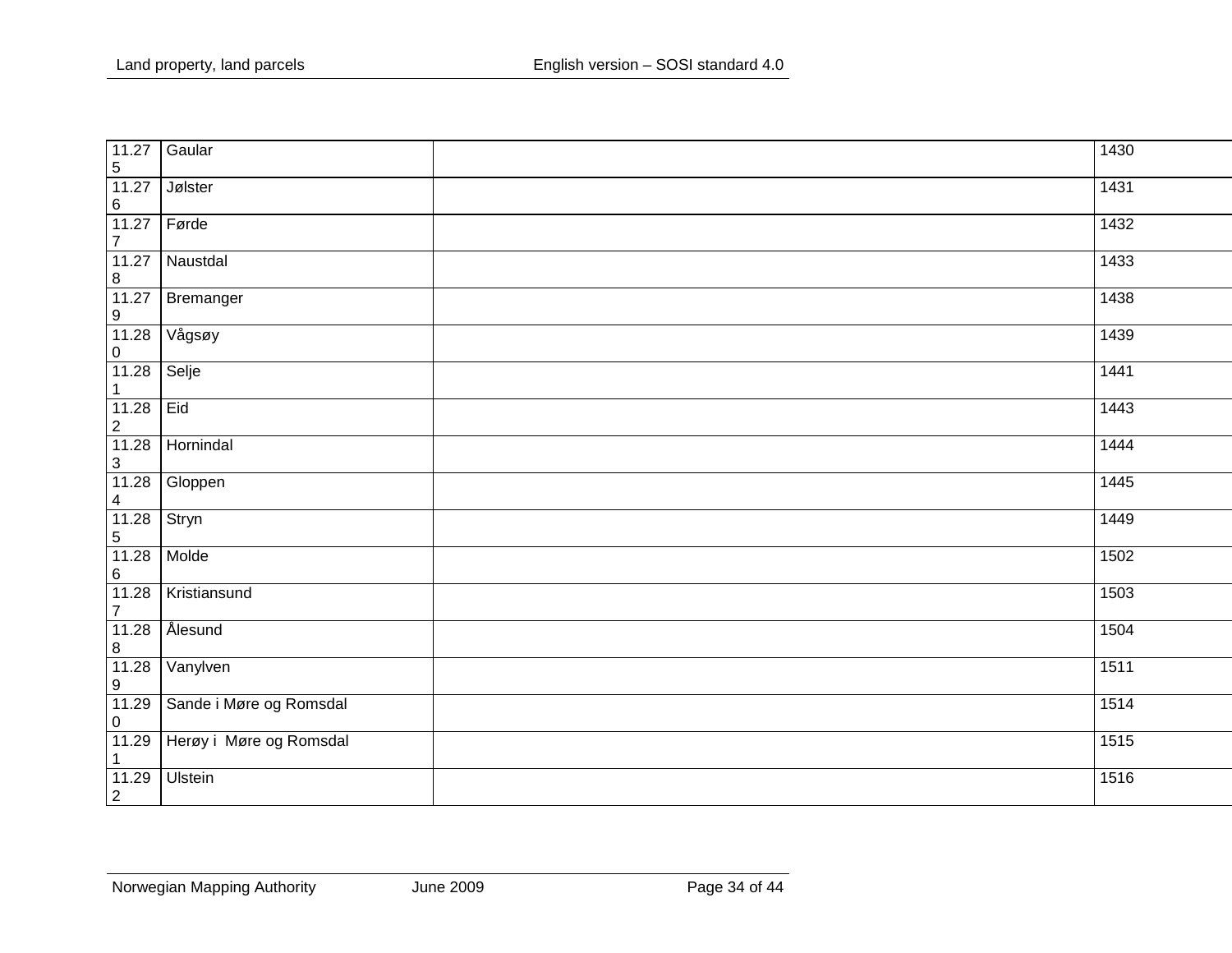| 11.29<br>$\mathbf{3}$                                                                                                            | Hareid    | 1517 |  |
|----------------------------------------------------------------------------------------------------------------------------------|-----------|------|--|
| 11.29                                                                                                                            | Volda     | 1519 |  |
|                                                                                                                                  | Ørsta     | 1520 |  |
| $\begin{array}{r} 11.23 \\ 4 \\ 11.29 \\ 5 \\ 11.29 \\ 6 \\ 11.29 \\ 1\n\end{array}$                                             | Ørskog    | 1523 |  |
| $\overline{7}$                                                                                                                   | Norddal   | 1524 |  |
| 11.29                                                                                                                            | Stranda   | 1525 |  |
| $\frac{8}{11.29}$                                                                                                                | Stordal   | 1526 |  |
| $\frac{9}{11.30}$                                                                                                                | Sykkylven | 1528 |  |
| $\frac{0}{11.30}$<br>$\mathbf{1}$                                                                                                | Skodje    | 1529 |  |
| 11.30                                                                                                                            | Sula      | 1531 |  |
| $\begin{array}{r} 11.30 \\ 2 \\ 11.30 \\ 3 \\ 11.30 \\ 4 \\ 11.30 \\ 5 \\ \underline{11.30} \\ 5 \\ 11.30 \\ \hline \end{array}$ | Giske     | 1532 |  |
|                                                                                                                                  | Haram     | 1534 |  |
|                                                                                                                                  | Vestnes   | 1535 |  |
|                                                                                                                                  | Rauma     | 1539 |  |
| $\frac{11.30}{6}$<br>11.30<br>7                                                                                                  | Nesset    | 1543 |  |
| 11.30                                                                                                                            | Midsund   | 1545 |  |
| $\frac{8}{11.30}$<br>$\boldsymbol{9}$                                                                                            | Sandøy    | 1546 |  |
| 11.31<br>$\overline{0}$                                                                                                          | Aukra     | 1547 |  |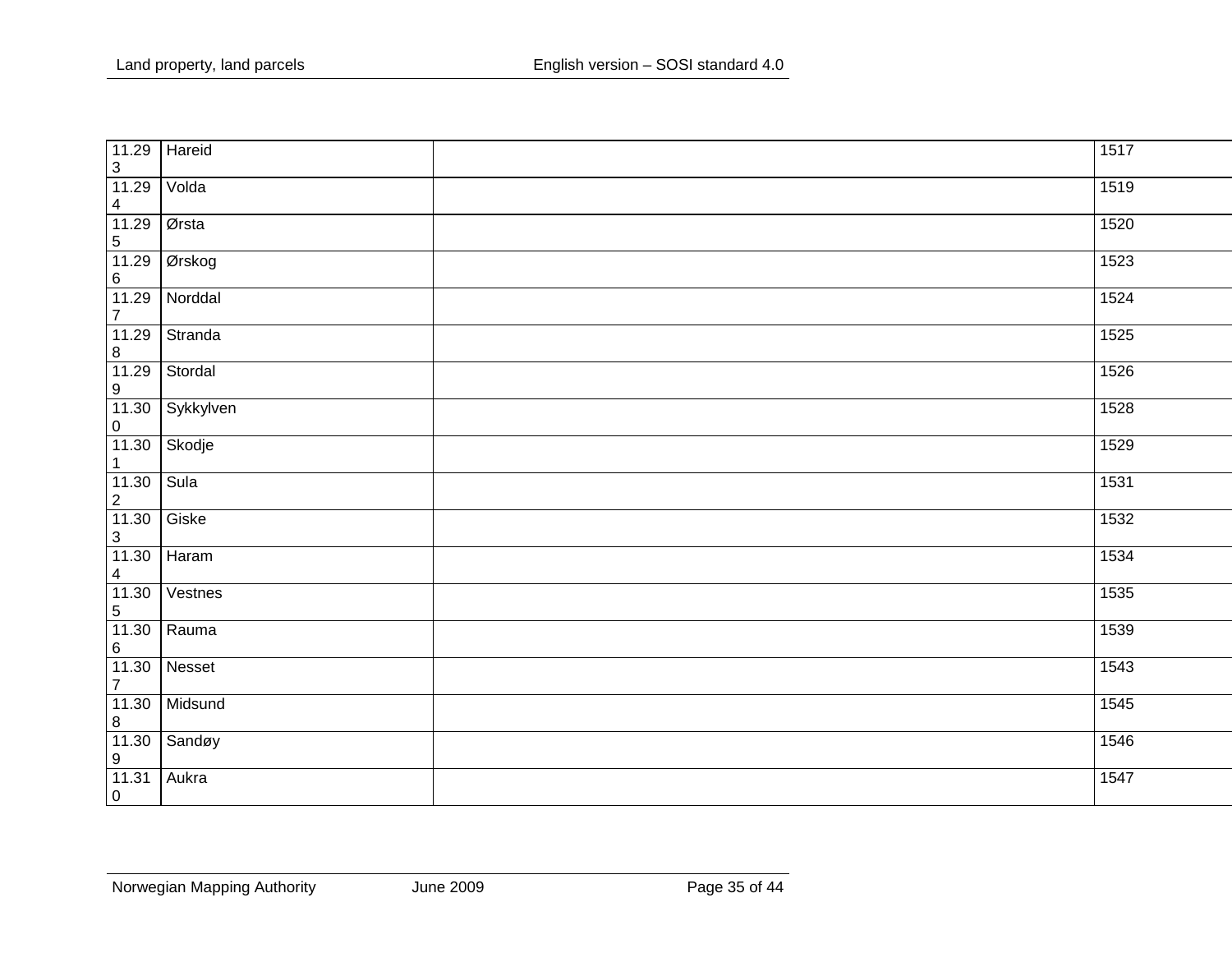| 11.31<br>$\mathbf{1}$                  | Fræna         |               | 1548 |
|----------------------------------------|---------------|---------------|------|
| 11.31<br>$\frac{2}{11.31}$             | Eide          |               | 1551 |
| $\frac{3}{11.31}$                      | Averøy        |               | 1554 |
|                                        | Frei          |               | 1556 |
| $\frac{4}{11.31}$<br>$\frac{5}{11.31}$ | Gjemnes       |               | 1557 |
| $6\phantom{a}$                         | Tingvoll      |               | 1560 |
| $\frac{1}{11.31}$                      | Sunndal       |               | 1563 |
| 11.31<br>$\, 8$                        | Surnadal      |               | 1566 |
| 11.31<br>$\boldsymbol{9}$              | Rindal        |               | 1567 |
| 11.32                                  | Aure utgått   | now 1576 Aure | 1569 |
| $\frac{0}{11.32}$<br>$\overline{1}$    | Halsa         |               | 1571 |
| $\frac{11.32}{2}$<br>11.32             | Tustna utgått | now 1576 Aure | 1572 |
| $\mathbf{3}$                           | Smøla         |               | 1573 |
| 11.32                                  | Aure          |               | 1576 |
| $\frac{4}{11.32}$<br>5                 | Trondheim     |               | 1601 |
| 11.32                                  | Hemne         |               | 1612 |
| $\frac{6}{11.32}$<br>$\overline{7}$    | Snillfjord    |               | 1613 |
| 11.32<br>$\boxed{8}$                   | Hitra         |               | 1617 |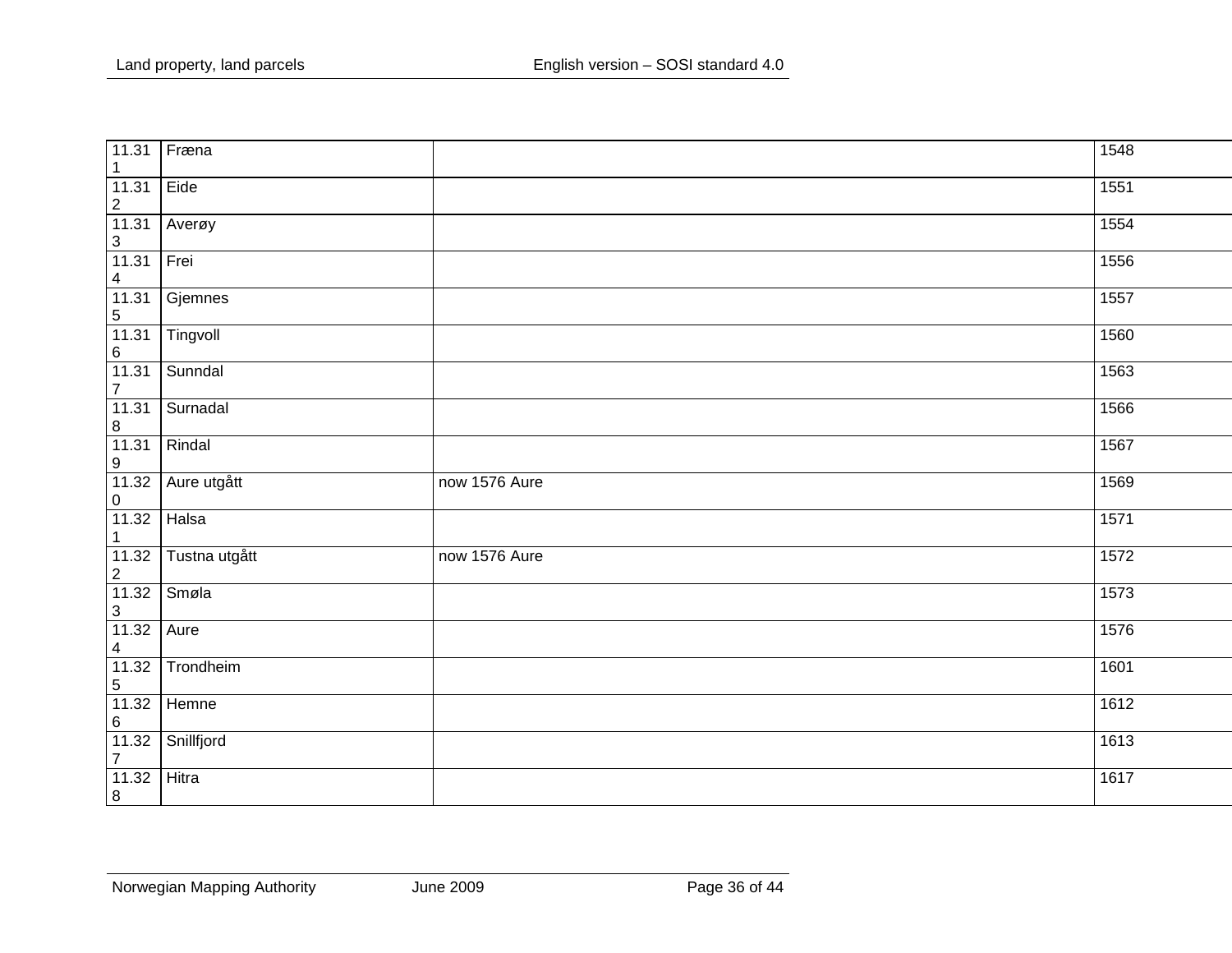| 11.32<br>$\boldsymbol{9}$        | Frøya                 | 1620 |
|----------------------------------|-----------------------|------|
| 11.33<br>$\pmb{0}$               | Ørland                | 1621 |
| 11.33<br>$\mathbf{1}$            | Agdenes               | 1622 |
| 11.33<br>$\sqrt{2}$              | Rissa                 | 1624 |
| 11.33<br>$\mathfrak{S}$          | Bjugn                 | 1627 |
| 11.33<br>$\overline{\mathbf{4}}$ | Åfjord                | 1630 |
| 11.33<br>$\sqrt{5}$              | Roan                  | 1632 |
| 11.33<br>$\,6\,$                 | Osen                  | 1633 |
| 11.33<br>$\overline{7}$          | Oppdal                | 1634 |
| 11.33<br>$\,8\,$                 | Rennebu               | 1635 |
| 11.33<br>$\overline{9}$          | Meldal                | 1636 |
| 11.34<br>$\pmb{0}$               | Orkdal                | 1638 |
| 11.34<br>$\mathbf{1}$            | Røros                 | 1640 |
| $\frac{11.34}{2}$                | Holtålen              | 1644 |
| 11.34<br>$\mathbf{3}$            | <b>Midtre Gauldal</b> | 1648 |
| 11.34<br>$\overline{4}$          | Melhus                | 1653 |
| 11.34<br>$\sqrt{5}$              | Skaun                 | 1657 |
| 11.34<br>$6\phantom{.}6$         | Klæbu                 | 1662 |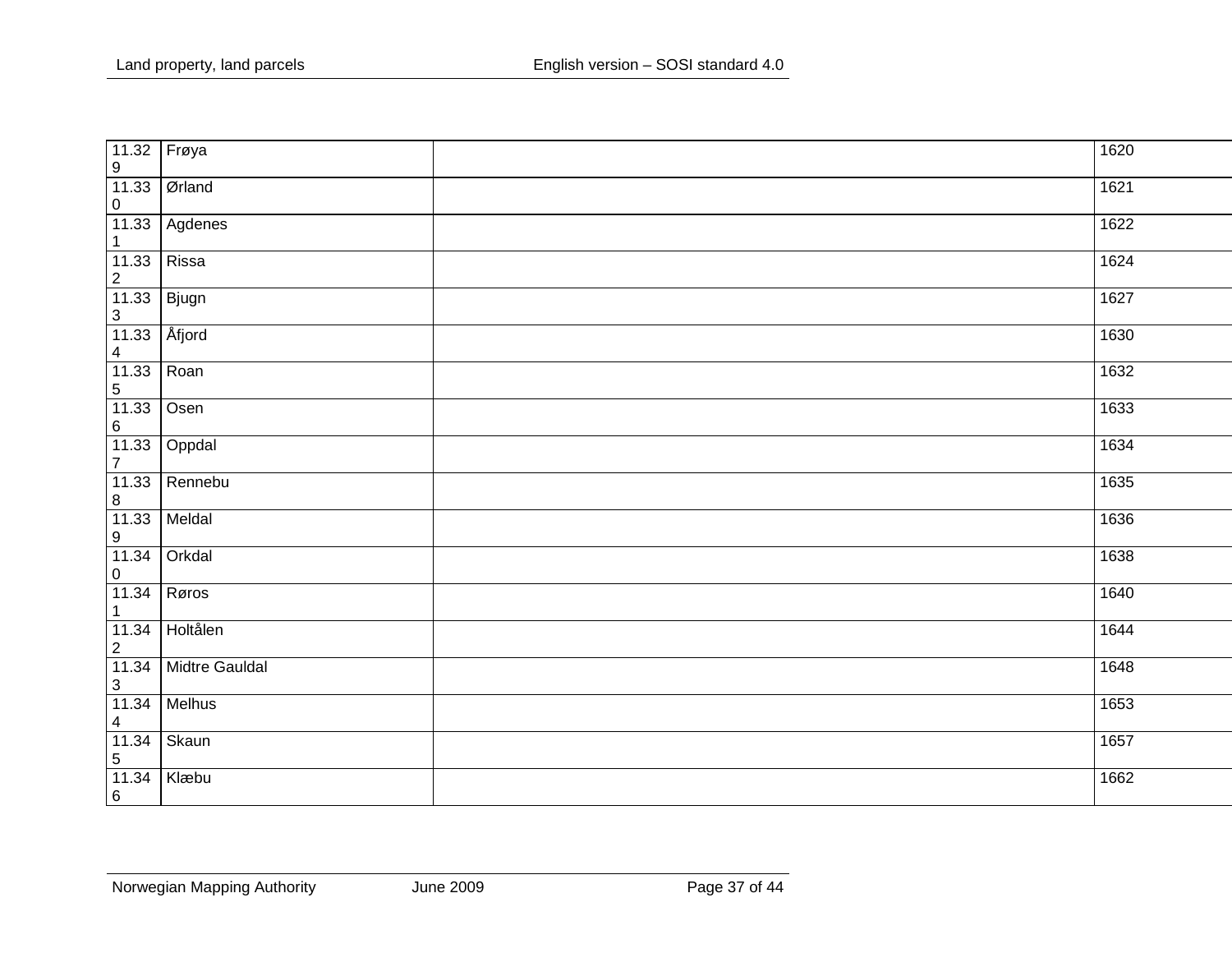| 11.34<br>$\overline{7}$                   | Malvik     | 1663 |
|-------------------------------------------|------------|------|
| 11.34<br>$\bf 8$                          | Selbu      | 1664 |
| 11.34<br>$\boldsymbol{9}$                 | Tydal      | 1665 |
| 11.35<br>$\mathbf 0$                      | Steinkjer  | 1702 |
| 11.35<br>$\mathbf{1}$                     | Namsos     | 1703 |
| 11.35<br>$\frac{2}{11.35}$                | Meråker    | 1711 |
| $\ensuremath{\mathsf{3}}$                 | Stjørdal   | 1714 |
| 11.35<br>$\overline{4}$                   | Frosta     | 1717 |
| 11.35<br>$\overline{5}$                   | Leksvik    | 1718 |
| 11.35<br>$6 \overline{}$                  | Levanger   | 1719 |
| 11.35<br>$\overline{7}$                   | Verdal     | 1721 |
| $\begin{array}{c} 11.35 \\ 8 \end{array}$ | Mosvik     | 1723 |
| 11.35<br>$\boldsymbol{9}$                 | Verran     | 1724 |
| 11.36<br>$\pmb{0}$                        | Namdalseid | 1725 |
| 11.36<br>$\mathbf{1}$                     | Inderøy    | 1729 |
| 11.36<br>$\sqrt{2}$                       | Snåsa      | 1736 |
| 11.36<br>$\ensuremath{\mathsf{3}}$        | Lierne     | 1738 |
| 11.36<br>$\overline{4}$                   | Røyrvik    | 1739 |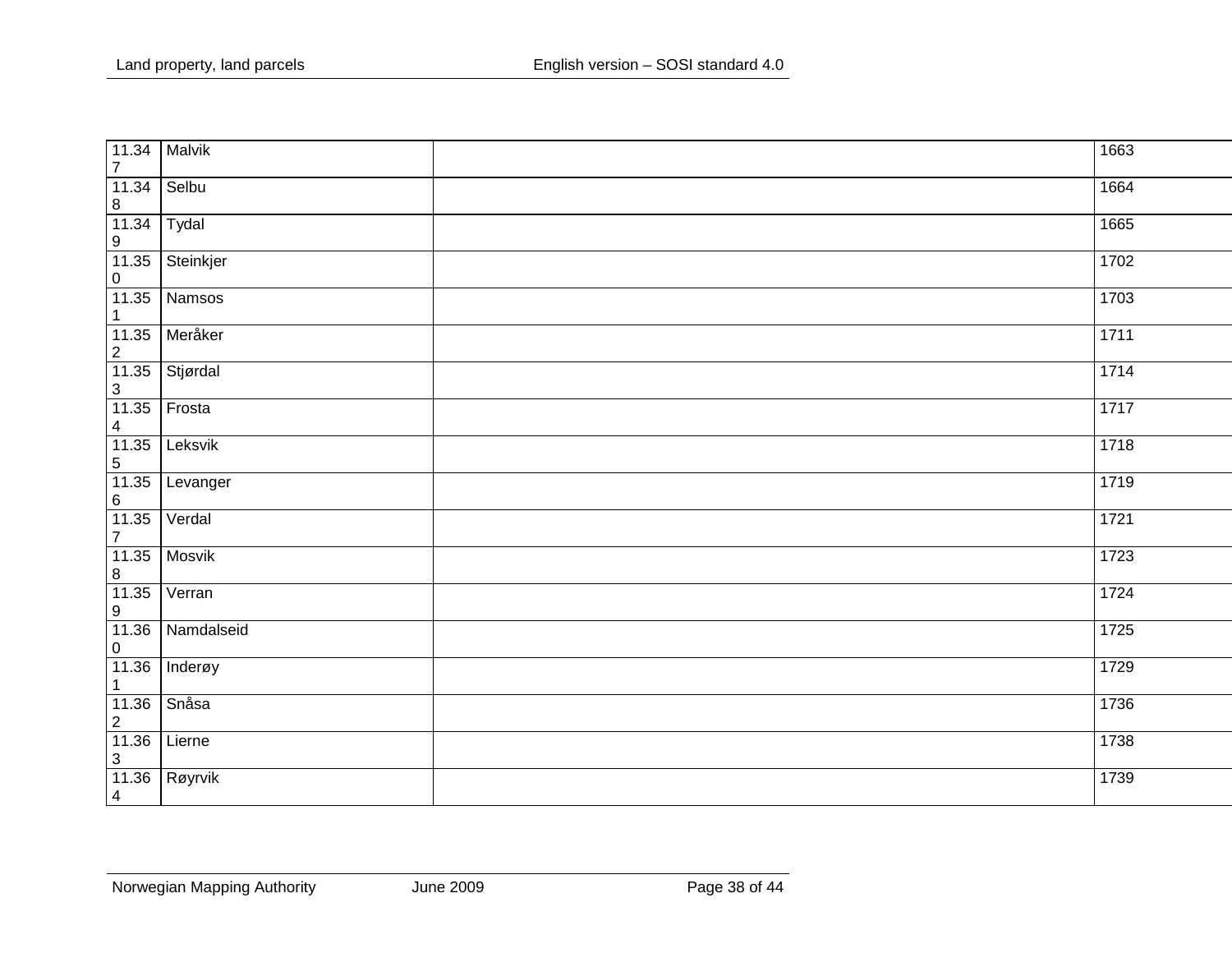| 11.36<br>$\sqrt{5}$                | Namsskogan       | 1740 |
|------------------------------------|------------------|------|
| 11.36<br>$\,6\,$                   | Grong            | 1742 |
| 11.36<br>$\overline{7}$            | Høylandet        | 1743 |
| 11.36<br>$\bf 8$                   | Overhalla        | 1744 |
| 11.36<br>$\boldsymbol{9}$          | Fosnes           | 1748 |
| 11.37<br>$\pmb{0}$                 | Flatanger        | 1749 |
| 11.37<br>$\mathbf{1}$              | Vikna            | 1750 |
| 11.37<br>$\sqrt{2}$                | Nærøy            | 1751 |
| 11.37<br>$\ensuremath{\mathsf{3}}$ | Leka             | 1755 |
| 11.37<br>$\overline{\mathbf{4}}$   | Bodø             | 1804 |
| $\frac{11.37}{5}$                  | Narvik           | 1805 |
| $\frac{11.37}{6}$                  | Bindal           | 1811 |
| 11.37<br>$\overline{7}$            | Sømna            | 1812 |
| 11.37<br>$\,8\,$                   | Brønnøy          | 1813 |
| 11.37<br>$\boldsymbol{9}$          | Vega             | 1815 |
| 11.38<br>$\pmb{0}$                 | Vevelstad        | 1816 |
| 11.38<br>$\mathbf{1}$              | Herøy i Nordland | 1818 |
| 11.38<br>$\overline{2}$            | Alstahaug        | 1820 |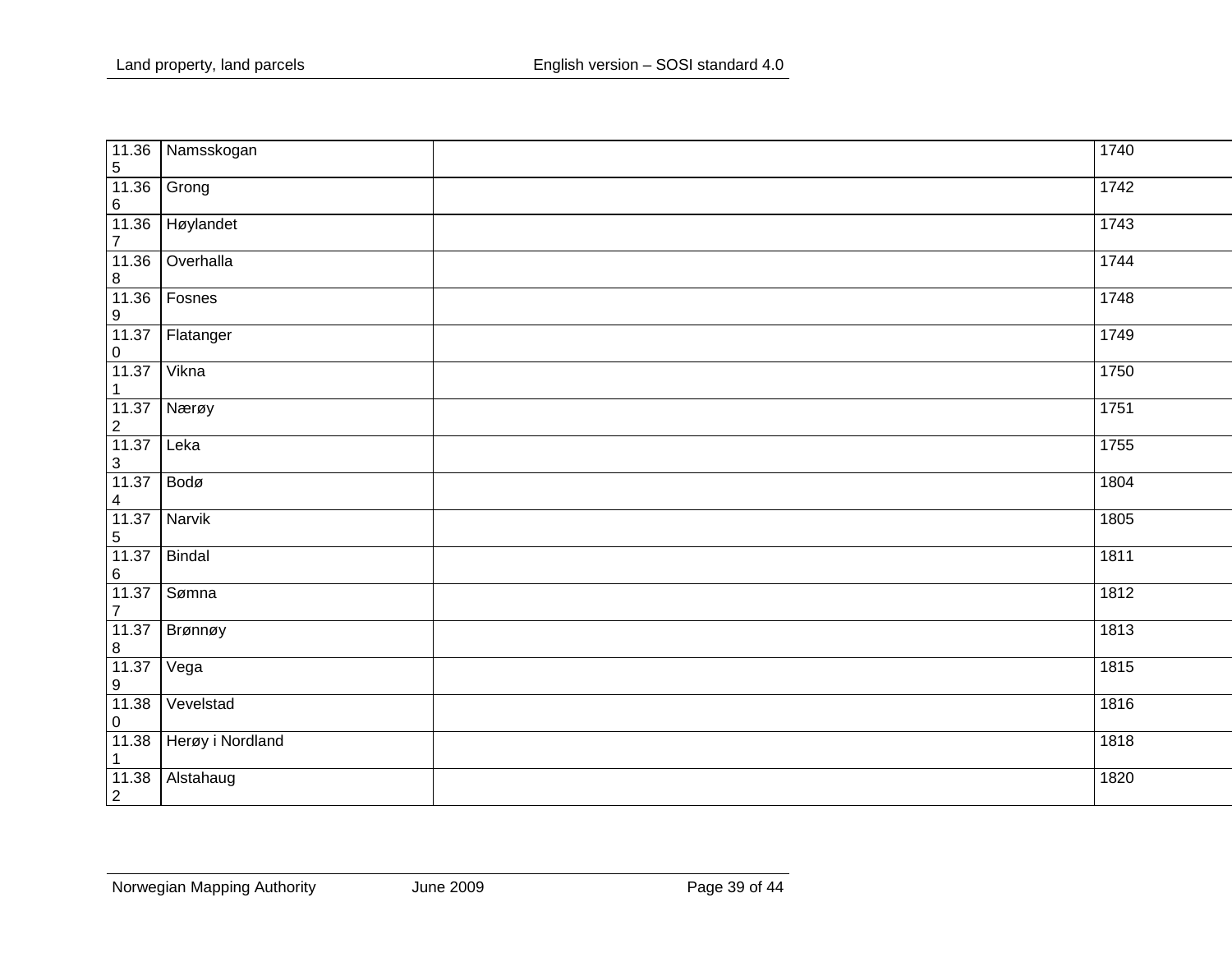| 11.38<br>$\mathfrak{S}$          | Leirfjord        |               | 1822 |
|----------------------------------|------------------|---------------|------|
| 11.38<br>$\overline{\mathbf{4}}$ | Vefsn            |               | 1824 |
| 11.38<br>$\overline{5}$          | Grane            |               | 1825 |
| 11.38<br>$\,6\,$                 | Hattfjelldal     |               | 1826 |
| 11.38<br>$\overline{7}$          | Dønna            |               | 1827 |
| 11.38<br>$\bf 8$                 | Nesna            |               | 1828 |
| 11.38<br>$\overline{9}$          | Hemnes           |               | 1832 |
| 11.39<br>$\mathbf 0$             | Rana             |               | 1833 |
| 11.39<br>$\mathbf{1}$            | Lurøy            |               | 1834 |
| 11.39<br>$\overline{2}$          | Træna            |               | 1835 |
| $\frac{11.39}{3}$                | Rødøy            |               | 1836 |
| 11.39<br>$\overline{\mathbf{4}}$ | Meløy            |               | 1837 |
| $\frac{11.39}{5}$                | Gildeskål        |               | 1838 |
| 11.39<br>$\,6\,$                 | Beiarn           |               | 1839 |
| 11.39<br>$\overline{7}$          | Saltdal          |               | 1840 |
| 11.39<br>$\bf 8$                 | Fauske           |               | 1841 |
| 11.39<br>$\boldsymbol{9}$        | Skjerstad utgått | now 1804 Bodø | 1842 |
| 11.40<br>$\overline{0}$          | Sørfold          |               | 1845 |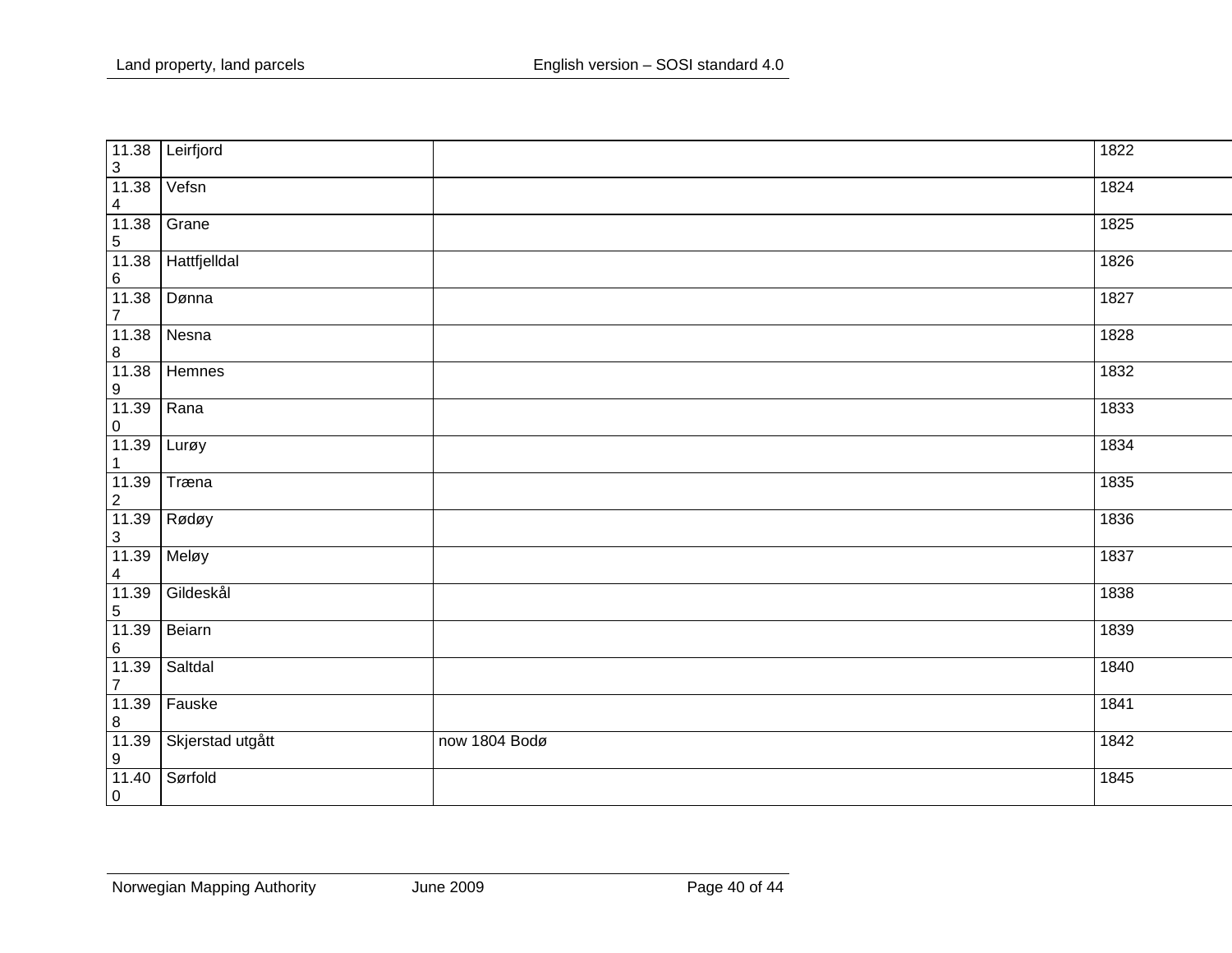| 11.40<br>$\mathbf{1}$              | Steigen       | 1848 |
|------------------------------------|---------------|------|
| 11.40<br>$\overline{c}$            | Hamarøy       | 1849 |
| 11.40<br>$\overline{3}$            | Tysfjord      | 1850 |
| 11.40<br>$\overline{4}$            | Lødingen      | 1851 |
| 11.40<br>$\frac{5}{11.40}$         | Tjeldsund     | 1852 |
| $\,6\,$                            | Evenes        | 1853 |
| 11.40<br>$\overline{7}$            | Ballangen     | 1854 |
| 11.40<br>$\,8\,$                   | Røst          | 1856 |
| 11.40<br>$\boldsymbol{9}$          | Værøy         | 1857 |
| 11.41<br>$\pmb{0}$                 | Flakstad      | 1859 |
| 11.41<br>$\mathbf 1$               | Vestvågøy     | 1860 |
| 11.41<br>$\overline{2}$            | Vågan         | 1865 |
| 11.41<br>$\ensuremath{\mathsf{3}}$ | Hadsel        | 1866 |
| 11.41<br>$\overline{4}$            | Bø i Nordland | 1867 |
| 11.41<br>$\sqrt{5}$                | Øksnes        | 1868 |
| 11.41<br>$6\phantom{a}$            | Sortland      | 1870 |
| 11.41<br>$\overline{7}$            | Andøy         | 1871 |
| 11.41<br>$\overline{8}$            | Moskenes      | 1874 |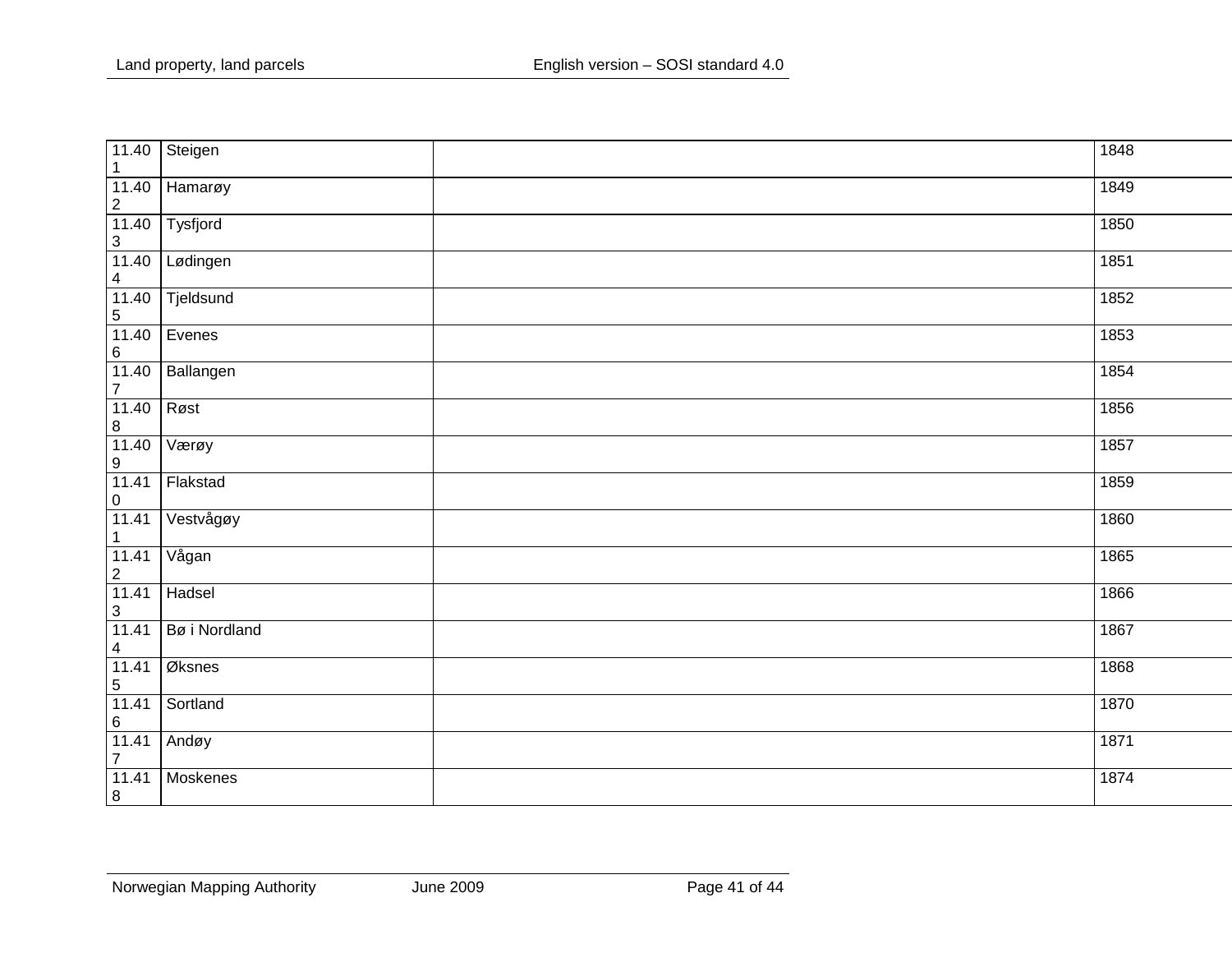| 11.41<br>$\boldsymbol{9}$        | Harstad   | 1901 |  |
|----------------------------------|-----------|------|--|
| 11.42<br>$\pmb{0}$               | Tromsø    | 1902 |  |
| 11.42<br>$\mathbf{1}$            | Kvæfjord  | 1911 |  |
| 11.42<br>$\sqrt{2}$              | Skånland  | 1913 |  |
| 11.42<br>$\sqrt{3}$              | Bjarkøy   | 1915 |  |
| 11.42<br>$\overline{\mathbf{4}}$ | Ibestad   | 1917 |  |
| 11.42<br>$\sqrt{5}$              | Gratangen | 1919 |  |
| 11.42<br>$\,6\,$                 | Lavangen  | 1920 |  |
| 11.42<br>$\overline{7}$          | Bardu     | 1922 |  |
| 11.42<br>$\,8\,$                 | Salangen  | 1923 |  |
| 11.42<br>$\boldsymbol{9}$        | Målselv   | 1924 |  |
| 11.43<br>$\pmb{0}$               | Sørreisa  | 1925 |  |
| 11.43<br>$\mathbf{1}$            | Dyrøy     | 1926 |  |
| 11.43<br>$\mathbf 2$             | Tranøy    | 1927 |  |
| 11.43<br>$\sqrt{3}$              | Torsken   | 1928 |  |
| 11.43<br>$\overline{4}$          | Berg      | 1929 |  |
| 11.43<br>$\sqrt{5}$              | Lenvik    | 1931 |  |
| 11.43<br>$6\phantom{a}$          | Balsfjord | 1933 |  |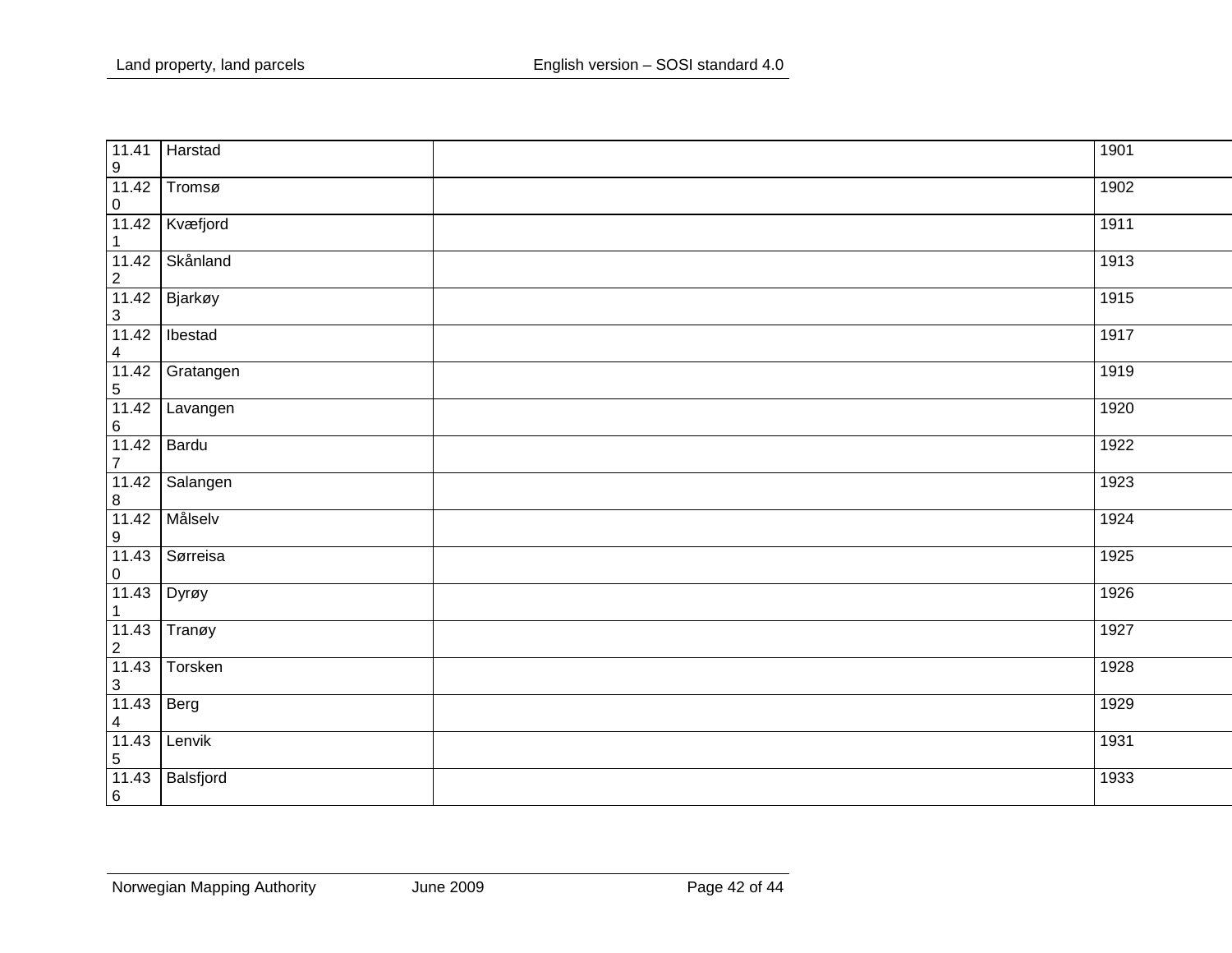| 11.43<br>$\overline{7}$                                                                                                                                                                                                                                                                                                    | Karlsøy                    |                     | 1936 |
|----------------------------------------------------------------------------------------------------------------------------------------------------------------------------------------------------------------------------------------------------------------------------------------------------------------------------|----------------------------|---------------------|------|
| 11.43<br>$\frac{8}{11.43}$                                                                                                                                                                                                                                                                                                 | Lyngen                     |                     | 1938 |
|                                                                                                                                                                                                                                                                                                                            | Storfjord                  |                     | 1939 |
| $\frac{9}{11.44}$                                                                                                                                                                                                                                                                                                          | Gáivuotna - Kåfjord        |                     | 1940 |
| $\frac{0}{11.44}$<br>$\mathbf{1}$                                                                                                                                                                                                                                                                                          | Skjervøy                   |                     | 1941 |
| 11.44<br>$\frac{2}{11.44}$                                                                                                                                                                                                                                                                                                 | Nordreisa                  |                     | 1942 |
| $\frac{3}{11.44}$                                                                                                                                                                                                                                                                                                          | Kvænangen                  |                     | 1943 |
| $\overline{4}$                                                                                                                                                                                                                                                                                                             | Hammerfest utgått          | now 2004 Hammerfest | 2001 |
| 11.44<br>$\frac{5}{11.44}$                                                                                                                                                                                                                                                                                                 | Vardø                      |                     | 2002 |
| $\frac{6}{11.44}$                                                                                                                                                                                                                                                                                                          | Vadsø                      |                     | 2003 |
| $\overline{7}$                                                                                                                                                                                                                                                                                                             | Hammerfest                 |                     | 2004 |
| 11.44<br>$\frac{8}{11.44}$                                                                                                                                                                                                                                                                                                 | Guovdageaidnu - Kautokeino |                     | 2011 |
| $\frac{9}{11.45}$                                                                                                                                                                                                                                                                                                          | Alta                       |                     | 2012 |
| $\frac{0}{11.45}$                                                                                                                                                                                                                                                                                                          | Loppa                      |                     | 2014 |
| $\mathbf{1}$                                                                                                                                                                                                                                                                                                               | Hasvik                     |                     | 2015 |
| 11.45<br>$\frac{2}{11.45}$                                                                                                                                                                                                                                                                                                 | Sørøysund                  | now 2004 Hammerfest | 2016 |
| $\begin{array}{ c c }\n 3 & \text{11.45} \\  \hline\n 11.45 & \text{12.46} \\  \hline\n 0.000 & 0.000 & 0.000 \\  \hline\n 0.000 & 0.000 & 0.000 \\  \hline\n 0.000 & 0.000 & 0.000 & 0.000 \\  \hline\n 0.000 & 0.000 & 0.000 & 0.000 & 0.000 \\  \hline\n 0.000 & 0.000 & 0.000 & 0.000 & 0.000 & 0.000 \\  \hline\n 0.$ | Kvalsund                   |                     | 2017 |
| $\overline{4}$                                                                                                                                                                                                                                                                                                             | Måsøy                      |                     | 2018 |